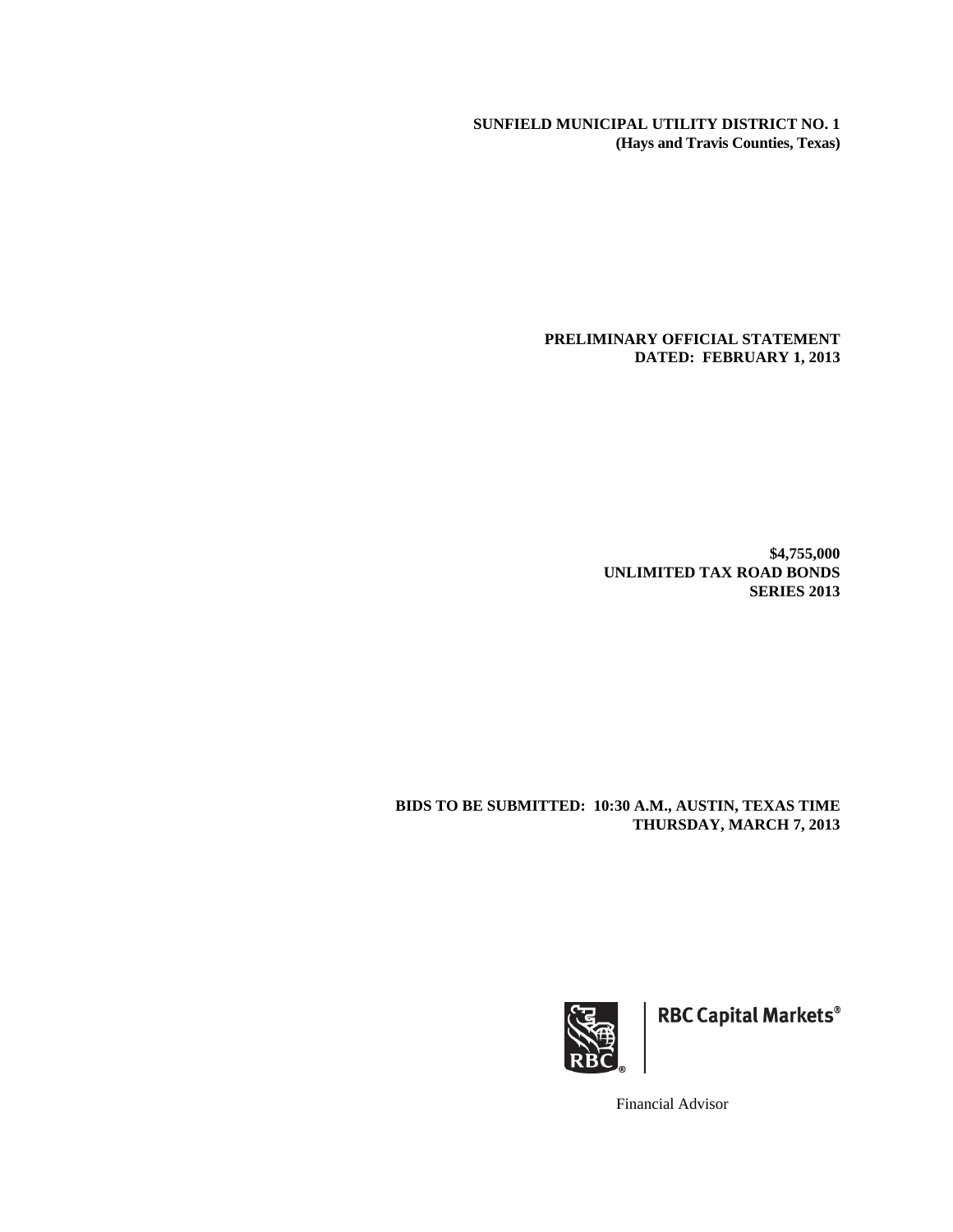#### **PRELIMINARY OFFICIAL STATEMENT DATED FEBRUARY 1, 2013**

*This Preliminary Official Statement is subject to completion and amendment, as provided in the Official Notice of Sale, and is intended for the solicitation of*  initial bids to purchase the Bonds. Upon the sale of the Bonds, the Official Statement will be completed and delivered to the Underwriter (hereinafter defined).

IN THE OPINION OF BOND COUNSEL, INTEREST ON THE BONDS WILL BE EXCLUDABLE FROM GROSS INCOME FOR FEDERAL INCOME TAX PURPOSES UNDER EXISTING LAW AND IS NOT INCLUDED IN THE ALTERNATIVE MINIMUM TAXABLE INCOME OF INDIVIDUALS. SEE "TAX EXEMPTION" FOR A DISCUSSION OF THE OPINION OF BOND COUNSEL.

#### **The District will designate the Bonds as "qualified tax-exempt obligations" for financial institutions. See "QUALIFIED TAX-EXEMPT OBLIGATIONS."**

**NEW ISSUE - Book-Entry-Only**

#### **\$4,755,000**

**SUNFIELD MUNICIPAL UTILITY DISTRICT NO. 1** 

(A Political Subdivision of the State of Texas, located within Hays and Travis Counties)

#### **UNLIMITED TAX ROAD BONDS, SERIES 2013**

Interest accrues from: March 1, 2013 Due: September 1, as shown below

\_\_\_\_\_\_\_\_\_\_\_\_\_\_\_\_\_\_\_\_\_\_\_\_\_\_\_\_\_\_

The \$4,755,000 Sunfield Municipal Utility District No. 1 Unlimited Tax Road Bonds, Series 2013 (the "Bonds") are obligations of Sunfield Municipal Utility District No. 1 (the "District") and are not obligations of the State of Texas; Hays County, Texas; Travis County, Texas; the City of Buda; or any entity other than the District. Neither the faith and credit nor the taxing power of the State of Texas; Hays County, Texas; Travis County, Texas, the City of Buda; nor any entity other than the District is pledged to the payment of the principal of or interest on the Bonds.

The Bonds will be initially registered and delivered only to Cede & Co., as nominee for The Depository Trust Company, New York, New York ("DTC"), which will act as securities depository for the Bonds. Beneficial owners of the Bonds will not receive physical certificates representing the Bonds, but will receive a credit balance on the books of the nominees of such beneficial owners. So long as Cede & Co. is the registered owner of the Bonds, the principal of and interest on the Bonds will be paid by The Bank of New York Mellon Trust Company N.A., Dallas, Texas, or any successor Paying Agent/Registrar (the "Paying Agent/Registrar") directly to DTC, which will, in turn, remit such principal and interest to its participants for subsequent disbursement to the beneficial owners of the Bonds. See "THE BONDS – Book-Entry-Only System." Principal of the Bonds is payable to the Registered Owner(s) of the Bonds (the "Bondholder(s)") at the principal payment office of the Paying Agent/Registrar upon surrender of the Bonds for payment at maturity or upon prior redemption. Interest on the Bonds is payable on September 1, 2013, and each March 1 and September 1 thereafter to the person in whose name the Bonds are registered as of the 15th day of the calendar month next preceding each interest payment date (the "Record Date"). Unless otherwise agreed between the Paying Agent/Registrar and a Bondholder, such interest is payable by check mailed to such persons or by other means acceptable to such persons and the Paying Agent/Registrar. The Bonds are issuable in denominations of \$5,000 or any integral multiple thereof in fully registered form only.

#### **MATURITIES, PRINCIPAL AMOUNTS, INTEREST RATES AND INITIAL REOFFERING YIELDS**

|               |           |               | Initial       |               |           |               | Initial       |
|---------------|-----------|---------------|---------------|---------------|-----------|---------------|---------------|
| Due           | Principal | Interest      | Reoffering    | Due           | Principal | Interest      | Reoffering    |
| (September 1) | Amount    | Rate          | Yield (a)     | (September 1) | Amount    | Rate          | Yield (a)     |
| 2014          | \$100,000 | $\%$          | $\%$          | 2027(b)       | \$190,000 | $\%$          | $\%$          |
| 2015          | 105,000   | $\%$          | $\%$          | 2028(b)       | 200,000   | $\%$          | $\%$          |
| 2016          | 110,000   | $\frac{0}{0}$ | $\%$          | 2029(b)       | 205,000   | $\frac{0}{0}$ | $\%$          |
| 2017          | 115,000   | $\%$          | $\%$          | 2030(b)       | 220,000   | $\%$          | $\frac{0}{0}$ |
| 2018          | 120,000   | %             | $\%$          | 2031(b)       | 230,000   | $\frac{9}{6}$ |               |
| 2019(b)       | 125,000   | $\frac{0}{0}$ | $\%$          | 2032(b)       | 240,000   | $\frac{0}{0}$ | $\%$          |
| 2020(b)       | 135,000   | $\%$          | $\frac{0}{0}$ | 2033(b)       | 250,000   | $\frac{0}{0}$ | %             |
| 2021(b)       | 140,000   | $\%$          | $\%$          | 2034(b)       | 265,000   | $\frac{0}{0}$ | %             |
| 2022(b)       | 145,000   | $\frac{0}{0}$ | $\frac{0}{0}$ | 2035(b)       | 280,000   | $\frac{0}{0}$ | $\frac{0}{0}$ |
| 2023(b)       | 155,000   | $\%$          | $\%$          | 2036(b)       | 290,000   | $\%$          | $\frac{0}{6}$ |
| 2024(b)       | 160,000   | %             | $\%$          | 2037(b)       | 305,000   | $\frac{0}{0}$ | %             |
| 2025(b)       | 170,000   | $\%$          | $\%$          | 2038(b)       | 320,000   | $\%$          | $\%$          |
| 2026(b)       | 180,000   | %             | $\%$          |               |           |               |               |

(a) The initial reoffering yield has been provided by the Underwriter and represents the initial offering price to the public of a substantial amount of the Bonds for each maturity. Such initial reoffering yield may subsequently be changed. The initial reoffering yields indicated above represent the lower of the yields resulting when priced to maturity or to the first call date. Accrued interest from March 1, 2013 is to be added to the price.

(b) The Bonds maturing on September 1, 2019 and thereafter, are subject to redemption prior to maturity at the option of the District, as a whole or from to time in part, on September 1, 2018, or any date thereafter at a price equal to the par value thereof, plus accrued interest to the date fixed for redemption. See "THE BONDS – Optional Redemption."

The Bonds constitute the third series of unlimited tax road bonds issued by the District. Voters of the District have previously authorized \$21,660,000 principal amount of unlimited tax bonds for roads; \$48,990,000 principal amount of unlimited tax bonds for water, sewer and drainage facilities; and \$5,995,000 of unlimited tax bonds for parks and recreational facilities. See "THE BONDS – Authority for Issuance."

The Bonds, when issued, will be payable from the proceeds of an annual ad valorem tax, without legal limit as to rate or amount, levied against taxable property within the District.

The Bonds are offered when, as and if issued by the District and accepted by the Underwriter, subject among other things to the approval of the initial Bonds by the Attorney General of Texas and the approval of certain legal matters by Coats, Rose, Yale, Ryman & Lee, P.C., Dallas, Texas, Bond Counsel. Certain legal matters will be passed upon for the District by Fulbright & Jaworski L.L.P., Houston, Texas, Disclosure Counsel. The Bonds in definitive form are expected to be available for delivery in Dallas, Texas, on or about April 4, 2013. See "LEGAL MATTERS."

#### **BIDS TO BE SUBMITTED: 10:30 A.M., AUSTIN, TEXAS TIME THURSDAY, MARCH 7, 2013**

**BIDS TO BE AWARDED: 11:30 A.M., AUSTIN, TEXAS TIME THURSDAY, MARCH 7, 2013**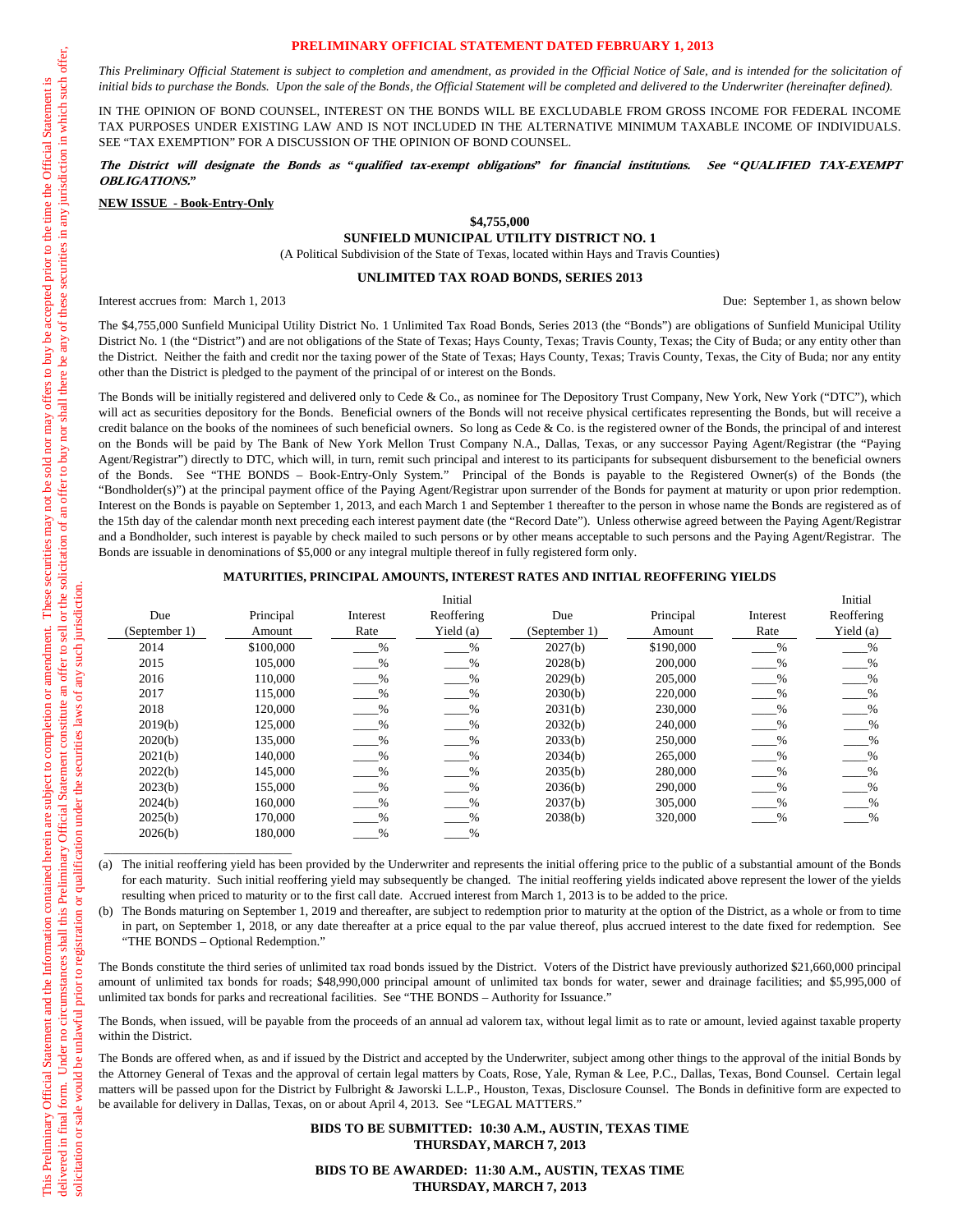# **USE OF INFORMATION IN OFFICIAL STATEMENT**

No dealer, broker, salesman or other person has been authorized to give any information or to make any representations other than those contained in this Official Statement and, if given or made, such other information or representations must not be relied upon as having been authorized by the District.

This Official Statement does not constitute, and is not authorized by the District for use in connection with, an offer to sell or the solicitation of any offer to buy in any state in which such offer or solicitation is not authorized or in which the person making such offer or solicitation is not qualified to do so or to any person to whom it is unlawful to make such offer or solicitation.

All of the summaries of the statutes, orders, resolutions, contracts, audits, and engineering and other related reports set forth in the Official Statement are made subject to all of the provisions of such documents. These summaries do not purport to be complete statements of such provisions, and reference is made to such documents, copies of which are available from RBC Capital Markets, LLC, 1001 Fannin, 1200 First City Tower, Houston, Texas 77002, the Financial Advisor to the District.

This Official Statement contains, in part, estimates, assumptions and matters of opinion which are not intended as statements of fact, and no representation is made as to the correctness of such estimates, assumptions, or matters of opinion, or that they will be realized. Any information and expressions of opinion herein contained are subject to change without notice, and neither the delivery of this Official Statement nor any sale made hereunder shall, under any circumstances, create any implication that there has been no change in the affairs of the District or other matters described herein since the date hereof. However, the District has agreed to keep this Official Statement current by amendment or sticker to reflect material changes in the affairs of the District and, to the extent that information actually comes to its attention, the other matters described in the Official Statement until delivery of the Bonds to the Underwriter, and thereafter only as specified in "SOURCES OF INFORMATION - Updating of Official Statement" and "CONTINUING DISCLOSURE."

### **TABLE OF CONTENTS**

| USE OF INFORMATION IN OFFICIAL STATEMENT 1   |
|----------------------------------------------|
| SALE AND DISTRIBUTION OF THE BONDS 3         |
|                                              |
|                                              |
|                                              |
| MUNICIPAL BOND INSURANCE AND RATING 3        |
| OFFICIAL STATEMENT SUMMARY  4                |
|                                              |
|                                              |
|                                              |
| Economic Factors Affecting Taxable           |
|                                              |
| Tax Collections and Foreclosure Remedies     |
|                                              |
| Registered Owners' Remedies 11               |
|                                              |
|                                              |
| Competitive Nature of Austin Residential     |
| Commercial/Industrial Market 13              |
| <b>Obligations to Guadalupe-Blanco River</b> |
|                                              |
|                                              |
| Bankruptcy Limitation to Registered          |
|                                              |
| Continuing Compliance with Certain           |
|                                              |

# Page Page

| Approval from the City of Buda 14          |  |
|--------------------------------------------|--|
|                                            |  |
|                                            |  |
|                                            |  |
|                                            |  |
| Use of Certain Terms in Other Sections of  |  |
|                                            |  |
| Registration, Transfer and Exchange  16    |  |
| Mutilated, Lost, Stolen or Destroyed       |  |
|                                            |  |
|                                            |  |
|                                            |  |
|                                            |  |
|                                            |  |
|                                            |  |
|                                            |  |
| Amendments to the Bond Order 19            |  |
| Legal Investment and Eligibility to Secure |  |
|                                            |  |
| Use and Distribution of Bond Proceeds  20  |  |
|                                            |  |
|                                            |  |
|                                            |  |
|                                            |  |
| Pro-Forma Debt Service Requirements 23     |  |
|                                            |  |
|                                            |  |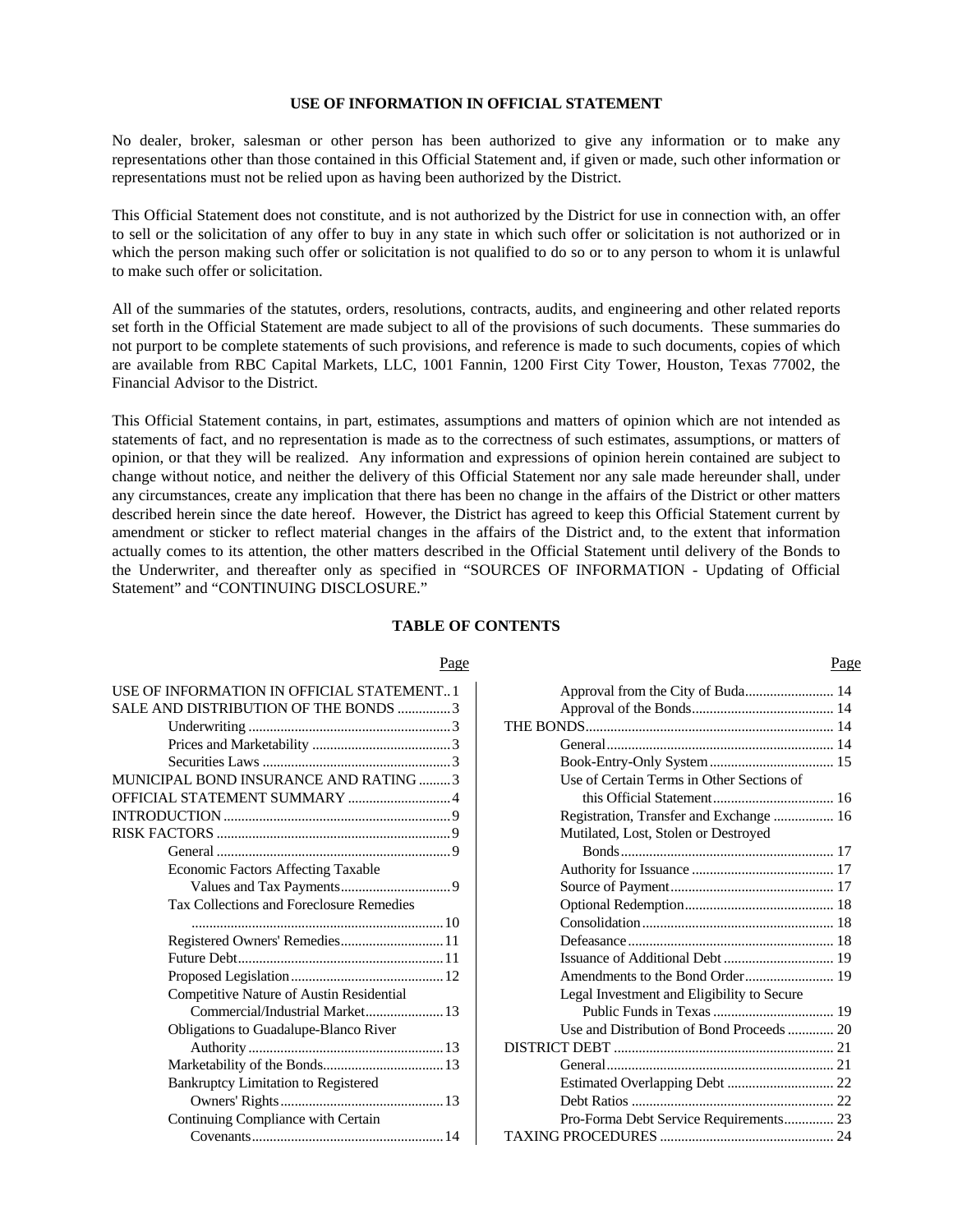| Property Tax Code and County-Wide                                           |
|-----------------------------------------------------------------------------|
|                                                                             |
| Property Subject to Taxation by the                                         |
|                                                                             |
|                                                                             |
| Valuation of Property for Taxation26                                        |
|                                                                             |
| District and Taxpayer Remedies 26                                           |
|                                                                             |
| District's Rights in the Event of Tax                                       |
|                                                                             |
|                                                                             |
|                                                                             |
|                                                                             |
|                                                                             |
|                                                                             |
|                                                                             |
|                                                                             |
|                                                                             |
| Estimated Overlapping Taxes 30                                              |
|                                                                             |
|                                                                             |
|                                                                             |
|                                                                             |
| Strategic Partnership Agreement and                                         |
| Economic Development Agreement32                                            |
| DEVELOPMENT STATUS OF THE DISTRICT33                                        |
|                                                                             |
| PHOTOGRAPHS TAKEN WITHIN THE DISTRICT35                                     |
| PHOTOGRAPHS TAKEN WITHIN THE DISTRICT  36                                   |
|                                                                             |
|                                                                             |
|                                                                             |
|                                                                             |
|                                                                             |
|                                                                             |
|                                                                             |
|                                                                             |
|                                                                             |
|                                                                             |
|                                                                             |
|                                                                             |
| No Material Adverse Change 41                                               |
|                                                                             |
| TAX ACCOUNTING TREATMENT OF ORIGINAL                                        |
| ISSUE DISCOUNT AND PREMIUM 42                                               |
| QUALIFIED TAX-EXEMPT OBLIGATIONS 43                                         |
|                                                                             |
|                                                                             |
|                                                                             |
|                                                                             |
| Availability of Information from MSRB  44                                   |
| Limitations and Amendments  44                                              |
| Compliance with Prior Undertakings 45                                       |
|                                                                             |
|                                                                             |
|                                                                             |
|                                                                             |
| Updating of Official Statement  46<br>Official Statement "Deemed Final"  46 |

APPENDIX A - Financial Statements of the District APPENDIX B - Financial Statements of the Developer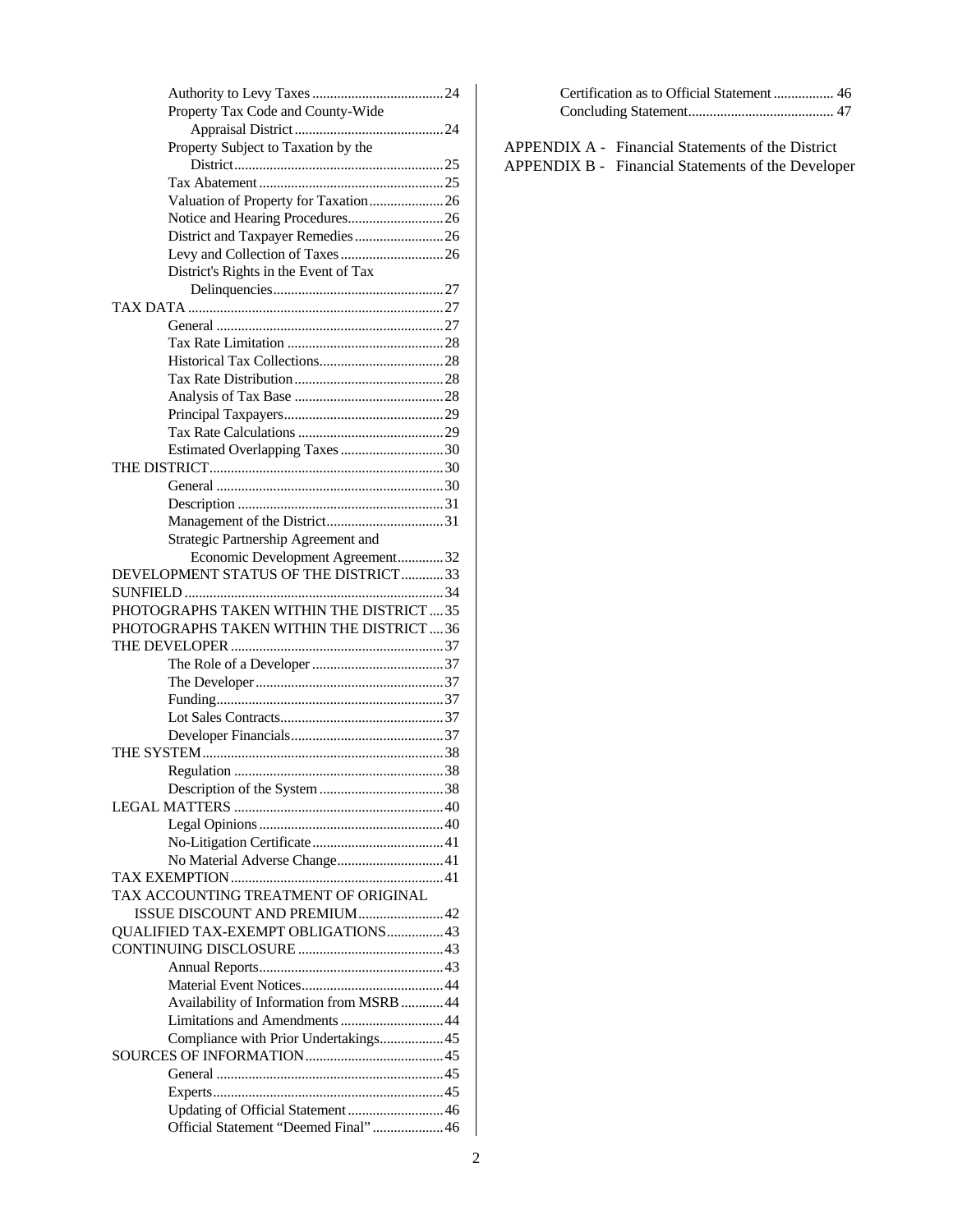# **SALE AND DISTRIBUTION OF THE BONDS**

## **Underwriting**

After requesting competitive bids for the Bonds, the District has accepted the lowest bid, which was tendered by \_\_\_\_\_\_\_\_\_\_\_\_\_\_\_\_\_\_\_\_\_\_\_\_\_\_\_\_\_\_\_\_\_\_\_\_\_\_\_\_ (referred to herein as the "Underwriter"). The Underwriter has agreed to purchase the Bonds, bearing the interest rates on the cover page of this Official Statement, at a price of \_\_\_\_\_% of the par value thereof plus accrued interest to the date of delivery, which resulted in a net effective interest rate of  $\%$ , calculated pursuant to Chapter 1204, Texas Government Code, as amended.

## **Prices and Marketability**

The District has no control over the reoffering yields or prices of the Bonds or over trading of the Bonds in the secondary market. Moreover, there is no assurance that a secondary market will be made in the Bonds. If there is a secondary market, the difference between the bid and asked prices of the Bonds may be greater than the difference between the bid and asked prices of bonds of comparable maturity and quality issued by more traditional municipal entities, as bonds of such entities are more generally bought, sold or traded in the secondary market.

The delivery of the Bonds is conditioned upon the receipt by the District of a certificate executed and delivered by the Underwriter on or before the date of delivery of the Bonds stating the prices at which a substantial amount of the Bonds of each maturity has been sold to the public. For this purpose, the term "public" shall not include any person who is a bond house, broker or similar person acting in the capacity of underwriter or wholesaler. Otherwise, the District has no understanding with the Underwriter regarding the reoffering yields or prices of the Bonds. Information concerning reoffering yields or prices is the responsibility of the Underwriter.

The prices and other terms with respect to the offering and sale of the Bonds may be changed from time-to-time by the Underwriter after the Bonds are released for sale, and the Bonds may be offered and sold at prices other than the initial reoffering prices, including sales to dealers who may sell the Bonds into investment accounts. IN CONNECTION WITH THE OFFERING OF THE BONDS, THE UNDERWRITER MAY OVER - ALLOT OR EFFECT TRANSACTIONS WHICH STABILIZE OR MAINTAIN THE MARKET PRICES OF THE BONDS AT LEVELS ABOVE THOSE WHICH MIGHT OTHERWISE PREVAIL IN THE OPEN MARKET. SUCH STABILIZING, IF COMMENCED, MAY BE DISCONTINUED AT ANY TIME.

# **Securities Laws**

No registration statement relating to the Bonds has been filed with the Securities and Exchange Commission under the Securities Act of 1933, as amended, in reliance upon exemptions provided thereunder. The Bonds have not been registered or qualified under the Securities Act of Texas in reliance upon various exemptions contained therein; nor have the Bonds been registered or qualified under the securities acts of any other jurisdictions. The District assumes no responsibility for registration or qualification of the Bonds under the securities laws of any jurisdiction in which the Bonds may be offered, sold, or otherwise transferred. This disclaimer of responsibility for registration or qualification for sale or other disposition of the Bonds should not be construed as an interpretation of any kind with regard to the availability of any exemption from securities registration or qualification provisions in such other jurisdictions.

# **MUNICIPAL BOND INSURANCE AND RATING**

An application has not been made for either a commitment to issue a policy of municipal bond guaranty insurance or a municipal bond rating on the Bonds. Furthermore, it is not expected that the District would have been successful in receiving municipal bond insurance or an investment grade rating.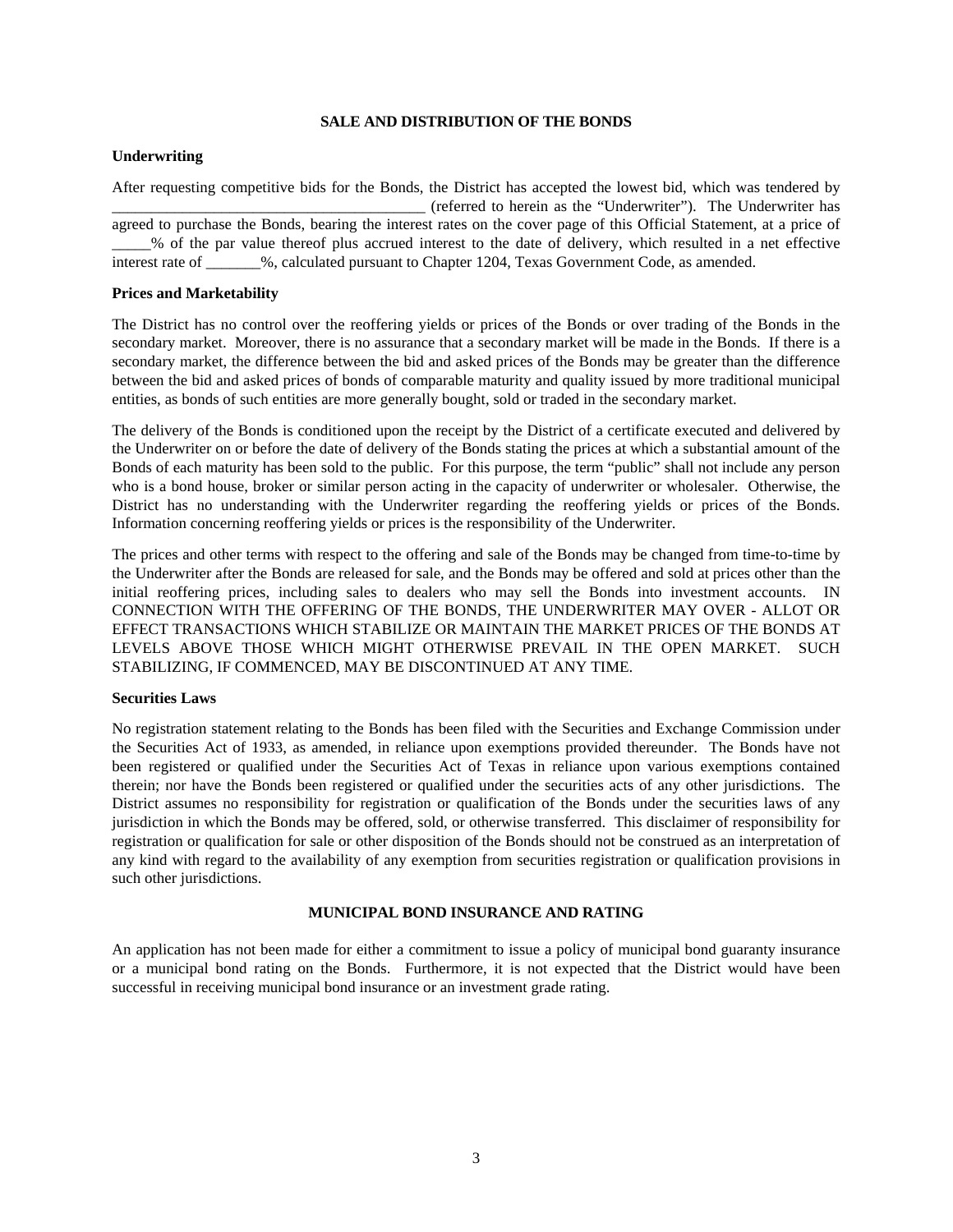# **OFFICIAL STATEMENT SUMMARY**

The following material is a summary of certain information contained herein and is qualified in its entirety by the more detailed information and financial statements appearing elsewhere in this Official Statement.

# **THE BONDS**

| subdivision of the State of Texas, is located partially within the limited<br>purpose corporate limits and wholly in the extraterritorial jurisdiction<br>of the City of Buda in Hays and Travis Counties, approximately 15<br>miles south of the City of Austin.<br>The District is part of the<br>approximately 2,790 acre master-planned community being marketed<br>as "Sunfield." See "THE DISTRICT."                                                                                                                                                                                                                                                                                                                 |
|----------------------------------------------------------------------------------------------------------------------------------------------------------------------------------------------------------------------------------------------------------------------------------------------------------------------------------------------------------------------------------------------------------------------------------------------------------------------------------------------------------------------------------------------------------------------------------------------------------------------------------------------------------------------------------------------------------------------------|
| \$4,755,000 Unlimited Tax Road Bonds, Series 2013 (the "Bonds").<br>Interest accrues from March 1, 2013, and the Bonds mature in serial<br>installments on September 1, 2014 through September 1, 2038,<br>inclusive. Interest is payable September 1, 2013, and on each March 1<br>and September 1 thereafter until maturity or prior redemption. Bonds<br>maturing on or after September 1, 2019, are subject to redemption prior<br>to maturity at the option of the District, in whole or from time to time<br>in part, on September 1, 2018, or on any date thereafter, at the par<br>value thereof plus accrued interest to the date fixed for redemption.<br>See "THE BONDS – General" and "- Optional Redemption." |
| The Bonds are the third series of bonds issued out of an aggregate of<br>\$21,660,000 principal amount of unlimited tax bonds authorized by the<br>District's voters for the purpose of purchasing, constructing, acquiring<br>and maintaining a road system inside the District. Such bonds are<br>authorized by certain legislation adopted relative to the District, the<br>Bond Order, Article III, Section 52 of the Texas Constitution, Chapters<br>49 and 54 of the Texas Water Code, an election held within the District<br>and the general laws of the State of Texas. See "THE BONDS -<br>Authority for Issuance, and - Issuance of Additional Debt."                                                           |
| Principal of and interest on the Bonds are payable from the proceeds of<br>a continuing, direct annual ad valorem tax, without legal limitation as<br>to rate or amount, levied against taxable property located within the<br>District. The Bonds are obligations solely of the District and are not<br>obligations of the State of Texas, Hays County, Travis County, the City<br>of Buda or any entity other than the District. See "THE BONDS -<br>Source of Payment."                                                                                                                                                                                                                                                 |
| \$4,000,000 Bond Anticipation Note, Series 2012, proceeds of which<br>were used to reimburse the Developer (hereinafter defined) for the<br>construction, engineering, testing and land acquisition costs of paving<br>improvements of Phase 1, Section 2; Fire Station Road Phase 3,<br>Section 1; and Fire Cracker Road Phase 1, Section 3 and engineering<br>and administrative fees of paving improvements for Phase 2, Section 1.<br>Additionally, proceeds from the Bonds will be used to pay 12-months<br>of capitalized interest on the Bonds, and certain costs of issuance of the<br>Bonds.                                                                                                                      |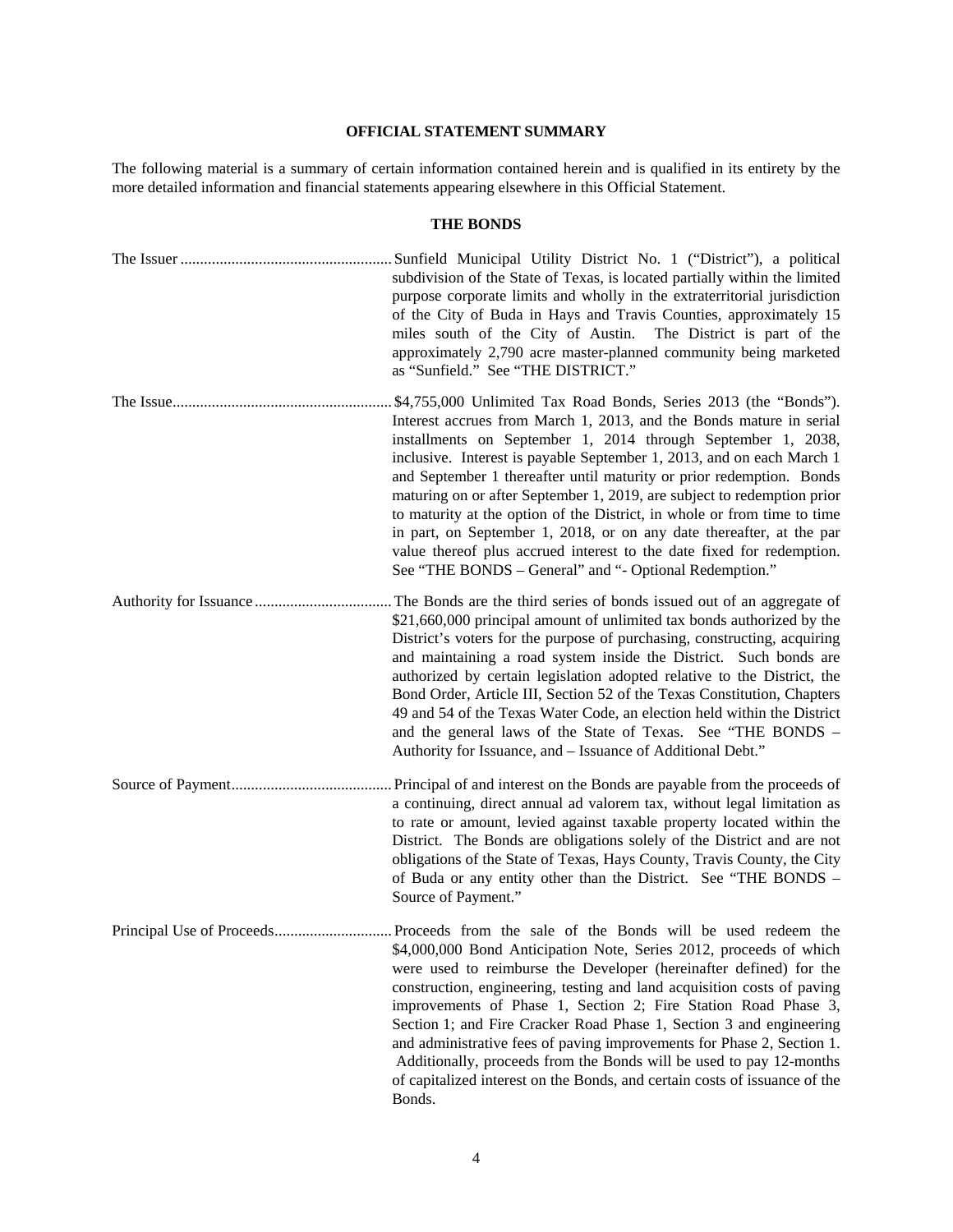| Qualified Tax-Exempt Obligations  The District will designate the Bonds as "qualified tax-exempt<br>obligations" pursuant to section 265(b) of the Internal Revenue Code<br>of 1986, as amended (the "Code"), and will represent that the total<br>amount of tax-exempt bonds (including the Bonds) issued by the<br>District during calendar year 2013 is not reasonably expected to exceed<br>\$10,000,000. See "QUALIFIED TAX-EXEMPT OBLIGATIONS."                                                                                                                                                                                                                                                                                                                                                                                                                                                                                                                                                                                                                                                                                         |
|-----------------------------------------------------------------------------------------------------------------------------------------------------------------------------------------------------------------------------------------------------------------------------------------------------------------------------------------------------------------------------------------------------------------------------------------------------------------------------------------------------------------------------------------------------------------------------------------------------------------------------------------------------------------------------------------------------------------------------------------------------------------------------------------------------------------------------------------------------------------------------------------------------------------------------------------------------------------------------------------------------------------------------------------------------------------------------------------------------------------------------------------------|
| The first twelve (12) months of interest are being set aside from the<br>proceeds of the Bonds. See "THE BONDS - Source of Payment."                                                                                                                                                                                                                                                                                                                                                                                                                                                                                                                                                                                                                                                                                                                                                                                                                                                                                                                                                                                                          |
| See "LEGAL MATTERS."                                                                                                                                                                                                                                                                                                                                                                                                                                                                                                                                                                                                                                                                                                                                                                                                                                                                                                                                                                                                                                                                                                                          |
|                                                                                                                                                                                                                                                                                                                                                                                                                                                                                                                                                                                                                                                                                                                                                                                                                                                                                                                                                                                                                                                                                                                                               |
| THE DISTRICT                                                                                                                                                                                                                                                                                                                                                                                                                                                                                                                                                                                                                                                                                                                                                                                                                                                                                                                                                                                                                                                                                                                                  |
| subdivision of the State of Texas, is located partially within the limited<br>purpose corporate limits and wholly in the extraterritorial jurisdiction<br>of the City of Buda in Hays and Travis Counties, approximately 15<br>miles south of the City of Austin. It is bordered on the north by<br>Turnersville Road, on the south by Farm-to-Market Road 2001 and is<br>adjacent to Firecracker Road. The District is located in both the Hays<br>Consolidated Independent School District and Austin Independent<br>School District. See "THE DISTRICT - General, and - Description."                                                                                                                                                                                                                                                                                                                                                                                                                                                                                                                                                      |
| The District is part of the approximately 2,790 acre master-planned<br>community of "Sunfield." Sunfield is comprised of the District,<br>Sunfield Municipal Utility District No. 2 ("SMUD No. 2"), Sunfield<br>Municipal Utility District No. 3 ("SMUD No. 3"), and Sunfield<br>Municipal Utility District No. 4 ("SMUD No. 4", collectively referred<br>to as the "Sunfield Districts"). See "SUNFIELD."                                                                                                                                                                                                                                                                                                                                                                                                                                                                                                                                                                                                                                                                                                                                    |
| Status of Development Within the District The District contains approximately 680.40 acres.<br>There are<br>approximately 217.185 acres fully developed with water, sewer,<br>drainage and road facilities. Of the developed acres, the District<br>contains approximately 95.355 acres of residential development and<br>approximately 121.83 acres for retail, industrial and multi-family use.<br>As of January 1, 2013, single-family residential development within<br>the District included 206 completed homes, 18 homes under<br>construction and 124 vacant, developed lots. U.S. Foods has purchased<br>a 40-acre site on which it has constructed a 277,000 square-foot office,<br>dry food storage, refrigerated food storage and freezer food storage<br>facility and a 10,000 square-foot maintenance facility. Tractor Supply<br>purchased 3.815 acres on which it has constructed a 19,100 square foot<br>store. Multi-family development within the District includes Tuscany<br>Apartments (196 units on 13 acres) which are currently 95% leased,<br>and The Huntington Senior Living apartments (120 units on 5.81 acres) |

which are currently 90% leased. The District also contains a Burger King and a convenience store. The remaining land in the District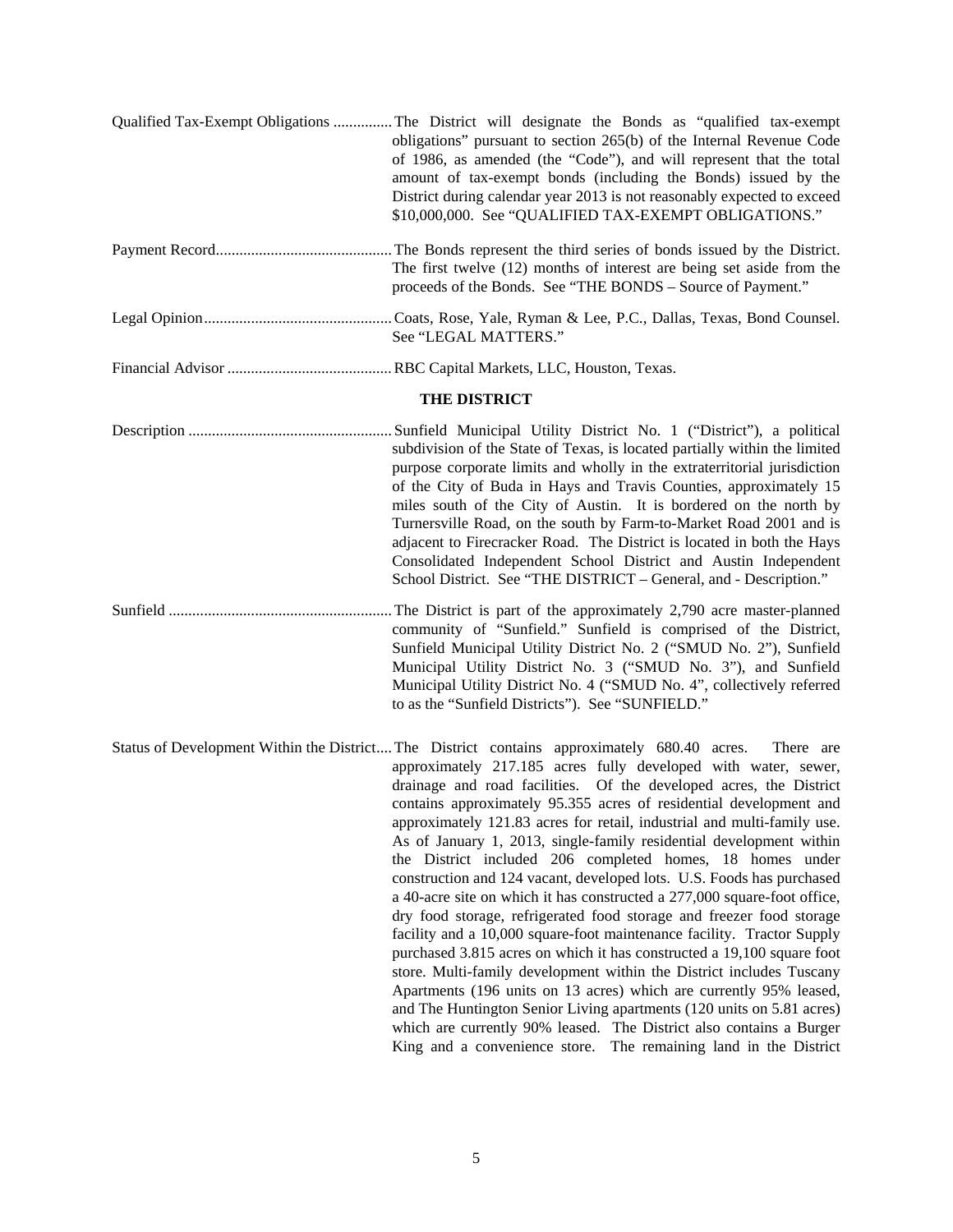|                            | consists of approximately 454.585 undeveloped but developable acres<br>and approximately 8.63 undevelopable acres. See "DEVELOPMENT<br>STATUS OF THE DISTRICT."                                                                                                                                                                                                                                                                                                                                                                                                                                                                                                                                                                   |
|----------------------------|-----------------------------------------------------------------------------------------------------------------------------------------------------------------------------------------------------------------------------------------------------------------------------------------------------------------------------------------------------------------------------------------------------------------------------------------------------------------------------------------------------------------------------------------------------------------------------------------------------------------------------------------------------------------------------------------------------------------------------------|
|                            | Status of Development within Sunfield All of the development within Sunfield has occurred within the<br>District. See "SUNFIELD."                                                                                                                                                                                                                                                                                                                                                                                                                                                                                                                                                                                                 |
|                            | LP, a Texas limited partnership (the "Developer"). The partnership is<br>comprised of 2428 Management, LLC, general partner, and IHP Fund<br>III, LLC, limited partner. The District is managed by Scarborough<br>Sunfield, LLC, a third-party management company controlled by<br>James R. Feagin and Jack T. Tate. The Developer currently owns<br>approximately 463 acres in the District as well as approximately<br>1,706.89 acres in the remainder of Sunfield.<br>See "THE<br>DEVELOPER."                                                                                                                                                                                                                                  |
|                            | Homebuilders Within the District Homebuilders active within the District include Centex Homes and<br>Castle Rock Homes. Home prices range from \$130,000 to \$260,000.<br>See "DEVELOPMENT STATUS OF THE DISTRICT."                                                                                                                                                                                                                                                                                                                                                                                                                                                                                                               |
|                            | municipal utility district that has contracted with the District and the<br>other Sunfield Districts to extend regional water, sanitary sewer and<br>drainage facilities to Sunfield (collectively, the "Master District<br>Facilities"). The District lies within areas certificated to Goforth<br>Special Utility District for the providing of retail water service which it<br>does pursuant to agreements with the Master District and the District.<br>See "THE SYSTEM."                                                                                                                                                                                                                                                    |
| Agreements with Guadalupe- | River Authority ("GBRA") which has issued bonds to extend such<br>water facilities to Sunfield as well as water reservation for 3,136 acre<br>feet in Canyon Lake. The Master District has contracted to pay the<br>debt service on the bonds issued to construct the facilities serving<br>Sunfield. For the fiscal year ending September 30, 2012 the debt<br>service and reservation fees allocable to Sunfield was \$1.68 million<br>and the payments allocable to Sunfield for the fiscal year ending<br>September 30, 2013 are estimated at \$1.50 million. Such payments are<br>secured by the unlimited taxing authority of the Sunfield Districts.<br>However, payments currently are being made from monies advanced to |

# **RISK FACTORS**

"RISK FACTORS."

the Master District by the Developer. See "THE SYSTEM" and

THE BONDS ARE SUBJECT TO CERTAIN RISK FACTORS. PROSPECTIVE PURCHASERS SHOULD REVIEW THE ENTIRE OFFICIAL STATEMENT BEFORE MAKING AN INVESTMENT DECISION, INCLUDING PARTICULARLY THE SECTION OF THE OFFICIAL STATEMENT ENTITLED "RISK FACTORS."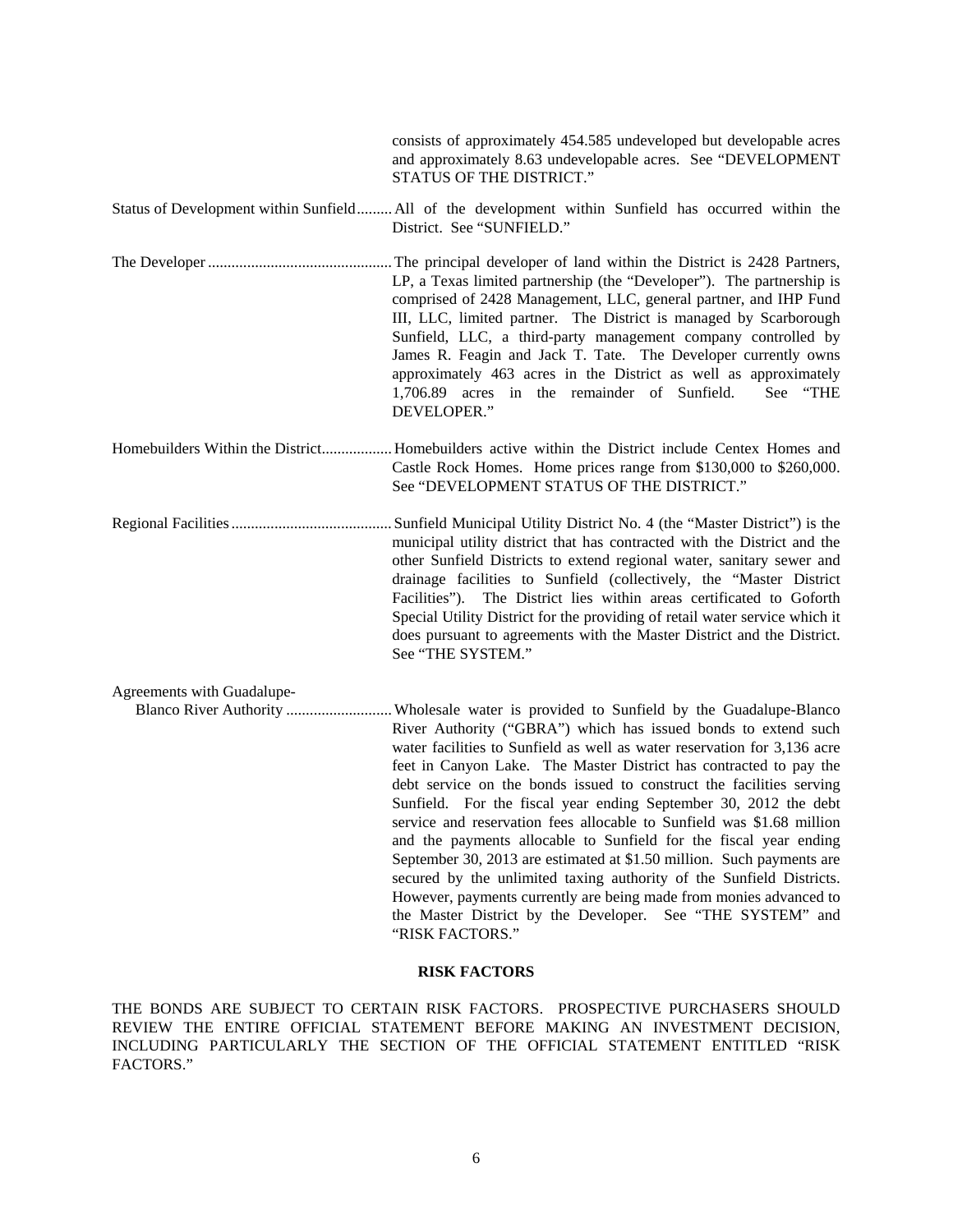# **SELECTED FINANCIAL INFORMATION (UNAUDITED)**

| (100% of market value as of January 1, 2012)                                      | $$62,207,243$ (a) |  |
|-----------------------------------------------------------------------------------|-------------------|--|
| $(100\% \text{ of market value as of January } 1, 2013)$                          | $$79,933,147$ (b) |  |
| Direct Debt:                                                                      |                   |  |
|                                                                                   | \$5,425,000       |  |
|                                                                                   | 4,755,000         |  |
|                                                                                   | \$10,180,000      |  |
|                                                                                   | $$6,613,640$ (c)  |  |
|                                                                                   | \$16,793,640      |  |
|                                                                                   | 16.36 %           |  |
| Estimated Valuation as of January 1, 2013 (\$79,933,147)                          | 12.74 %           |  |
| Ratio of Direct and Estimated                                                     |                   |  |
| Overlapping Debt to                                                               | 27.00 %           |  |
| Estimated Valuation as of January 1, 2013 (\$79,933,147)                          | 21.01 %           |  |
|                                                                                   | 232,985 (d)<br>\$ |  |
|                                                                                   | \$<br>287,645     |  |
| 2012 Tax Rate                                                                     |                   |  |
| $$0.66$ (e)                                                                       |                   |  |
| 0.24                                                                              |                   |  |
|                                                                                   | \$.0.90           |  |
|                                                                                   | 689,632 (f)<br>\$ |  |
|                                                                                   | \$<br>781,875 (f) |  |
| Tax Rate per \$100 of Assessed Valuation Required to Pay Average Annual           |                   |  |
| Debt Service Requirements on the Bonds $(2013 – 2038)$ at 95% Tax Collections     |                   |  |
|                                                                                   | \$1.17            |  |
| Based Upon Estimated Valuation as of January 1, 2013 (\$79,933,147)               | \$0.91            |  |
| Tax Rate per \$100 of Assessed Valuation Required to Pay Maximum Annual           |                   |  |
| Debt Service Requirements on the Bonds (2035) at 95% Tax Collections              |                   |  |
|                                                                                   | \$1.33            |  |
| Based Upon Estimated Valuation as of January 1, 2013 (\$79,933,147)               | \$1.03            |  |
| Single-Family Homes (including 18 homes under construction) as of January 1, 2013 | 224               |  |
| Tax Rate Necessary to Fund Annual Payment to the Guadalupe-Blanco River Authority |                   |  |
| Based Upon 2012 Assessed Valuation of the Sunfield Districts (\$62,403,141)       | \$2.54 (e)(g)     |  |
| Based Upon Estimated Valuation as of January 1, 2013                              |                   |  |
|                                                                                   | \$1.98 (e)(g)     |  |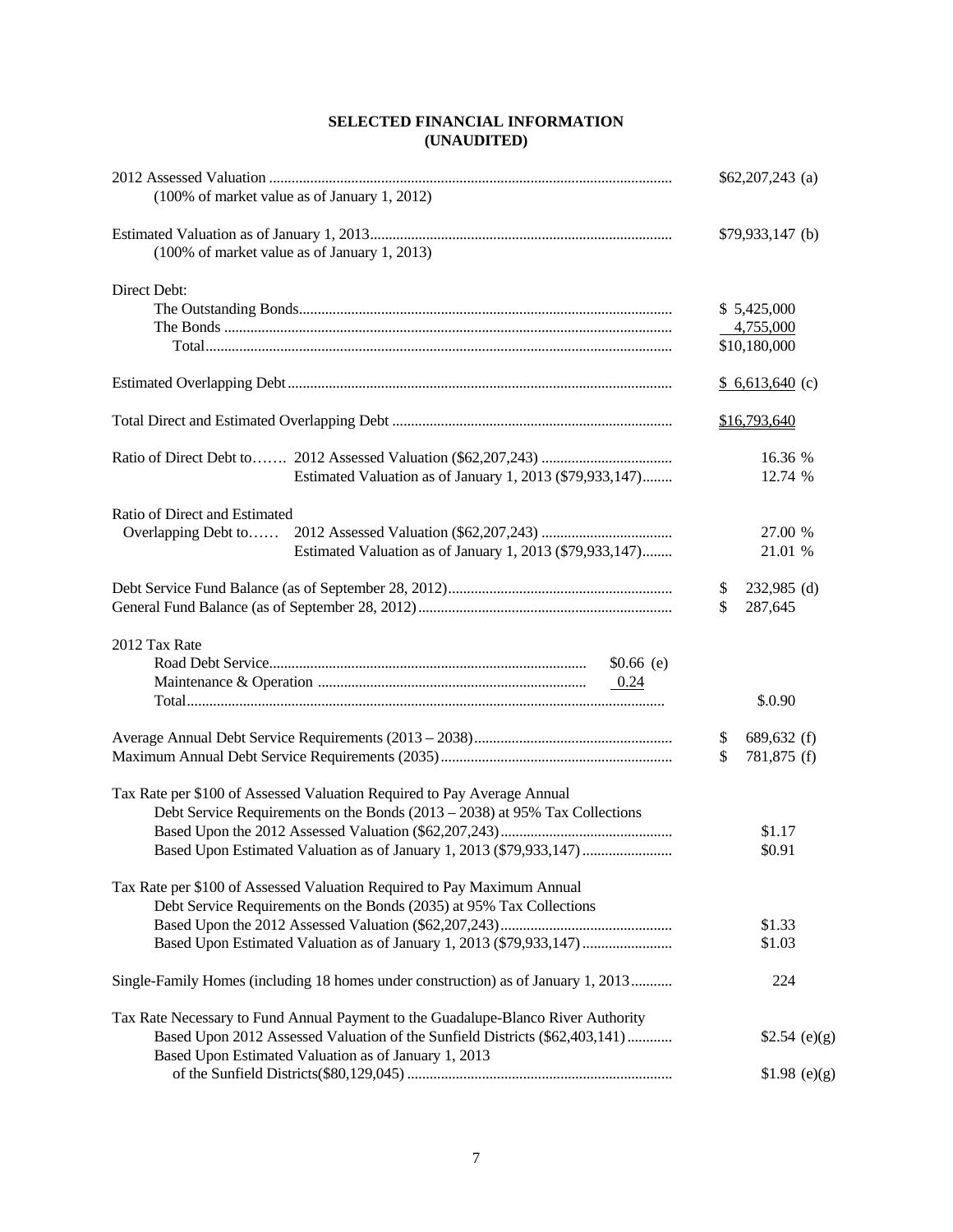(a) As certified by the Hays Central Appraisal District and the Travis Central Appraisal District (collectively, "Appraisal Districts"). See "TAXING PROCEDURES."

\_\_\_\_\_\_\_\_\_\_\_\_\_\_\_\_\_\_\_\_\_\_\_\_\_\_\_\_\_\_\_\_\_\_\_

- (b) Provided by the Appraisal Districts for informational purposes only, this amount is an estimate of the value of all taxable property located within the District as of January 1, 2013, and includes an estimate of values resulting from the construction of taxable improvements from January 1, 2012, through December 31, 2012. No taxes will be levied against this amount. See "TAXING PROCEDURES."
- (c) See "DISTRICT DEBT Estimated Overlapping Debt." In addition to the Estimated Overlapping Debt, the Sunfield Districts are liable to the Guadalupe-Blanco River Authority for water capacity. See "RISK FACTORS – Obligations to Guadalupe-Blanco River Authority."
- (d) Neither Texas law nor the Bond Order requires that the District maintain any particular sum in the Debt Service Fund. At the time of closing, 12-months of capitalized interest on the Bonds and accrued interest from March 1, 2013, to the date of delivery will be deposited to this fund.
- (e) The District is authorized to levy separate debt service taxes for road debt and wastewater and sewer debt, both of which are unlimited as to rate or amount. See "THE BONDS – Authority for Issuance." The District is also authorized to levy a contract tax, unlimited as to rate or amount, to support its obligations to the Master District. See "TAX DATA."
- (f) Debt service on the Bonds is estimated at an average interest rate of 5.00%. See "DISTRICT DEBT Debt Service Requirements."
- (g) See "RISK FACTORS Obligations to Guadalupe-Blanco River Authority" and "TAX DATA."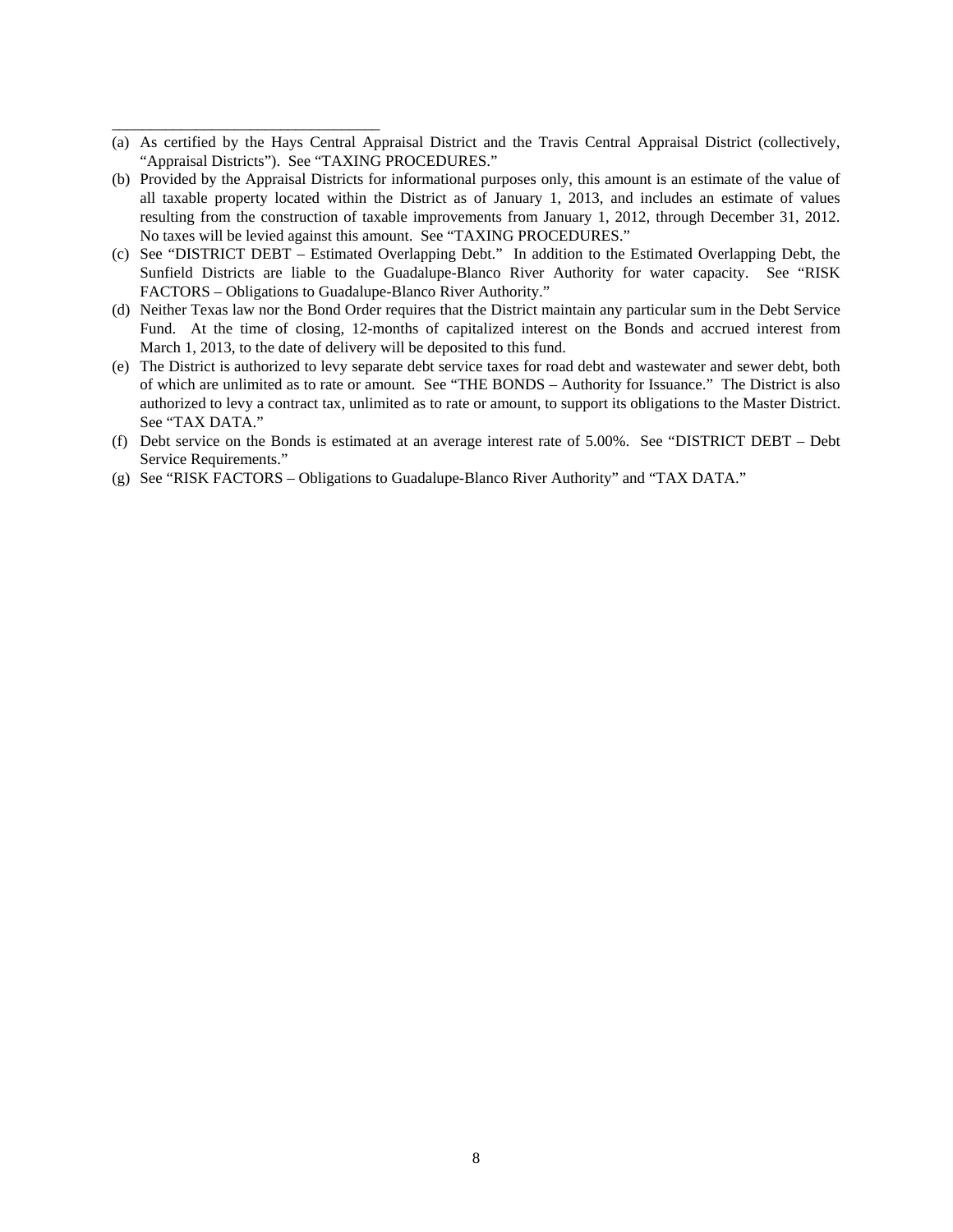# **INTRODUCTION**

This Official Statement provides certain information in connection with the issuance by Sunfield Municipal Utility District No. 1 (the "District"), of its \$4,755,000 Unlimited Tax Road Bonds, Series 2013 (the "Bonds").

The Bonds are issued pursuant to (i) certain legislation enacted relative to the District, (ii) the Bond Order ("Bond Order") adopted by the Board of Directors of the District on the date of the sale of the Bonds, (iii) the Constitution and general laws of the State of Texas, particularly Chapters 49 and 54, Texas Water Code, as amended, and (iv) an election held within the District on September 22, 2007.

Certain capitalized terms used in this Official Statement have the same meanings assigned to such terms in the Bond Order, except as otherwise indicated herein.

This Official Statement also includes information about the District and certain reports and other statistical data. The summaries and references to all documents, statutes, reports and other instruments referred to herein do not purport to be complete, comprehensive or definitive and each summary and reference is qualified in its entirety by reference to each such document, statute, report or instrument.

#### **RISK FACTORS**

#### **General**

The Bonds are obligations of the District and are NOT obligations of the State of Texas; Hays County, Texas; Travis County, Texas; the City of Buda, Texas; or any political subdivision other than the District. The Bonds are secured by a continuing, direct, annual ad valorem tax, without legal limitation as to rate or amount, on all taxable property located within the District. See "THE BONDS – Source of Payment." The ultimate security for payment of the principal of and interest on the Bonds depends upon the ability of the District to collect from the property owners within the District taxes levied against all taxable property located within the District or, in the event taxes are not collected and foreclosure proceedings are instituted by the District, upon the value of the taxable property with respect to taxes levied by the District and by other taxing authorities. The District makes no representations that over the life of the Bonds the property within the District will maintain a value sufficient to justify continued payment of taxes by the property owners. The potential increase in taxable valuation of District property is directly related to the economics of the residential housing industry, not only due to general economic conditions, but also due to the particular factors discussed below.

#### **Economic Factors Affecting Taxable Values and Tax Payments**

The rate of development within the District is directly related to the vitality of the single-family and multi-family housing, commercial and industrial markets in the Austin metropolitan area. The Developer's ability to successfully market property in the District can be affected by factors such as interest rates, construction costs, and consumer demand. Decreased levels of construction would restrict the growth of property values in the District. Although 26 single-family homes are under construction, the District cannot predict the pace or magnitude of any future development in the District. See "DEVELOPMENT STATUS OF THE DISTRICT."

*Developer's Obligations to the District*: There is no commitment by or legal requirement of the Developer or any other landowner to the District to proceed at any particular rate or according to any specified plan with the development of land in the District, or of any home builder to proceed at any particular pace with the construction of homes in the District. Moreover, there is no restriction on any land owner's right to sell its land. Therefore, the District can make no representation about the probability of future development, if any, or the rate of future home or commercial construction activity in the District. Failure to construct taxable improvements on developed lots and commercial tracts would restrict the rate of growth of taxable values in the District and result in higher tax rates. See "DEVELOPMENT STATUS OF THE DISTRICT" and "THE DEVELOPER."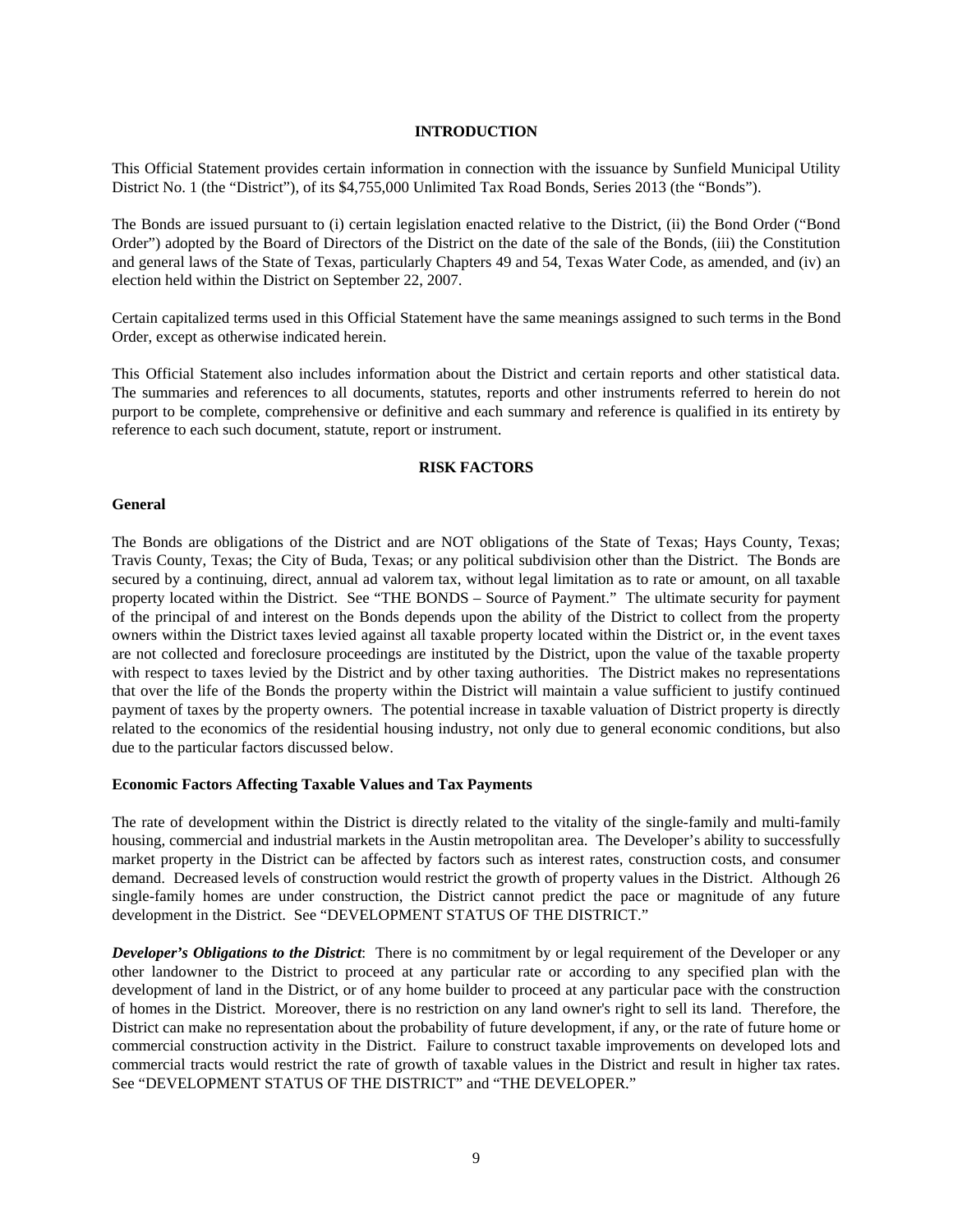*Concentration of Tax Base*: The District's tax base is concentrated in a small number of taxpayers. As reflected in this Official Statement under the caption "TAX DATA - Principal Taxpayers," the District's ten principal taxpayers in 2012 owned property located in the District, the aggregate Assessed Valuation of which comprised approximately 79.64% of the District's total Assessed Valuation. The District cannot represent that its tax base will in the future be (i) distributed among a significantly larger number of taxpayers, or (ii) less concentrated in property owned by a relatively small number of property owners, than it is currently. Moreover, U.S. Foods recently completed construction of a major facility in the District, which will represent a significant portion of the District's assessed valuation for the foreseeable future. Failure by one or more of the District's principal property owners to make full and timely payments of taxes due, or a decline in the District's tax base due to a diminution of the personal property component thereof as described above, may have an adverse affect on the investment quality or security of the Bonds. If any one or more of the principal District taxpayers did not pay taxes due, the District might need to levy additional taxes or use other debt service funds available to meets its debt service requirements. See "APPENDIX A - FINANCIAL STATEMENTS OF THE DISTRICT."

*Recent Events in Real Estate Market:* In the past several years, the housing and mortgage markets in most parts of the United States have been under pressure due to many economic factors, including the tightening of credit standards, reduction of access to mortgage capital, and interest rate adjustments on many adjustable rate mortgages which have caused property owners to default on their mortgages. Foreclosures have increased to record levels as a result of these factors, and residential property values in most areas of the country have generally declined. Through the 2012 certified value, such downturn has not had a significant effect in the District. However, Hays and Travis Counties areas have experienced reduced levels of home construction. The District cannot predict what impact, if any, a continued downturn in the national and local housing market may have on the area market and assessed values in the District.

*Maximum Impact on District Tax Rate:* Assuming no further development, the value of the land and improvements currently within the District will be the major determinant of the ability or willingness of property owners to pay their taxes. The 2012 Assessed Valuation of property within the District (see "FINANCIAL STATEMENT"), is \$62,207,243; and the Estimated Valuation as of January 1, 2013 is \$79,933,147. After issuance of the Bonds, the maximum annual debt service requirement will be \$781,875 (2035) and the average annual debt service requirement will be \$689,632 (2013 through 2038 inclusive). Assuming no increase nor decrease from the 2012 Assessed Valuation, a tax rate of \$1.33 per \$100 assessed valuation at a 95% collection rate would be necessary to pay the maximum annual debt service requirement of \$781,875 and a tax rate of \$1.17 per \$100 assessed valuation at a 95% collection rate would be necessary to pay the average annual debt service requirements of \$689,632 (see "DISTRICT DEBT - Debt Service Requirements"). Assuming no increase to nor decrease from the Estimated Valuation as of January 1, 2013, tax rates of \$1.03 and \$0.91 per \$100 of assessed valuation at a 95% tax collection rate would be necessary to pay the maximum annual debt service requirement and the average annual debt service requirement on the Bonds, respectively. The District levied a 2012 debt service tax rate of \$0.66 per \$100 of assessed valuation and a maintenance tax rate of \$0.24 per \$100 of assessed valuation.

# **Tax Collections and Foreclosure Remedies**

The District's ability to make debt service payments may be adversely affected by difficulties in collecting ad valorem taxes. Under Texas law, the levy of ad valorem taxes by the District constitutes a lien in favor of the District on parity with the liens of all other state and local taxing authorities on the property against which taxes are levied, and such lien may be enforced by judicial foreclosure. The District's ability to collect ad valorem taxes through such foreclosure may be impaired by (a) cumbersome, time consuming and expensive collection procedures; (b) a bankruptcy court's stay of tax collection proceedings against a taxpayer; or (c) market conditions affecting the marketability of taxable property within the District and limiting the proceeds from a foreclosure sale of such property.

Moreover, the proceeds of any sale of property within the District available to pay debt service on the Bonds may be limited by the existence of other tax liens on the property (see "TAX DATA - Estimated Overlapping Taxes"), by the current aggregate tax rate being levied against the property, and by other factors (including the taxpayers' right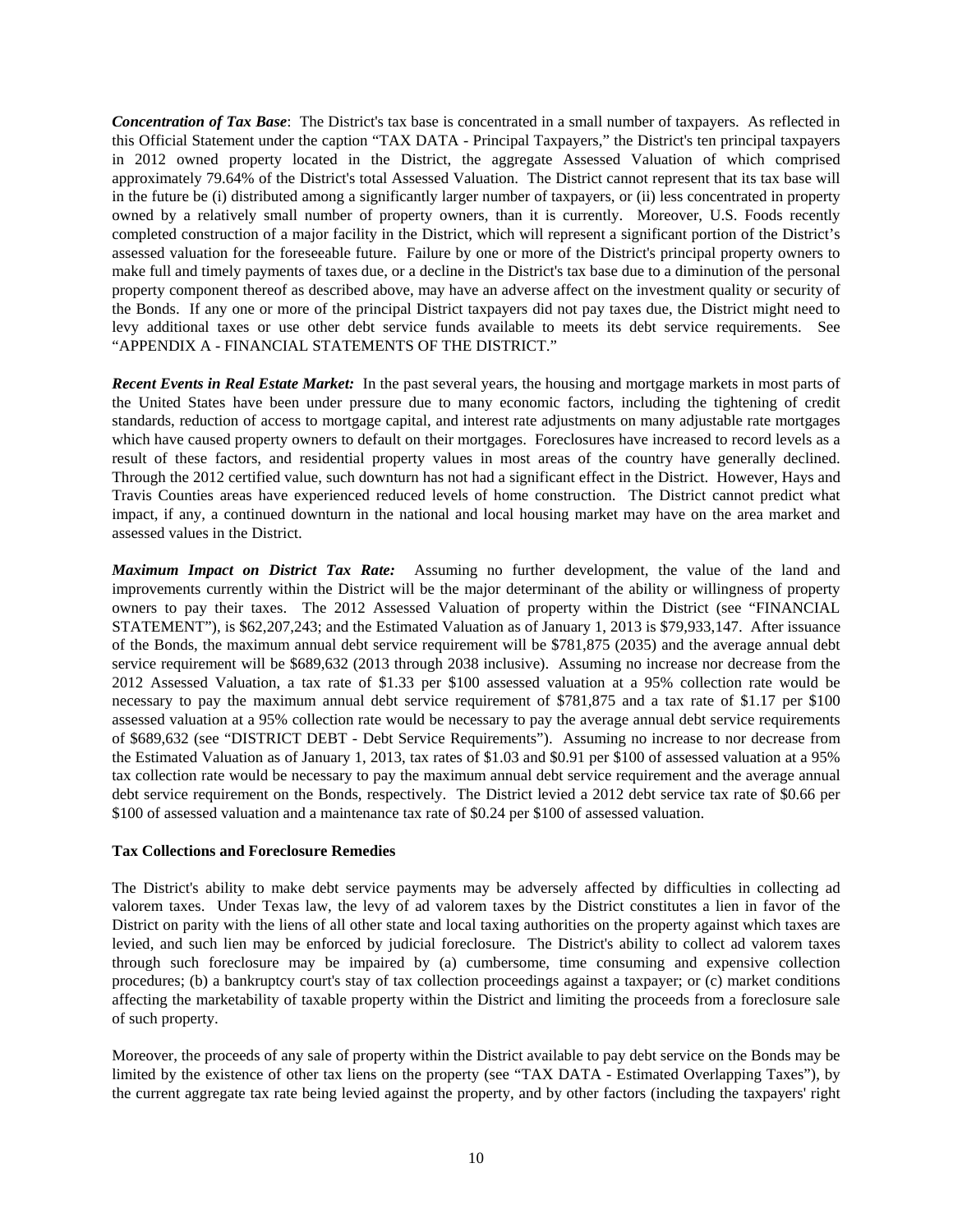to redeem property after foreclosure). Finally, a bankruptcy court with jurisdiction over bankruptcy proceedings initiated by or against a taxpayer within the District pursuant to the Federal Bankruptcy Code could stay any attempt by the District to collect delinquent ad valorem taxes assessed against such taxpayer.

# **Registered Owners' Remedies**

The Bond Order does not provide for the appointment of a trustee to represent the interests of the Bondholders upon any failure of the District to perform in accordance with the terms of the Bond Order, or upon any other condition. Furthermore, the Bond Order does not establish specific events of default with respect to the Bonds and, under State law, there is no right to the acceleration of maturity of the Bonds upon the failure of the District to observe any covenant under the Bond Order. Subject to the holdings of several recent Texas Supreme Court cases discussed below, a registered owner of Bonds could seek a judgment against the District if a default occurred in the payment of principal of or interest on any such Bonds; however, such judgment could not be satisfied by execution against any property of the District. A registered owner's only practical remedy, if a default occurs, is a mandamus or mandatory injunction proceeding to compel the District to levy, assess and collect an annual ad valorem tax sufficient to pay principal of and interest on the Bonds as it becomes due. The enforcement of any such remedy may be difficult and time consuming and a registered owner could be required to enforce such remedy on a periodic basis. In addition, the Texas Supreme Court recently ruled that a waiver of sovereign immunity must be provided for by statute in clear and unambiguous language and that certain statutory language previously relied upon by lower courts to support a finding that sovereign immunity had been waived did not constitute a clear and unambiguous waiver of sovereign immunity. (See, e.g., Tooke v. City of Mexia, 49 Tex. Sup. Ct. J. 819 (2006).) Neither the remedy of mandamus nor any other type of injunctive relief was considered in these recent Supreme Court cases; and, in general, Texas courts have held that a writ of mandamus may be issued to require a public official to perform ministerial acts that clearly pertain to their duties, such as a legal duty that leaves nothing to the exercise of discretion or judgment. Texas courts have also held that mandamus may be used to require a public official to perform legally-imposed ministerial duties necessary for the performance of a valid contract to which the State or a political subdivision of the State is a party, including the payment of monies due under a contract. The District is also eligible to seek relief from its creditors under Chapter 9 of the U.S. Bankruptcy Code ("Chapter 9"). Although Chapter 9 provides for the recognition of a security interest represented by a specifically pledged source of revenues, the pledge of taxes in support of a general obligation of a bankrupt entity is not specifically recognized as a security interest under Chapter 9. Chapter 9 also includes an automatic stay provision that would prohibit, without Bankruptcy Court approval, the prosecution of any other legal action by creditors or Bond holders of an entity which has sought protection under Chapter 9. Therefore, should the District avail itself of Chapter 9 protection from creditors, the ability to enforce would be subject to the approval of the Bankruptcy Court (which could require that the action be heard in Bankruptcy Court instead of other federal or state court); and the Bankruptcy Code provides for broad discretionary powers of a Bankruptcy Court in administering any proceeding brought before it. The opinion of Bond Counsel will note that all opinions relative to the enforceability of the Bond Order and the Bonds are qualified with respect to the customary rights of debtors relative to their creditors, including rights afforded to creditors under the Bankruptcy Code. See "THE BONDS - Registered Owners' Remedies."

# **Future Debt**

Following the issuance of the Bonds, the District will have \$11,480,000 in authorized but unissued unlimited tax bonds for road purposes; \$48,990,000 authorized but unissued bonds for water, sanitary sewer and drainage purposes; and \$5,995,000 authorized but unissued bonds for park and recreational facilities. The District reserves in the Bond Order the right to issue the remaining authorized but unissued bonds plus such additional bonds as may hereafter be authorized by voters in the District. In addition, the District has the right to issue obligations, other than the Bonds, including tax anticipation notes and bond anticipation notes, and to borrow money for any valid public purpose. The issuance of additional obligations may increase the District's tax rate and adversely affect the security for and the investment quality and value of the Bonds. Following the issuance of the Bonds, the District will owe the Developer approximately \$10,000,000 for the existing water, sewer, drainage facilities, road infrastructure and recreational facilities. See "DEVELOPMENT STATUS OF THE DISTRICT."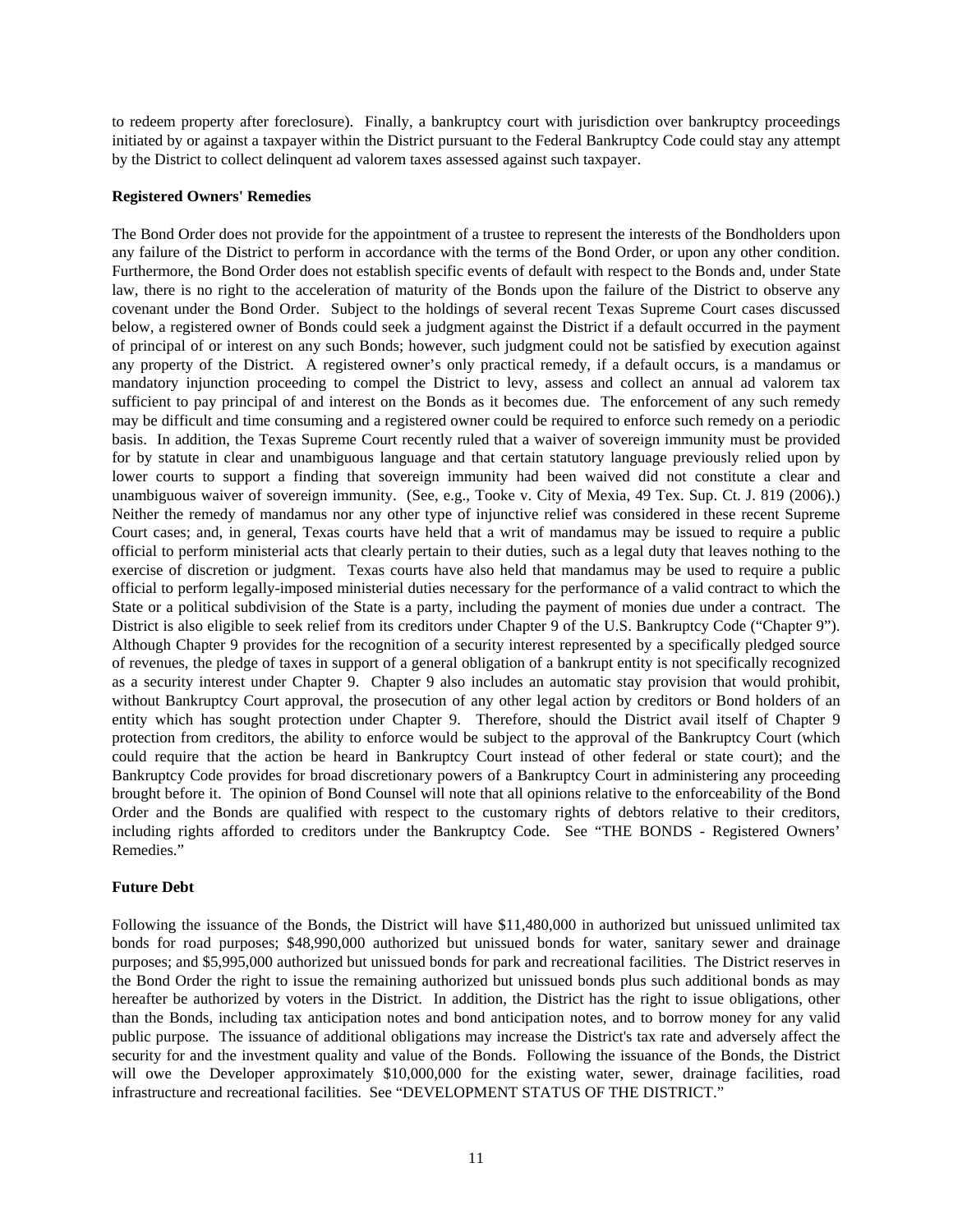Based on present engineering cost estimates and on development plans supplied by the Developer, in the opinion of the District's consulting engineer, Murfee Engineering Company (the "Engineer"), following the issuance of the Bonds, the remaining principal amount of authorized but unissued bonds will be sufficient to fully reimburse the Developer for the existing facilities and finance the water, sewer and drainage facilities, roads, park and recreational facilities necessary to serve the remaining undeveloped but developable land within the District.

The District has entered into a "Contract for Financing, Operation and Maintenance of Regional Water, Sanitary Sewer and Drainage Facilities" with Sunfield Municipal Utility District No. 4 ("Master District") pursuant to which the Master District will provide the regional water, sanitary sewer and drainage facilities and capacities ("Master District Facilities") and each Sunfield District will pay its pro-rata share of such cost. From time to time, the Master District will issue its Contract Revenue Bonds and each Sunfield District will pay a portion of the debt service thereon based upon the amount of ad valorem tax base located within its boundaries.

Currently, the Master District owes the Developer approximately \$30,800,000 for the Master District Facilities. The Master District has no immediate plans to issue any bonds. See "THE SYSTEM."

Bonds issued by the District and the Master District for water, sewer and drainage facilities are subject to prior approval by the Texas Commission on Environmental Quality ("TCEQ"). Such agency has in place certain "economic feasibility rules" which for districts located in Hays and Travis Counties limit the amount of bonds which can be issued to an amount that can be amortized with a tax rate not exceeding \$1.20 per \$100 valuation, including all other obligations of the issuer secured by ad valorem taxes. Bonds to be issued by the District for roads currently are not subject to such "economic feasibility rules" but are subject to a "no growth tax rate limitation" of \$2.50 per \$100 valuation imposed by the Office of the Attorney General of Texas. See "SELECTED FINANCIAL INFORMATION."

In conjunction with granting its consent to the creation of the District, the City of Buda and the District entered into an Agreement Concerning Operation of the District which provides that the City must review and approve each issuance of Bonds by the District. In the event the Developer is in breach of certain agreements with the City the City may refuse to grant such consent until satisfactory arrangements are made with the City. The City has consented to the issuance of the Bonds. See "THE DISTRICT – Agreement Regarding Operation of the District."

# **Proposed Legislation**

From time to time, there are Presidential proposals, proposals of various federal committees, and legislative proposals in the Congress and in the states that, if enacted, could alter or amend the federal and state tax matters referred to herein or adversely affect the marketability or market value of the Bonds or otherwise prevent holders of the Bonds from realizing the full benefit of the tax exemption of interest on the Bonds. Further, such proposals may impact the marketability or market value of the Bonds simply by being proposed. One such proposal is the American Jobs Act of 2011 (S.1549) (the "Jobs Bill") which was introduced in the Senate on September 13, 2011 at the request of the President. If enacted in its current form, the Jobs Bill could adversely impact the marketability and market value of the Bonds and prevent certain bondholders (depending on the financial and tax circumstances of the particular bondholder) from realizing the full benefit of the tax exemption of interest on the Bonds. It cannot be predicted whether or in what form any such proposal might be enacted or whether if enacted it would apply to bonds issued prior to enactment. In addition, regulatory actions are from time to time announced or proposed and litigation is threatened or commenced which, if implemented or concluded in a particular manner, could adversely affect the market value, marketability or tax status of the Bonds. It cannot be predicted whether any such regulatory action will be implemented, how any particular litigation or judicial action will be resolved, or whether the Bonds would be impacted thereby.

Purchasers of the Bonds should consult their tax advisors regarding any pending or proposed legislation, regulatory initiatives or litigation. The disclosures and opinions expressed herein are based upon existing legislation and regulations as interpreted by relevant judicial and regulatory authorities as of the date of issuance and delivery of the Bonds, and no opinion is expressed as of any date subsequent thereto or with respect to any proposed or pending legislation, regulatory initiatives or litigation.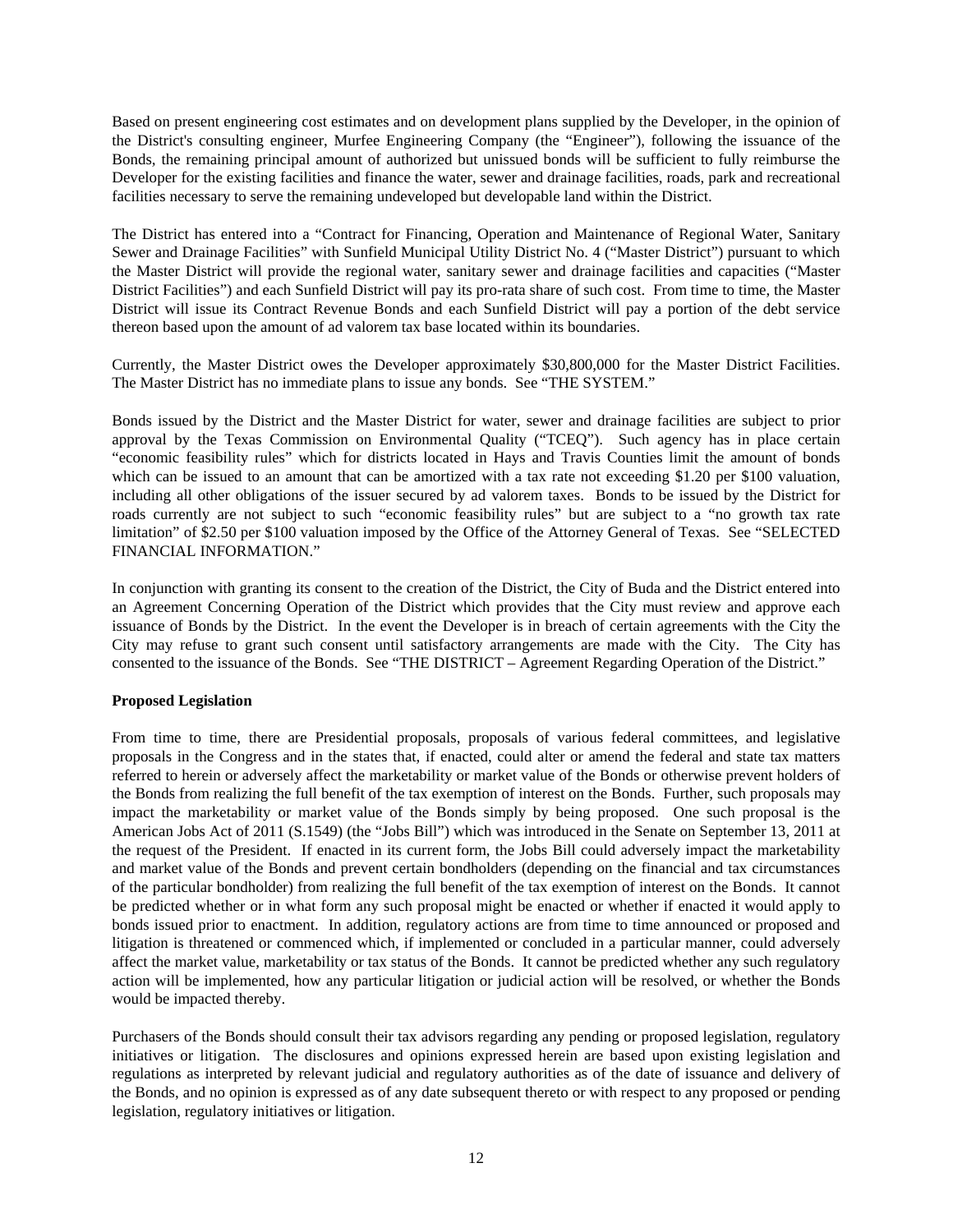# **Competitive Nature of Austin Residential Commercial/Industrial Market**

The housing, commercial and industrial construction industry in the Austin area is very competitive, and the District can give no assurance that the building programs which are planned by the Developer will be continued or completed. The competitive position of the Developer and any of the homebuilders are affected by most of the factors discussed in this section, and such competitive positions are directly related to tax revenues received by the District and the growth and maintenance of taxable values in the District.

# **Obligations to Guadalupe-Blanco River Authority**

The Master District has entered into an "Agreement Regarding Wholesale Treated Water Service" with the Guadalupe-Blanco River Authority ("GBRA"). Pursuant to such agreement, GBRA currently provides wholesale water supply to the Master District. See "THE SYSTEM." GBRA is a regional provider of wholesale and retail water and wastewater services for areas located south of the City of Austin.

Water trunklines connecting the existing development within Sunfield to the GBRA waterlines have been constructed with monies advanced by the Developer. In 2004, the GBRA sold bonds and constructed a water line to the vicinity of Sunfield to serve the Sunfield Districts and other customers located in the vicinity of Sunfield. Each entity entitled to receive water service through such line is obligated to pay the debt service on such bonds. Currently, the Master District is obligated to pay approximately 34% of the debt service on such line. For the fiscal year ending September 30, 2012, the debt service on such line and water reservation fees paid by the Master District was \$1,680,000; and the debt service and water reservation fees for the fiscal year ending September 30, 2013 is projected to be approximately \$1,500,000. Such payments are being made monthly by the Master District with monies advanced by the Developer. Such obligation is further secured by the unlimited ad valorem taxing authority of the Sunfield Districts. The Master District is current with all payment obligations.

Based on the agreements between the Master District and the Sunfield Districts, if the Developer is unable to continue to make the payments to GBRA on behalf of the Master District, each of the Sunfield Districts would be required to make their pro-rata share of such payments based on their assessed valuation.

The 2012 assessed valuation of land located within the Sunfield Districts is \$62,403,141, and the Estimated Valuation as of January 1, 2013 is \$80,129,045. IN THE EVENT THE DEVELOPER AND/OR SUNFIELD DISTRICTS FAIL TO ADVANCE MONIES TO THE MASTER DISTRICT TO MAKE SUCH PAYMENTS, THE SUNFIELD DISTRICTS WOULD NEED TO LEVY A TAX OF \$2.54 PER \$100 VALUATION BASED UPON THE 2012 ASSESSED VALUATION, OR ALTERNATIVELY, A TAX RATE OF \$1.98 PER \$100 OF ASSESSED VALUATION BASED UPON THE ESTIMATED VALUATION AS OF JANUARY 1, 2013. SUCH TAX WOULD BE IN ADDITION TO THE TAX LEVIED TO PAY THE BONDS. A SIGNIFICANT PORTION OF THE AD VALOREM TAX BASE LOCATED WITHIN THE SUNFIELD DISTRICTS IS OWNED BY THE DEVELOPER. SEE "TAX DATA."

# **Marketability of the Bonds**

The District has no understanding with the Underwriter regarding the reoffering yields or prices of the Bonds and has no control over trading of the Bonds in the secondary market. Moreover, there is no assurance that a secondary market will be made in the Bonds. If there is a secondary market, the difference between the bid and asked price may be greater than the difference between the bid and asked price of bonds of comparable maturity and quality issued by more traditional issuers, since such bonds are more generally bought, sold and traded in the secondary market.

# **Bankruptcy Limitation to Registered Owners' Rights**

Subject to the requirements of Texas, law, the District may voluntarily proceed under Chapter 9. Under Texas law, the District must obtain the approval of the TCEQ prior to filing bankruptcy. The rights and remedies of the Registered Owners could be adjusted in accordance with the confirmed plan of adjustment of the District's debt.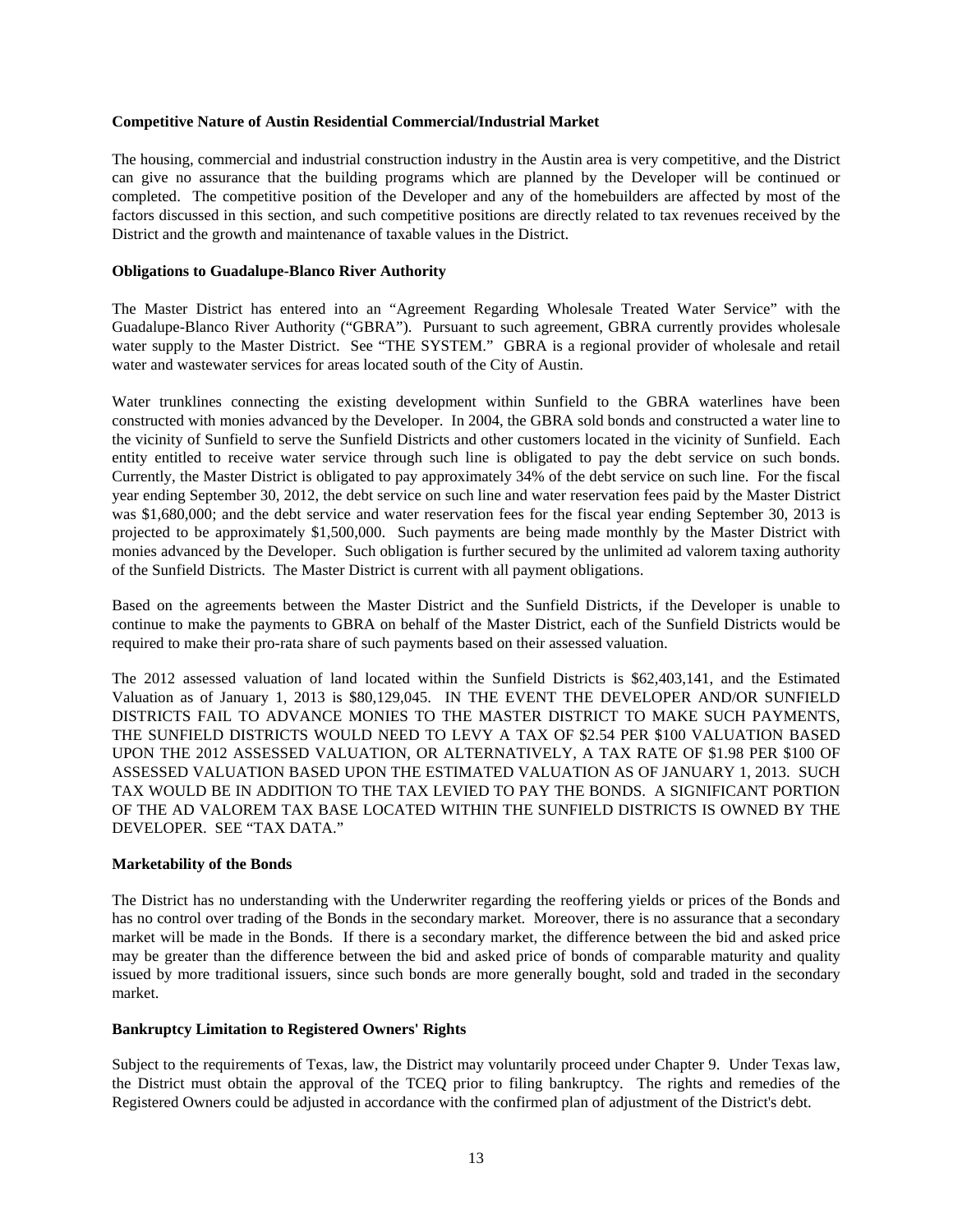#### **Continuing Compliance with Certain Covenants**

Failure of the District to comply with certain covenants contained in the Bond Order on a continuing basis prior to the maturity of the Bonds could result in interest on the Bonds becoming taxable retroactively to the date of original issuance. See "LEGAL MATTERS - Tax Exemption."

# **Approval from the City of Buda**

Pursuant to an agreement with the City of Buda (the "City"), the District is required to receive the approval from the City prior to issuing bonds. The agreement stipulates that the City may deny such approval if certain road facilities are not constructed. Currently, not all such road facilities have been constructed. However, the City Council approved the issuance of the Bonds. The District makes no representation as to the likelihood of when the required road facilities will be constructed nor if the City will approve future bond issues with out such improvements.

# **Approval of the Bonds**

The Attorney General of Texas must approve the legality of the Bonds prior to their delivery. The Attorney General of Texas, however, does not pass upon or guarantee the safety of the Bonds as an investment or the adequacy or accuracy of the information contained in this Official Statement. TCEQ approval of the Bonds is not required and, therefore, no engineering report or bond application has been submitted to the TCEQ and neither the Bonds, the project nor the feasibility of the District, will be reviewed, considered or approved by the TCEQ.

# **THE BONDS**

# **General**

The following is a description of certain terms and conditions of the Bonds, which description is qualified in its entirety by reference to the order of the Board of Directors of the District (the "Board") authorizing the issuance of the Bonds (the "Bond Order"). A copy of the Bond Order may be obtained from the District upon request to Bond Counsel. The Bond Order authorizes the issuance and sale of the Bonds and prescribes the terms, conditions and provisions for the payment of the principal of and interest on the Bonds by the District.

The Bonds will mature on September 1 of the years and in principal amounts, and will bear interest from March 1, 2013, at the rates per annum, set forth on the cover page of this Official Statement. Interest on the Bonds will be payable September 1, 2013, and semiannually thereafter on each March 1 and September 1 until maturity or redemption. Bonds maturing on or after September 1, 2019, are subject to redemption prior to maturity at the option of the District, in whole or from time to time in part, on September 1, 2018, or on any date thereafter, at the par value thereof plus accrued interest to the date fixed for redemption. If less than all the Bonds are redeemed at any time, the particular maturities of Bonds to be redeemed shall be selected by the District. If less than all of the Bonds of a particular maturity are redeemed, the Paying Agent/Registrar shall select the particular Bonds to be redeemed by such random method as it deems fair and appropriate.

The Bonds will be issued only in fully registered form in any integral multiples of \$5,000 for any one maturity and will be initially registered and delivered only to The Depository Trust Company, New York, New York ("DTC") in its nominee name of Cede & Co., pursuant to the book-entry-only system described herein. No physical delivery of the Bonds will be made to the owners thereof. Initially, principal of and interest on the Bonds will be payable by The Bank of New York Mellon Trust Company, N.A., Dallas, Texas (the "Paying Agent" or the "Registrar"), the Paying Agent/Registrar to Cede & Co., as registered owner. DTC will make distribution of the amounts so paid to the participating members of DTC for subsequent payment to the beneficial owners of the Bonds. See "THE BONDS – Book-Entry-Only System."

In the event the Book-Entry-Only System is discontinued and physical bond certificates issued, interest on the Bonds shall be payable by check mailed by the Paying Agent/Registrar on or before each interest payment date, to the registered owners ("Registered Owners") as shown on the bond register (the "Register") kept by the Paying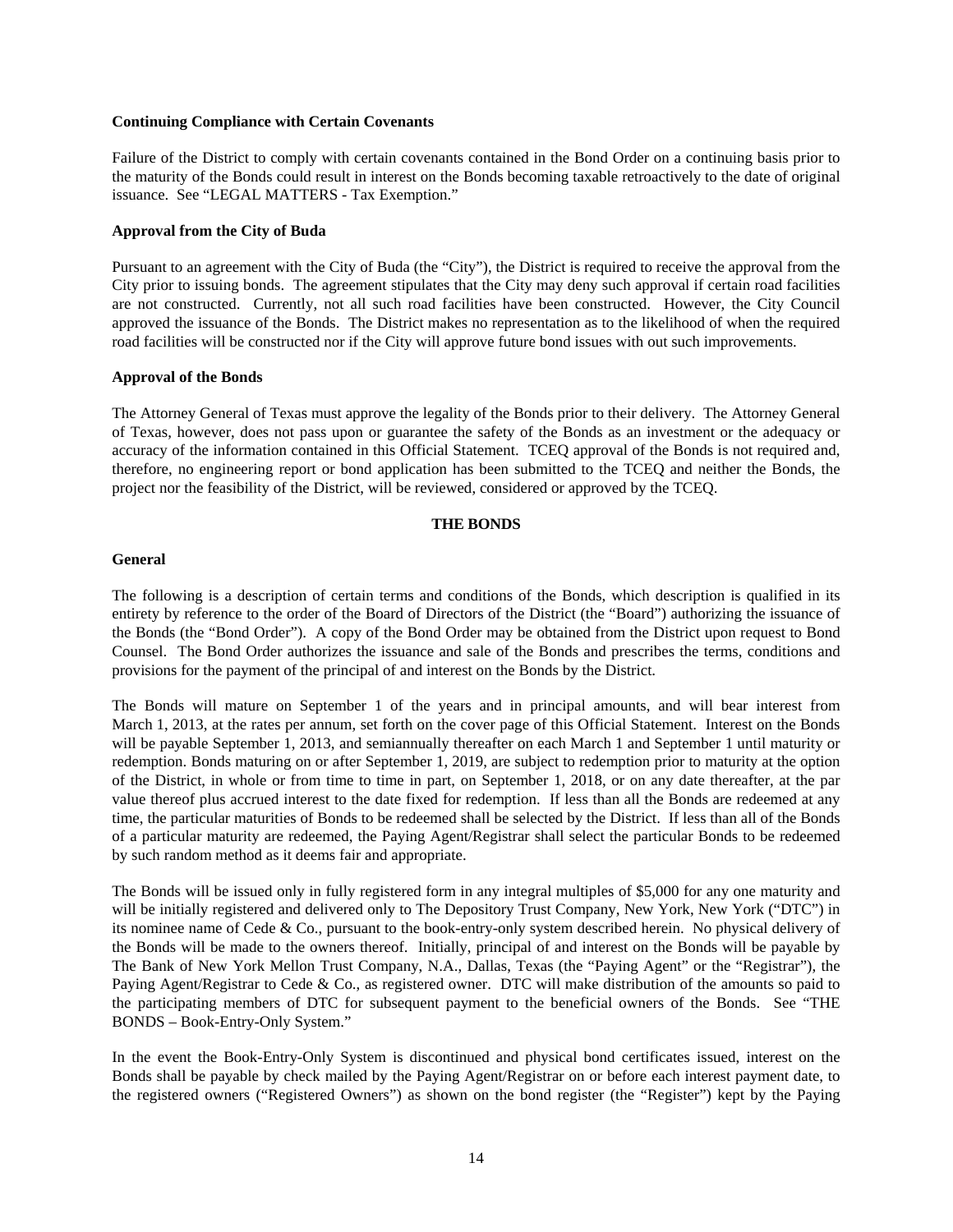Agent/Registrar at the close of business on the  $15<sup>th</sup>$  calendar day of the month immediately preceding each interest payment date to the address of such Registered Owner as shown on the Register, or by such other customary banking arrangements as may be agreed upon by the Paying Agent/Registrar and the Registered Owner at the risk and expense of such Registered Owner.

If the date for payment of the principal of or interest on any Bond is not a business day, then the date for such payment shall be the next succeeding business day without additional interest and with the same force and effect as if made on the specified date for such payment.

# **Book-Entry-Only System**

DTC will act as securities depository for the Bonds. The Bonds will be issued as fully-registered securities in the name of Cede & Co. (DTC's partnership nominee) or such other name as may be requested by an authorized representative of DTC. One fully-registered certificate will be issued for the Bonds, in the aggregate principal amount of such issue, and will be deposited with DTC.

DTC, the world's largest securities depository, is a limited-purpose trust company organized under the New York Banking Law, a "banking organization" within the meaning of the New York Banking Law, a member of the Federal Reserve System, a "clearing corporation" within the meaning of the New York Uniform Commercial Code, and a "clearing agency" registered pursuant to the provisions of Section 17A of the Securities Exchange Act of 1934. DTC holds and provides asset servicing for over 3.5 million issues of U.S. and non-U.S. equity issues, corporate and municipal debt issues, and money market instruments (from over 100 countries) that DTC's participants ("Direct Participants") deposit with DTC. DTC also facilitates the post-trade settlement among Direct Participants of sales and other securities transactions in deposited securities, through electronic computerized bookentry transfers and pledges between Direct Participants' accounts. This eliminates the need for physical movement of securities certificates. Direct Participants include both U.S. and non-U.S. securities brokers and dealers, banks, trust companies, clearing corporations, and certain other organizations. DTC is a wholly-owned subsidiary of The Depository Trust & Clearing Corporation ("DTCC"). DTCC is the holding company for DTC, National Securities Clearing Corporation and Fixed Income Clearing Corporation, all of which are registered clearing agencies. DTCC is owned by the users of its regulated subsidiaries. Access to the DTC system is also available to others such as both U.S. and non-U.S. securities brokers and dealers, banks, trust companies, and clearing corporations that clear through or maintain a custodial relationship with a Direct Participant, either directly or indirectly ("Indirect Participants"). DTC has Standard & Poor's highest rating: AAA. The DTC Rules applicable to its Participants are on file with the Securities and Exchange Commission. More information about DTC can be found at www.dtcc.com and www.dtc.org.

Purchases of Bonds under the DTC system must be made by or through Direct Participants, which will receive a credit for the Bonds on DTC's records. The ownership interest of each actual purchaser of each Bond ("Beneficial Owner") is in turn to be recorded on the Direct and Indirect Participants' records. Beneficial Owners will not receive written confirmation from DTC of their purchase. Beneficial Owners are, however, expected to receive written confirmations providing details of the transaction as well as periodic statements of their holdings, from the Direct or Indirect Participant through which the Beneficial Owner entered into the transaction. Transfers of ownership interests in the Bonds are to be accomplished by entries made on the books of Direct and Indirect Participants acting on behalf of Beneficial Owners. Beneficial Owners will not receive certificates representing their ownership interests in Bonds, except in the event that use of the book-entry system for the Bonds is discontinued.

To facilitate subsequent transfers, all Bonds deposited by Direct Participants with DTC are registered in the name of DTC's partnership nominee, Cede  $\&$  Co., or such other name as may be requested by an authorized representative of DTC. The deposit of Bonds with DTC and their registration in the name of Cede & Co. or such other DTC nominee do not effect any change in beneficial ownership. DTC has no knowledge of the actual Beneficial Owners of the Bonds; DTC's records reflect only the identity of the Direct Participants to whose accounts such Bonds are credited, which may or may not be the Beneficial Owners. The Direct and Indirect Participants will remain responsible for keeping account of their holdings on behalf of their customers.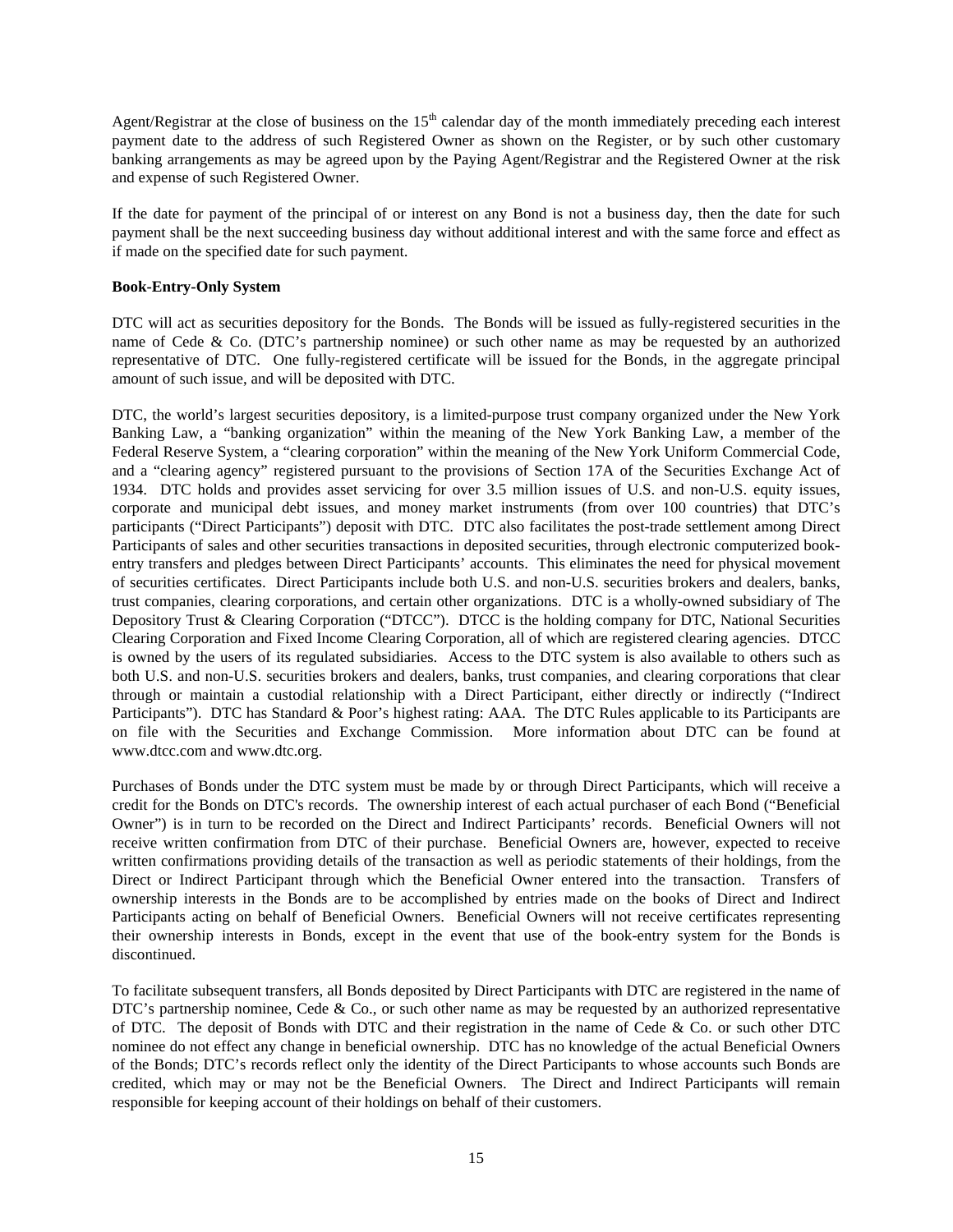Conveyance of notices and other communications by DTC to Direct Participants, by Direct Participants to Indirect Participants, and by Direct Participants and Indirect Participants to Beneficial Owners will be governed by arrangements among them, subject to any statutory or regulatory requirements as may be in effect from time to time. Beneficial Owners of Bonds may wish to take certain steps to augment the transmission to them of notices of significant events with respect to the Bonds, such as redemptions, tenders, defaults, and proposed amendments to the Bond documents. For example, Beneficial Owners of Bonds may wish to ascertain that the nominee holding the Bonds for their benefit has agreed to obtain and transmit notices to Beneficial Owners. In the alternative, Beneficial Owners may wish to provide their names and addresses to the Paying Agent/Registrar and request that copies of notices be provided directly to them.

Redemption notices shall be sent to DTC. If less than all of the Bonds within an issue are being redeemed, DTC's practice is to determine by lot the amount of the interest of each Direct Participant in such issue to be redeemed. Neither DTC nor Cede & Co. (nor any other DTC nominee) will consent or vote with respect to Bonds unless authorized by a Direct Participant in accordance with DTC's Procedures. Under its usual procedures, DTC mails an Omnibus Proxy to the District as soon as possible after the record date. The Omnibus Proxy assigns Cede & Co.'s consenting or voting rights to those Direct Participants to whose accounts Bonds are credited on the record date (identified in a listing attached to the Omnibus Proxy).

Principal and interest payments on the Bonds will be made to Cede & Co., or such other nominee as may be requested by an authorized representative of DTC. DTC's practice is to credit Direct Participants' accounts upon DTC's receipt of funds and corresponding detail information from Issuer or the Paying Agent/Registrar, on payable date in accordance with their respective holdings shown on DTC's records. Payments by Participants to Beneficial Owners will be governed by standing instructions and customary practices, as is the case with securities held for the accounts of customers in bearer form or registered in "street name," and will be the responsibility of such Participant and not of DTC nor its nominee, the Paying Agent, or Issuer, subject to any statutory or regulatory requirements as may be in effect from time to time. Payment of principal and interest payments to Cede & Co. (or such other nominee as may be requested by an authorized representative of DTC) is the responsibility of the District or the Paying Agent/Registrar. Disbursement of such payments to Direct Participants will be the responsibility of DTC, and disbursement of such payments to the Beneficial Owners will be the responsibility of Direct and Indirect Participants.

DTC may discontinue providing its services as depository with respect to the Bonds at any time by giving reasonable notice to the District or the Paying Agent/Registrar. Under such circumstances, in the event that a successor depository is not obtained, certificates are required to be printed and delivered.

The District may decide to discontinue use of the system of book-entry transfers through DTC (or a successor securities depository). In that event, certificates will be printed and delivered.

The information in this section concerning DTC and DTC's book-entry system has been obtained from sources that the District believes to be reliable, but the District takes no responsibility for the accuracy thereof.

# **Use of Certain Terms in Other Sections of this Official Statement**

In reading this Official Statement it should be understood that while the Bonds are in the book-entry form, references in other sections of this Official Statement to registered owners should be read to include the person for which the Participant acquires an interest in the Bonds, but (i) all rights of ownership must be exercised through DTC and the book-entry system, and (ii) except as described above, notices that are to be given to registered owners under the Bond Order will be given only to DTC.

# **Registration, Transfer and Exchange**

In the event the Book-Entry-Only System should be discontinued, the Bonds may be transferred and exchanged on the registration books of the Registrar only upon presentation and surrender thereof to the Registrar or its corporate trust office and such transfer or exchange shall be without expenses or service charge to the registered owner,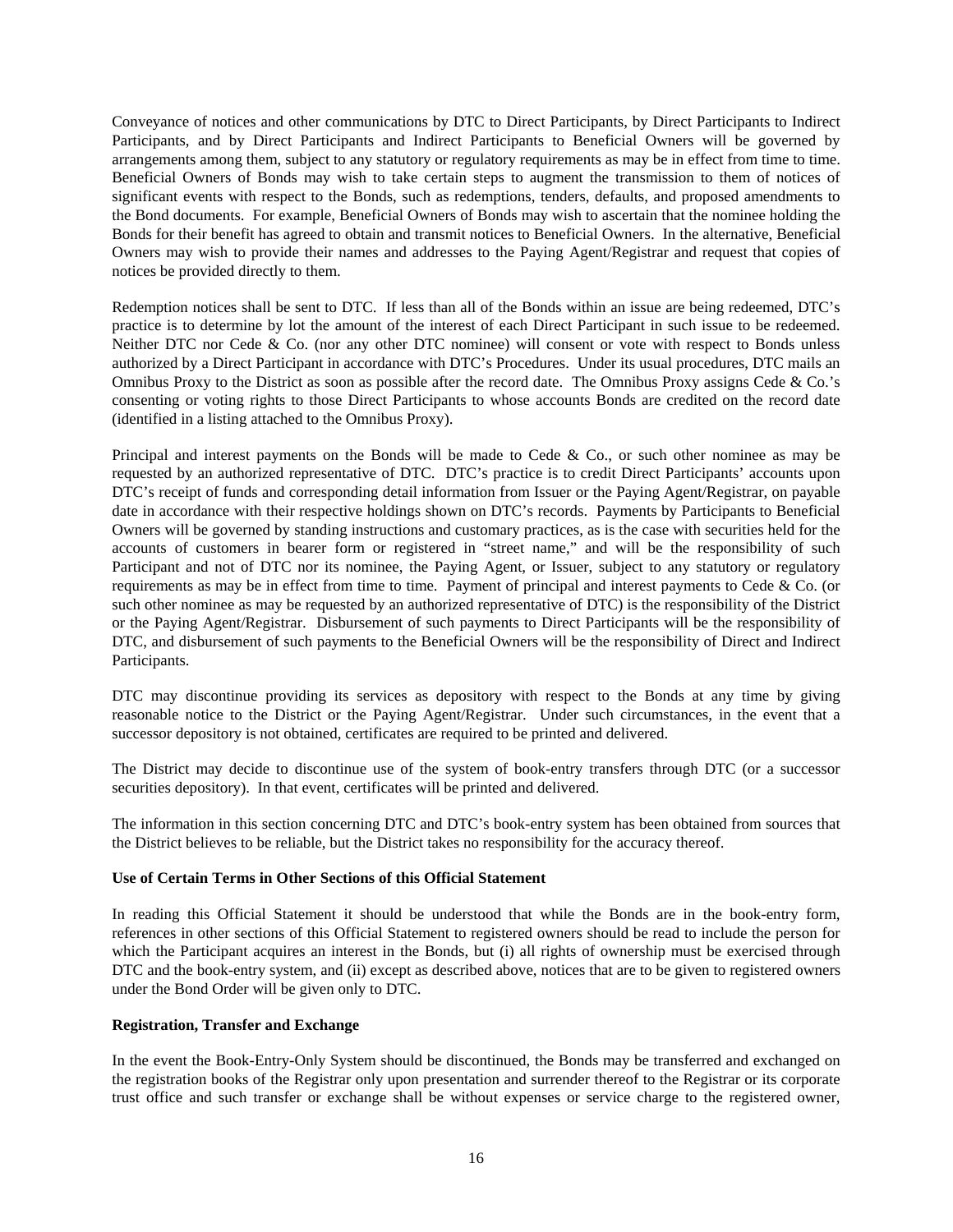except for any tax or other governmental charges required to be paid with respect to such registration, exchange and transfer. A Bond may be assigned by the execution of an assignment form on the Bonds or by other instrument of transfer and assignment acceptable to the Registrar. A new Bond or Bonds will be delivered by the Registrar, in lieu of the Bonds being transferred or exchanged, at the principal payment office of the Registrar, or sent by the United States mail, first class, postage prepaid, to the new registered owner or his designee. To the extent possible, new Bonds issued in an exchange or transfer of the Bonds will be delivered to the registered owner or assignee of the registered owner in not more than three business days after the receipt of the Bonds to be cancelled, and the written instrument of transfer or request for exchange duly executed by the registered owner or his duly authorized agent, in form satisfactory to the Registrar. New Bonds registered and delivered in an exchange or transfer shall be in any integral multiple of \$5,000 for any one maturity and for a like aggregate principal amount as the Bond or Bonds surrendered for exchange or transfer. See "Book-Entry-Only System" herein defined for a description of the system to be utilized initially in regard to ownership and transferability of the Bonds.

# **Mutilated, Lost, Stolen or Destroyed Bonds**

In the event the Book-Entry-Only System should be discontinued, the District has agreed to replace mutilated, destroyed, lost or stolen Bonds upon surrender of the mutilated Bonds to the Paying Agent/Registrar, or receipt of satisfactory evidence of such destruction, loss or theft, and receipt by the District and the Paying Agent/Registrar of security or indemnity which they determine to be sufficient to hold them harmless. The District may require payment of taxes, governmental charges and other expenses in connection with any such replacement.

# **Authority for Issuance**

The bonds authorized by the resident electors of the District, the amount of bonds issued and the remaining authorized but unissued bonds are as follows:

|                      |              |                         |                 | Remaining           |
|----------------------|--------------|-------------------------|-----------------|---------------------|
|                      | Amount       |                         |                 | Authorized          |
| <b>Election Date</b> | Authorized   | Purpose                 | Amount Issued   | <b>But Unissued</b> |
| September 22, 2007   | \$21,660,000 | Roads                   | \$10,180,000(a) | \$11,480,000        |
| May 12, 2007         | \$48,990,000 | Water, Sewer & Drainage | $-0-$           | \$48,990,000        |
| May 12, 2007         | \$5,995,000  | Parks & Recreation      | $-()$           | \$5,995,000         |

\_\_\_\_\_\_\_\_\_\_\_\_\_\_\_\_\_ (a) Includes the Bonds.

The Bonds are issued by the District pursuant to the terms and conditions of (i) the TCEQ order creating the District, (ii) the legislation authorizing the District to sell bonds for road improvements; (iii) the Bond Order, (iv) Article III, Section 52 of the Texas Constitution, (v) Chapters 49 and 54 of the Texas Water Code, as amended, and (vi) the general laws of the State of Texas applicable to municipal utility districts.

Before the Bonds can be issued, the Attorney General of Texas must pass upon the legality of certain related matters. The Attorney General of Texas does not guarantee or pass upon the safety of the Bonds as an investment or upon the adequacy of the information contained in this OFFICIAL STATEMENT.

# **Source of Payment**

The Bonds are payable from the proceeds of a continuing, direct annual ad valorem tax levied without legal limitation as to rate or amount against taxable property located within the District. In the Bond Order, the District covenants to levy a sufficient tax to pay the principal of and interest on the Bonds, with full allowance being made for delinquencies and costs of collection. Collected taxes will be placed in the District's Debt Service Fund and used to pay principal of and interest on the Bonds and on any additional bonds payable from taxes which may hereafter be issued by the District.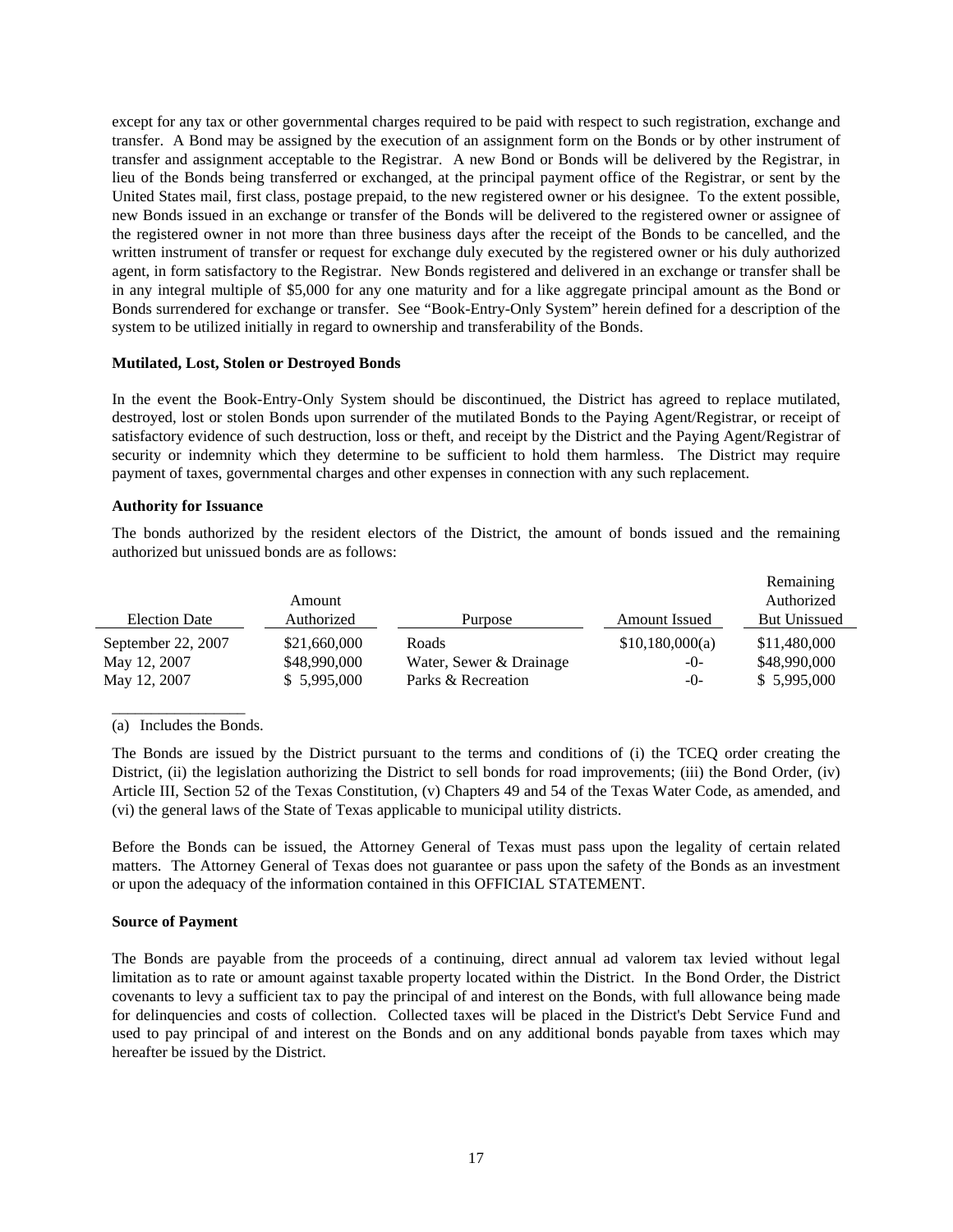### **Optional Redemption**

Bonds maturing on September 1, 2019, and thereafter shall be subject to redemption at the option of the District, in whole or from time to time in part, on September 1, 2018, or on any date thereafter, at the par value thereof plus accrued interest to the date fixed for redemption. Notice of the exercise of the reserved right of redemption will be given at least thirty (30) days prior to the redemption date by sending such notice by first class mail to the Registered Owner of each Bond to be redeemed in whole or in part at the address shown on the bond register. If less than all of the Bonds are redeemed at any time, the maturities of the Bonds to be redeemed shall be selected by the District. If less than all of the Bonds of a certain maturity are to be redeemed, the particular Bonds or portions thereof to be redeemed will be selected by the Paying Agent/Registrar prior to the redemption date by such random method as the Paying Agent/Registrar deems fair and appropriate in integral multiples of \$5,000 within any one maturity. The Registered Owner of any Bond, all or a portion of which has been called for redemption, shall be required to present such Bond to the Paying Agent/Registrar for payment of the redemption price on the portion of the Bonds so called for redemption and issuance of a new Bond in the principal amount equal to the portion of such Bond not redeemed.

#### **Consolidation**

A district (such as the District) has the legal authority to consolidate with other districts and, in connection therewith, to provide for the consolidation of its assets, such as cash and the utility system, with the water and wastewater system of districts with which it is consolidating as well as its liabilities (which would include the Bonds). No representation is made concerning the likelihood of consolidation, but the District currently has no plans to consolidate with another District.

#### **Defeasance**

The Bond Order provides that the District may discharge its obligations to the Registered Owners of any or all of the Bonds to pay principal, interest and redemption price thereon in any manner permitted by law. Under current Texas law, such discharge may be accomplished either (i) by depositing with the Comptroller of Public Accounts of the State of Texas a sum of money equal to the principal of, premium, if any, and all interest to accrue on the Bonds to maturity or redemption or (ii) by depositing with any place or payment (paying agent) for obligations of the District payable from ad valorem taxes, amounts sufficient to provide for payment and/or redemption of the Bonds; provided that such deposits may be invested and reinvested only in (a) direct noncallable obligations of the United States of America, including obligations that are unconditionally guaranteed by the United States of America, (b) noncallable obligations of an agency or instrumentality of the United States, including obligations that are unconditionally guaranteed or insured by the agency or instrumentality and that, on the date the governing body of the District adopts or approves the proceedings authorizing the issuance of refunding bonds, are rated as to investment quality by a nationally recognized investment rating firm not less than AAA or its equivalent; and (c) noncallable obligations of a state or an agency or a county, municipality, or other political subdivision of a state that have been refunded and that, on the date the governing body of the District adopts or approves the proceedings authorizing the issuance of refunding bonds, are rated as to investment quality by a nationally recognized investment rating firm not less than AAA or its equivalent. The foregoing obligations may be in book entry form, and shall mature and/or bear interest payable at such times and in such amounts as will be sufficient to provide for the scheduled payment and/or redemption of the Bonds. If any of such Bonds are to be redeemed prior to their respective dates of maturity, provision must have been made for giving notice of redemption as provided in the Bond Order.

Upon such deposit as described above, such Bonds shall no longer be regarded to be outstanding or unpaid. After firm banking and financial arrangements for the discharge and final payment or redemption of the Bonds have been made as described above, all rights of the District to initiate proceedings to call the Bonds for redemption or take any other action amending the terms of the Bonds are extinguished; provided, however, that the right to call the Bonds for redemption is not extinguished if the District: (i) in the proceedings providing for the firm banking and financial arrangements, expressly reserves the right to call the Bonds for redemption; (ii) gives notice of the reservation of that right to the owners of the Bonds immediately following the making of the firm banking and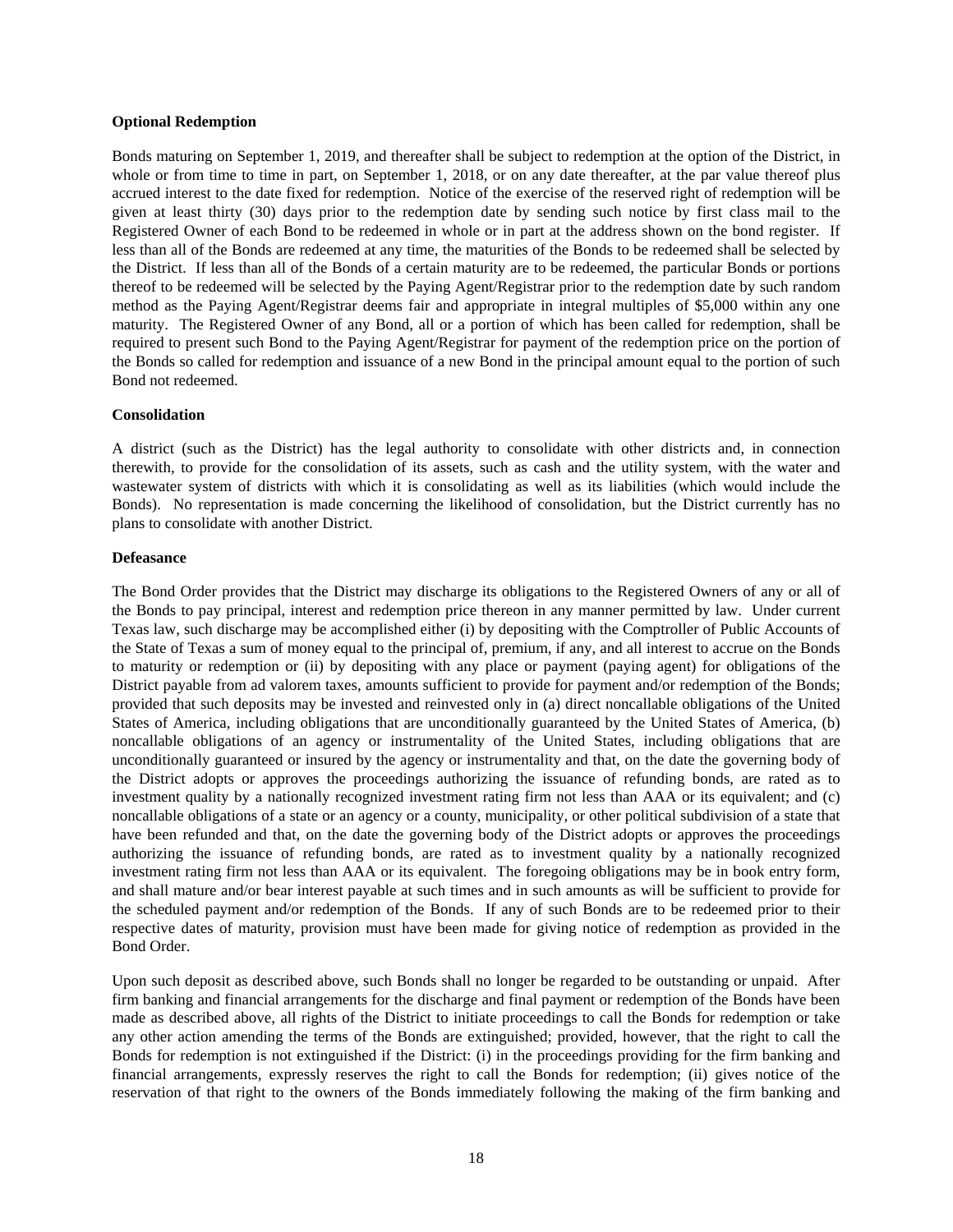financial arrangements; and (iii) directs that notice of the reservation be included in any redemption notices that it authorizes. In the Bond Order, the District has specifically reserved the right to call the Bonds for redemption after the defeasance thereof.

# **Issuance of Additional Debt**

The District intends to issue additional bonds from its voted authorization. The District's voters have authorized a total of \$21,660,000 principal amount of unlimited tax bonds for roads; \$48,990,000 principal amount of unlimited tax bonds for water, sewer, and drainage; and \$5,995,000 of unlimited tax bonds for parks and recreational facilities. The Bonds are the third series of unlimited tax bonds for roads issued by the District. Following the issuance of the Bonds, \$11,480,000 principal amount of unlimited tax bonds for roads, \$48,990,000 principal amount of unlimited tax bonds for water, sewer, and drainage; and \$5,995,000 of principal amount of unlimited tax bonds for parks and recreational facilities will remain authorized and unissued. See "THE BONDS – Authority for Issuance."

Any bonds issued by the District must be approved by the Attorney General of Texas. Approval of the Texas Commission on Environmental Quality ("TCEQ") is not necessary for the issuance of bonds to finance the acquisition or construction of roads and roadway improvements. See "THE DISTRICT – General."

The Bond Order imposes no limitation on the amount of additional parity bonds which may be authorized for issuance by the District's voters or the amount ultimately issued by the District. Except with respect to the issuance of bonds for road purposes, the District does not employ any formula with regard to assessed valuations or tax collections or otherwise to limit the amount of bonds which may be issued. The total amount of bonds and other obligations of the District issued for road purposes may not exceed one-fourth of the assessed valuation of the real property in the District.

# **Amendments to the Bond Order**

The District may, without the consent of or notice to any Registered Owners, amend the Bond Order in any manner not detrimental to the interests of the Registered Owners, including the curing of any ambiguity, inconsistency or formal defect or omission therein. In addition, the District may, with the written consent of the Registered Owners of a majority in aggregate principal amount of the Bonds then outstanding affected thereby, amend, add to or rescind any of the provisions of the Bond Order, provided that, without the consent of the Registered Owners of all of the Bonds affected, and provided that it has not failed to make a timely payment of principal of or interest on the Bonds, no such amendment, addition or rescission may (1) change the date specified as the date on which the principal of or any installment of interest on any Bond is due and payable, reduce the principal amount thereof, the redemption price thereof, or the rate of interest thereon, change the place or places at, or the coin or currency in which any Bond or the interest thereon is payable, or in any other way modify the terms or sources of payment of the principal of or interest on the Bonds, (2) give any preference to any Bond over any other Bond, or (3) modify any of the provisions of the Bond Order relating to the amendment thereof, except to increase any percentage provided thereby or to provide that certain other provisions of the Bond Order cannot be modified or waived without the consent of the holder of each Bond affected thereby. In addition, a state, consistent with federal law, may, in the exercise of its police power, make such modifications in the terms and conditions of contractual covenants relating to the payment of indebtedness of a political subdivision as are reasonable and necessary for attainment of an important public purpose.

# **Legal Investment and Eligibility to Secure Public Funds in Texas**

The following is quoted from Section 49.186 of the Texas Water Code, and is applicable to the District:

 "(a) All bonds, notes, and other obligations issued by a district shall be legal and authorized investments for all banks, trust companies, building and loan associations, savings and loan associations, insurance companies of all kinds and types, fiduciaries, and trustees, and for all interest and sinking funds and other public funds of the state, and all agencies, subdivisions, and instrumentalities of the state, including all counties, cities, towns, villages, school districts, and all other kinds and types of districts, public agencies, and bodies politic."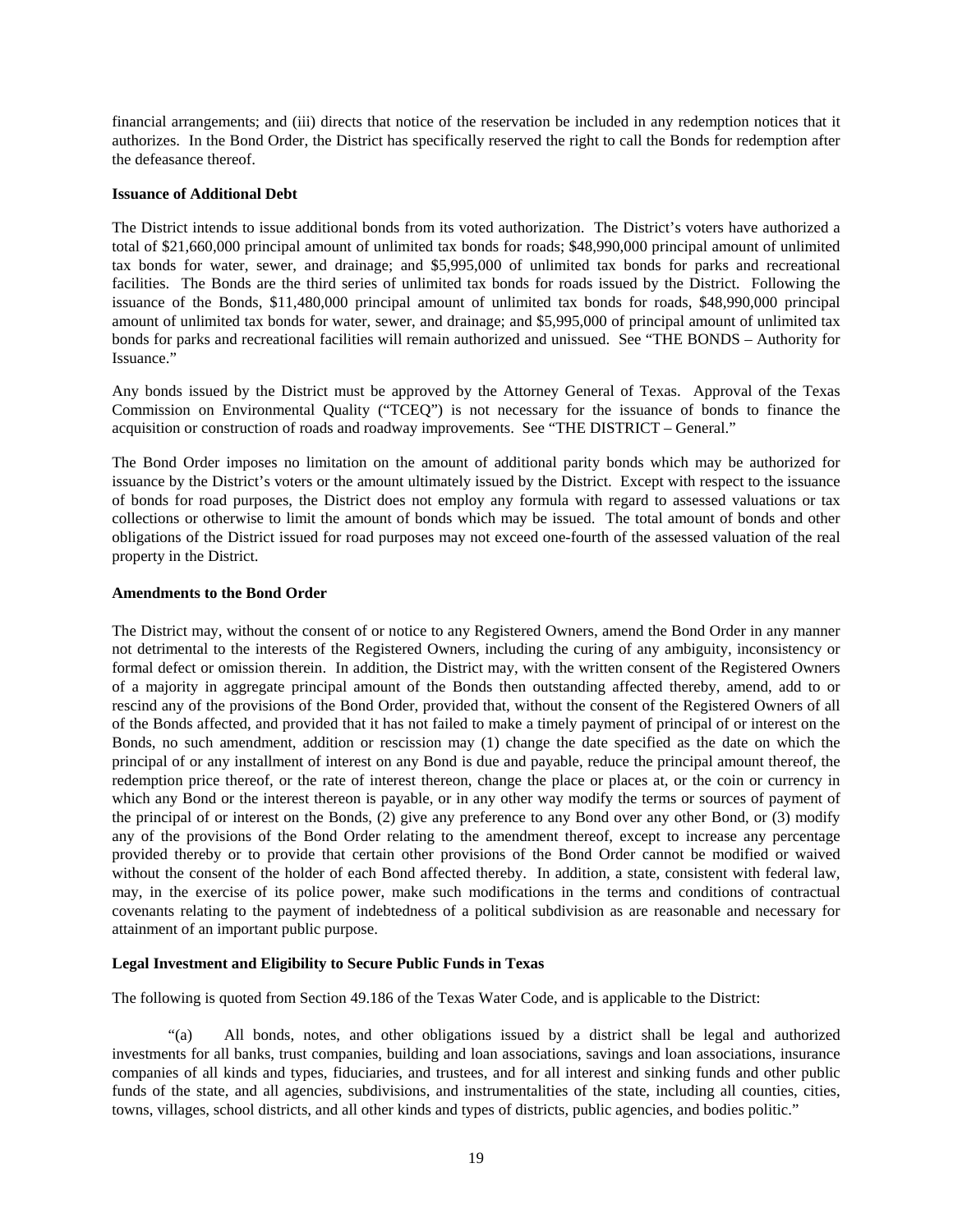"(b) A district's bonds, notes, and other obligations are eligible and lawful security for all deposits of public funds of the state, and all agencies, subdivisions, and instrumentalities of the state, including all counties, cities, towns, villages, school districts, and all other kinds and types of districts, public agencies, and bodies politic, to the extent of the market value of the bonds, notes, and other obligations when accompanied by any unmatured interest coupons attached to them."

The Public Funds Collateral Act (Chapter 2257, Texas Government Code) also provides that bonds of the District (including the Bonds) are eligible as collateral for public funds. Most political subdivisions in the State of Texas are required to adopt investment guidelines under the Public Funds Investment Act, Chapter 2256, Texas Government Code, and such political subdivisions may impose a requirement consistent with such act that the Bonds have a rating of not less than "A" or its equivalent to be legal investments for such entity's funds.

No representation is made that the Bonds will be suitable for or acceptable to financial or public entities for investment or collateral purposes. No representation is made concerning other laws, rules, regulations or investment criteria which apply to or which might be utilized by any of such persons or entities to limit the acceptability or suitability of the Bonds for any of the foregoing purposes. Prospective purchasers are urged to carefully evaluate the investment quality of the Bonds as to the suitability or acceptability of the Bonds for investment or collateral purposes.

# **Use and Distribution of Bond Proceeds**

Proceeds from the sale of the Bonds will be used redeem the \$4,000,000 Bond Anticipation Note, Series 2012, proceeds of which were used to reimburse the Developer (hereinafter defined) for the construction, engineering, testing and land acquisition costs of paving improvements of Phase 1, Section 2; Fire Station Road Phase 3, Section 1; and Fire Cracker Road Phase 1, Section 3 and engineering and administrative fees of paving improvements for Phase 2, Section 1. Additionally, proceeds from the Bonds will be used to pay 12-months of capitalized interest on the Bonds, and certain costs of issuance of the Bonds.

|                                                | <b>Total Costs</b> |
|------------------------------------------------|--------------------|
| <b>CONSTRUCTION COSTS</b>                      |                    |
| 1. Paving Improvements for:                    |                    |
| a. Fire Station Road Phase 3, Section1         | \$<br>284,036      |
| b. Fire Cracker Road Phase 1, Section 3        | 1,510,695          |
| c. Phase 1, Section 2 Road                     | 755,494            |
| 2. Engineering, Testing, & Administrative Fees | 882,370            |
| 3. Land Acquisition for Items a, b $& c$       | 377,157            |
| <b>TOTAL CONSTRUCTION</b>                      | \$3,809,752        |
| <b>NON-CONSTRUCTION COSTS</b>                  |                    |
| <b>Bond Counsel</b>                            | \$<br>118,875      |
| <b>Financial Advisor</b>                       | 95,100             |
| <b>Bond Discount</b>                           | 142,650            |
| Capitalized Interest (12 months at 5.00%)      | 237,750            |
| BAN Interest (3.25%)                           | 122,056            |
| <b>Attorney General Fee</b>                    | 4,755              |
| Engineering                                    | 15,000             |
| <b>Bond Issuance Expenses</b>                  | 25,000             |
| <b>BAN</b> Issuance Expenses                   | 90,000             |
| Contingency                                    | 94,062             |
| TOTAL NON-CONSTRUCTION COSTS                   | 945,248            |
| TOTAL BOND ISSUE REQUIREMENT                   | \$4,755,000        |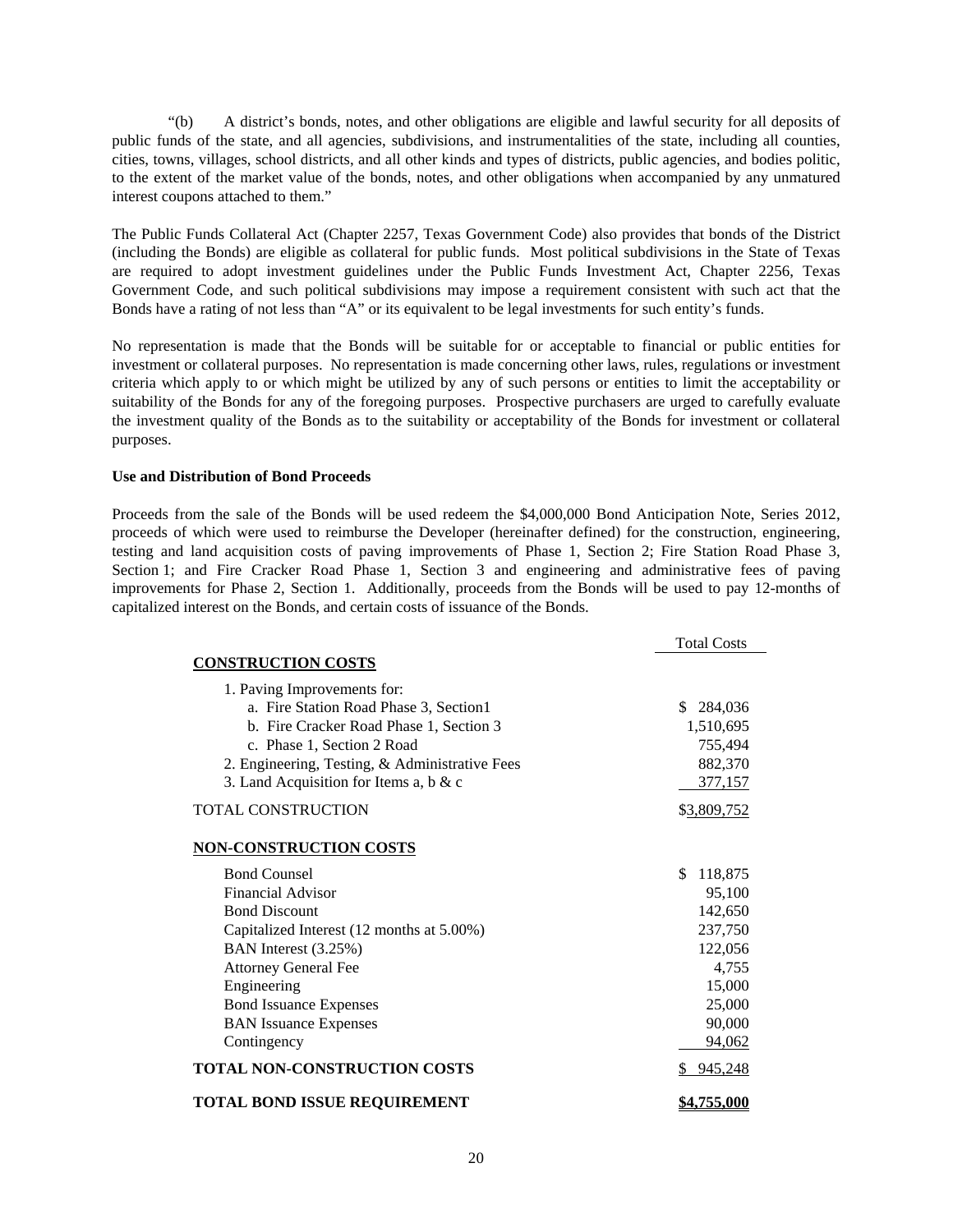# **DISTRICT DEBT**

# **General**

The following tables and calculations relate to the Bonds. The District and various other political subdivisions of government which overlap all or a portion of the District are empowered to incur debt to be raised by taxation against all or a portion of the property within the District.

| (100% of market value as of January 1, 2012)                                                                                                                                                                                         |          | $$62,207,243$ (a)                        |
|--------------------------------------------------------------------------------------------------------------------------------------------------------------------------------------------------------------------------------------|----------|------------------------------------------|
| (100% of estimated market value as of January 1, 2013)                                                                                                                                                                               |          | $$79,933,147$ (b)                        |
| Direct Debt:                                                                                                                                                                                                                         |          | \$5,425,000<br>4,755,000<br>\$10,180,000 |
|                                                                                                                                                                                                                                      |          | $$6,613,640$ (c)                         |
|                                                                                                                                                                                                                                      |          | \$16,793,640                             |
| Ratio of Direct Debt to<br>Estimated Valuation as of January 1, 2013 (\$79,933,147)                                                                                                                                                  |          | 16.36 %<br>12.74 %                       |
| Ratio of Direct and Estimated<br>Overlapping Debt to<br>Estimated Valuation as of January 1, 2013 (\$79,933,147)                                                                                                                     |          | 27.00 %<br>21.01 %                       |
|                                                                                                                                                                                                                                      | \$<br>\$ | 232,985 (d)<br>287,645                   |
| 2012 Tax Rate<br>$$0.66$ (e)<br>0.24                                                                                                                                                                                                 |          | \$0.90                                   |
|                                                                                                                                                                                                                                      | \$       | 689,632 (f)<br>781,875 (f)               |
| Tax Rate per \$100 of Assessed Valuation Required to Pay Average Annual<br>Debt Service Requirements on the Bonds $(2013 – 2038)$ at 95% Tax Collections<br>Based Upon Estimated Valuation as of January 1, 2013 (\$79,933,147)      |          | \$1.17<br>\$0.91                         |
| Tax Rate per \$100 of Assessed Valuation Required to Pay Maximum Annual<br>Debt Service Requirements on the Bonds (2035) at 95% Tax Collections<br>Based Upon Estimated Valuation as of January 1, 2013 (\$79,933,147)               |          | \$1.33<br>\$1.03                         |
| Tax Rate Necessary to Fund Annual Payment to the Guadalupe-Blanco River Authority<br>Based Upon 2012 Assessed Valuation for Sunfield Districts (\$62,403,141)<br>Based Upon Estimated Valuation as of January 1, 2013 (\$80,129,045) |          | \$2.54 (e)(g)<br>\$1.98 (e)(g)           |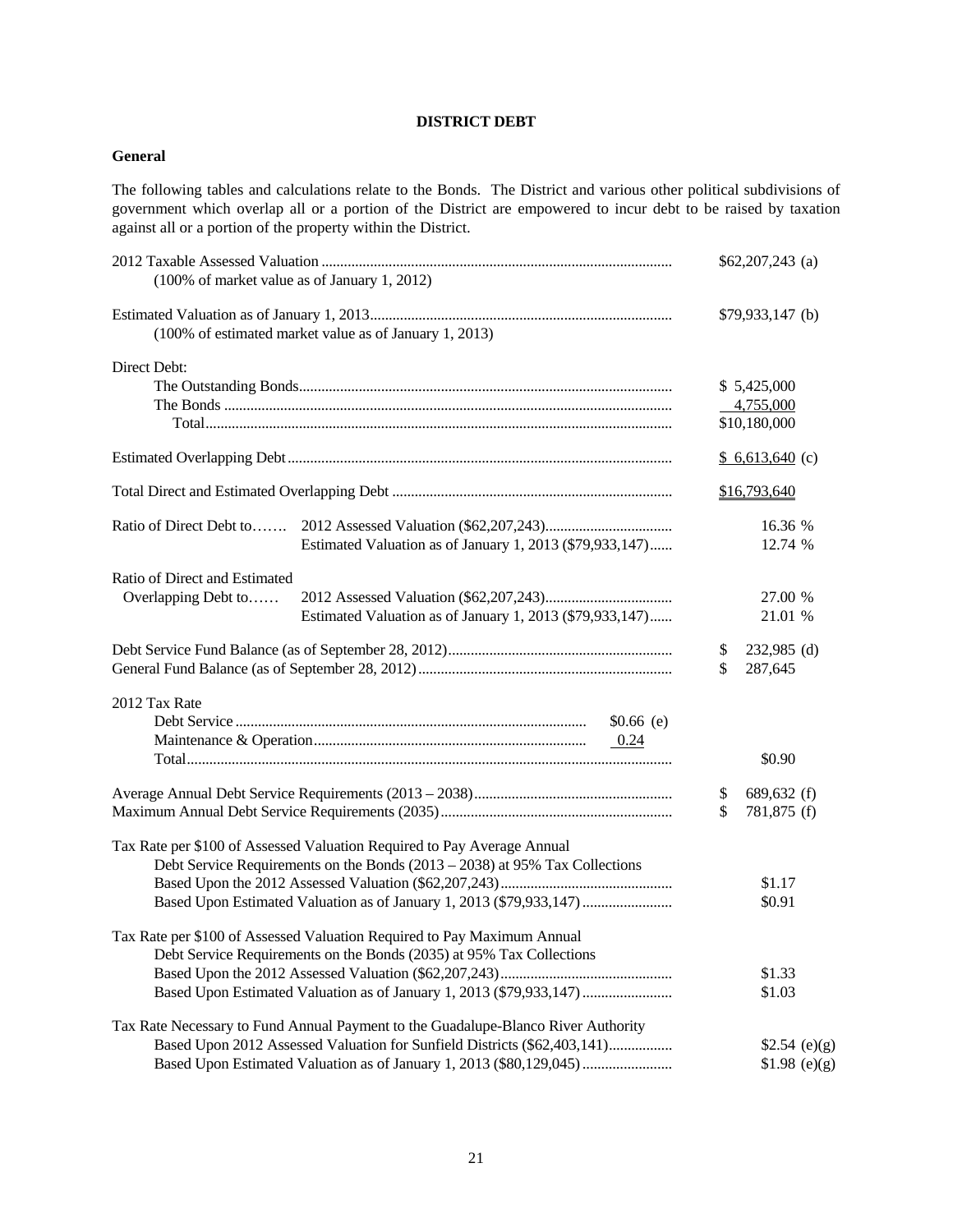- (a) As certified by the Hays Central Appraisal District and the Travis Central Appraisal District (collectively "Appraisal Districts"). See "TAXING PROCEDURES."
- (b) Provided by the Appraisal Districts for informational purposes only, this amount is an estimate of the value of all taxable property located within the District as of January 1, 2013, and includes an estimate of values resulting from the construction of taxable improvements from January 1, 2012, through December 31, 2012. No taxes will be levied against this amount. See "TAXING PROCEDURES."
- (c) See "DISTRICT DEBT Estimated Overlapping Debt." In addition to the Estimated Overlapping Debt, the Sunfield Districts are liable to the Guadalupe-Blanco River Authority for water capacity. See "RISK FACTORS – Obligations to Guadalupe-Blanco River Authority."
- (d) Neither Texas law nor the Bond Order requires that the District maintain any particular sum in the Debt Service Fund. At the time of closing, 12-months of capitalized interest on the Bonds and accrued interest from March 1, 2013, to the date of delivery will be deposited to this fund.
- (e) The District is authorized to levy separate debt service taxes for road debt and wastewater and sewer debt, both of which are unlimited as to rate or amount. See "THE BONDS – Authority for Issuance." The District is also authorized to levy a contract tax, unlimited as to rate or amount, to support its obligations to the Master District in the event the Master District issues bonds to finance improvements in the District. Such tax has not been levied to date. See "TAX DATA."
- (f) Debt service on the Bonds is estimated at an average interest rate of 5.00%. See "DISTRICT DEBT Debt Service Requirements."
- (g) See "RISK FACTORS Obligations to Guadalupe-Blanco River Authority" and "TAX DATA."

# **Estimated Overlapping Debt**

\_\_\_\_\_\_\_\_\_\_\_\_\_\_\_\_\_\_\_\_\_\_\_\_\_\_\_\_\_\_\_\_\_\_\_

\_\_\_\_\_\_\_\_\_\_\_\_\_\_\_\_\_\_\_\_\_\_\_\_

The following table indicates the indebtedness, defined as outstanding bonds payable from ad valorem taxes, of governmental entities overlapping the District and the estimated percentages and amounts of such indebtedness attributable to property within the District. This information is based upon data secured from the individual jurisdictions and/or the Texas Municipal Reports prepared by the Municipal Advisory Council of Texas. Such figures do not indicate the tax burden levied by the applicable taxing jurisdictions for operation and maintenance or for other purposes.

| <b>Taxing Jurisdiction</b>                    | Debt as of<br>December 31, 2012 | Percent | Overlapping<br>Amount |
|-----------------------------------------------|---------------------------------|---------|-----------------------|
| Hays County                                   | \$283,230,000                   | 0.55%   | \$1,555,730           |
| <b>Travis County</b>                          | 639, 369, 987                   | < 0.01  | 36                    |
| Hays Consolidated ISD                         | 291,205,000                     | 1.74    | 5,057,800             |
| Austin Independent School District            | 761,806,997                     | < 0.01  | 74                    |
| <b>Total Estimated Overlapping Debt</b>       |                                 |         | \$6,613,640           |
| The District                                  |                                 |         | 10,180,000            |
| Total Direct & Estimated Overlapping Debt (a) |                                 |         | \$16,793,640          |

<sup>(</sup>a) In addition to the Estimated Overlapping Debt, the Sunfield Districts are liable to the GBRA for debt service on water supply facilities constructed to serve Sunfield. See "THE SYSTEM," and "RISK FACTORS -Obligations to Guadalupe-Blanco River Authority."

# **Debt Ratios**

|                                           |                           | <b>Estimated Preliminary</b> |
|-------------------------------------------|---------------------------|------------------------------|
|                                           | 2012                      | Valuation as of              |
|                                           | <b>Assessed Valuation</b> | January 1, 2013              |
| Direct Debt                               | 16.36%                    | 12.74%                       |
| Total Direct & Estimated Overlapping Debt | 27.00%                    | 21.01%                       |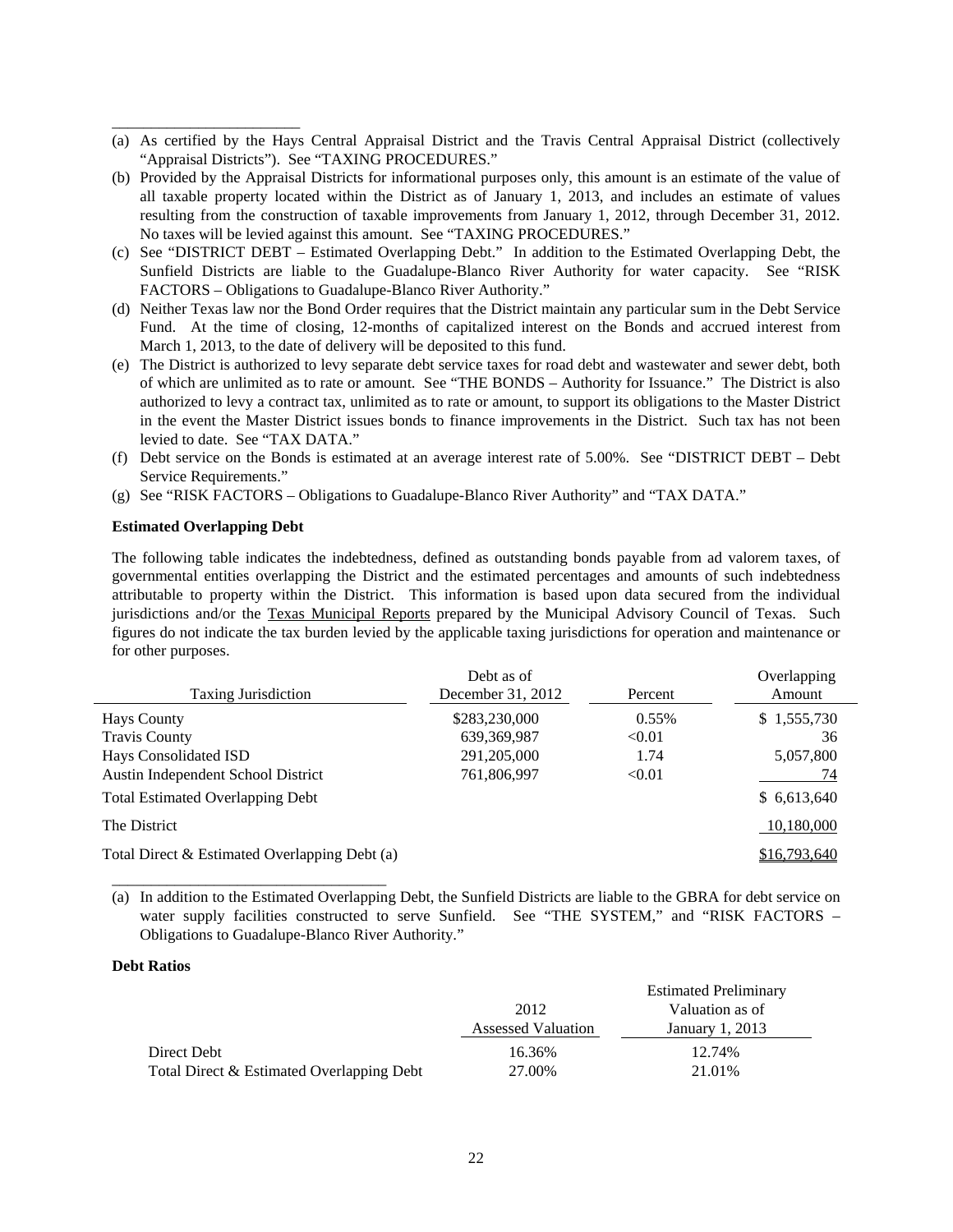# **Pro-Forma Debt Service Requirements**

The following schedules set forth the current total debt service requirements of the District, assuming that the Bonds are issued at an interest rate of 5.00% per annum.

| Year        |              |               |              |               |
|-------------|--------------|---------------|--------------|---------------|
| Ending      | Outstanding  |               | The Bonds    | Total         |
| December 31 | Debt Service | Principal     | Interest     | Debt Service  |
| 2013        | \$ 374,688   |               | \$<br>99,063 | \$<br>473,750 |
| 2014        | 375,688      | 100,000<br>\$ | 237,750      | 713,438       |
| 2015        | 381,488      | 105,000       | 232,750      | 719,238       |
| 2016        | 386,938      | 110,000       | 227,500      | 724,438       |
| 2017        | 387,038      | 115,000       | 222,000      | 724,038       |
| 2018        | 386,988      | 120,000       | 216,250      | 723,238       |
| 2019        | 391,400      | 125,000       | 210,250      | 726,650       |
| 2020        | 395,080      | 135,000       | 204,000      | 734,080       |
| 2021        | 397,983      | 140,000       | 197,250      | 735,233       |
| 2022        | 405,063      | 145,000       | 190,250      | 740,313       |
| 2023        | 406,073      | 155,000       | 183,000      | 744,073       |
| 2024        | 406,160      | 160,000       | 175,250      | 741,410       |
| 2025        | 415,660      | 170,000       | 167,250      | 752,910       |
| 2026        | 414,070      | 180,000       | 158,750      | 752,820       |
| 2027        | 416,868      | 190,000       | 149,750      | 756,618       |
| 2028        | 423,843      | 200,000       | 140,250      | 764,093       |
| 2029        | 424,750      | 205,000       | 130,250      | 760,000       |
| 2030        | 429,613      | 220,000       | 120,000      | 769,613       |
| 2031        | 433,450      | 230,000       | 109,000      | 772,450       |
| 2032        | 430,825      | 240,000       | 97,500       | 768,325       |
| 2033        | 432,400      | 250,000       | 85,500       | 767,900       |
| 2034        | 437,925      | 265,000       | 73,000       | 775,925       |
| 2035        | 442,125      | 280,000       | 59,750       | 781,875       |
| 2036        |              | 290,000       | 45,750       | 335,750       |
| 2037        |              | 305,000       | 31,250       | 336,250       |
| 2038        |              | 320,000       | 16,000       | 336,000       |
| Total       | \$9,396,110  | \$4,755,000   | \$3,779,313  | \$17,930,423  |

| \$689,632 |
|-----------|
| \$781.875 |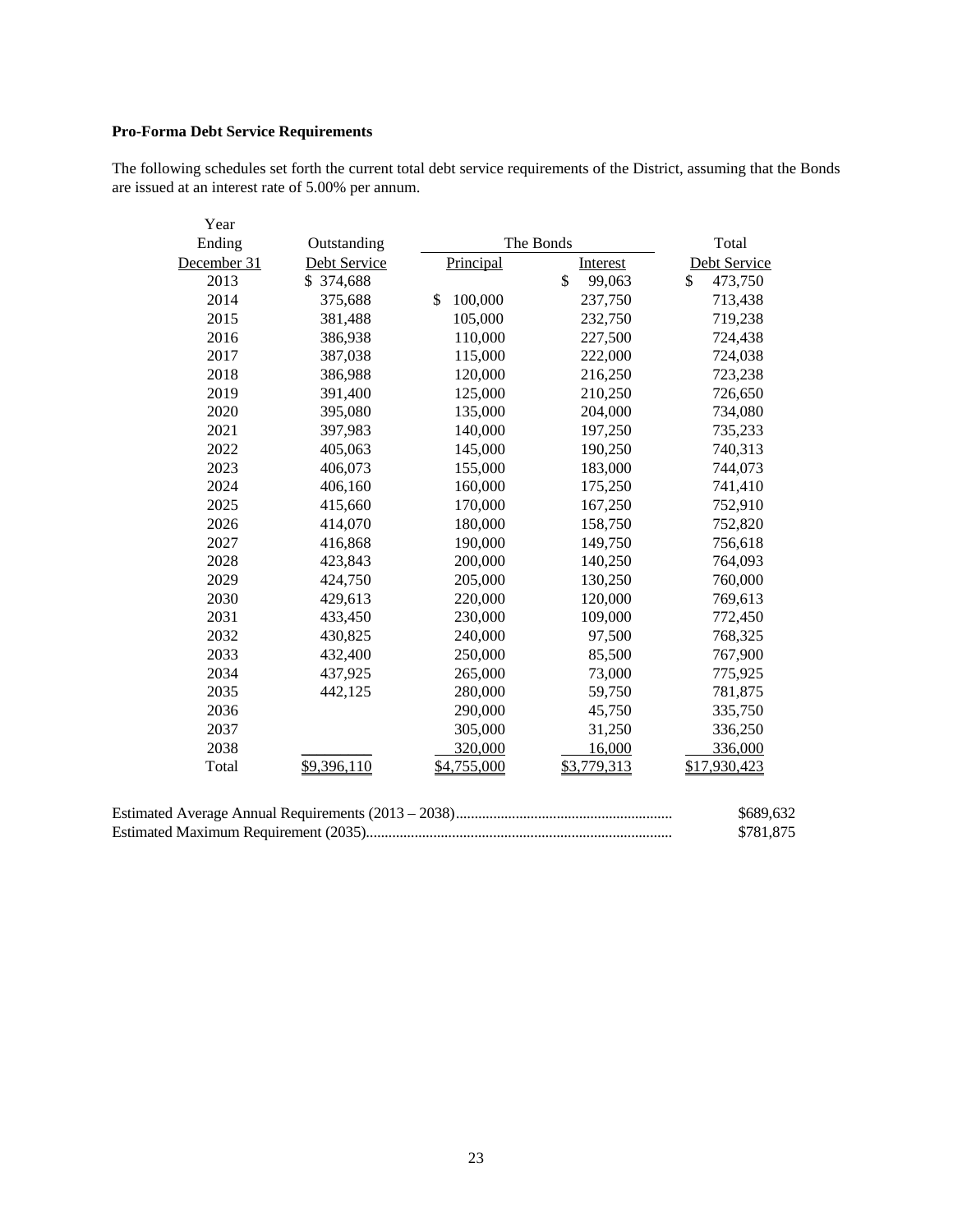## **TAXING PROCEDURES**

## **Authority to Levy Taxes**

The Board is authorized to levy an annual ad valorem tax, without legal limitation as to rate or amount, on all taxable property within the District in sufficient amount to pay the principal of and interest on the Bonds and any additional bonds payable from taxes which the District may hereafter issue, and to pay the expenses of assessing and collecting such taxes. The District agrees in the Bond Order to levy such a tax from year to year as described more fully above under "THE BONDS - Source of Payment." Under Texas law, the Board may also levy and collect annual ad valorem taxes for the operation and maintenance of the District and the System and for the payment of certain contractual obligations. The District levied a debt service tax rate of \$0.66 per \$100 of assessed valuation and a maintenance and operation tax rate of \$0.24 per \$100 of assessed valuation for the 2012 tax year. See "TAX DATA – Tax Rate Limitation."

# **Property Tax Code and County-Wide Appraisal District**

The Texas Property Tax Code (the "Property Tax Code"), specifies the taxing procedures of all political subdivisions of the State of Texas, including the District. Provisions of the Property Tax Code are complex and are not fully summarized herein. The Property Tax Code requires, among other matters, county-wide appraisal and equalization of taxable property values and establishes in each county of the State of Texas an appraisal district with the responsibility for recording and appraising property for all taxing units within a county and an appraisal review board with responsibility for reviewing and equalizing the values established by the Appraisal District. The Hays Central Appraisal District and Travis Central Appraisal District (the "Appraisal Districts") have the responsibility of appraising property for all taxing units within Hays and Travis Counties, respectively, including the District. Such appraisal values will be subject to review and change by the Hays County Appraisal Review Board and Travis County Appraisal Review Board (the "Appraisal Review Boards"). The appraisal roll, as approved by the Appraisal Review Boards, will be used by the District in establishing its tax rolls and tax rate.

The Property Tax Code requires the appraisal district, by May 15 of each year, or as soon thereafter as practicable, to prepare appraisal records of property as of January 1 of each year based upon market value. The chief appraiser must give written notice before May 15, or as soon thereafter as practicable, to each property owner whose property value is appraised higher than the value in the prior tax year or the value rendered by the property owner, or whose property was not on the appraisal roll the preceding year, or whose property was reappraised in the current tax year. Notice must also be given if ownership of the property changed during the preceding year. The appraisal review board has the ultimate responsibility for determining the value of all taxable property within the District; however, any property owner who has timely filed notice with the appraisal review board may appeal a final determination by the appraisal review board by filing suit in a Texas district court. Prior to such appeal or any tax delinquency date, however, the property owner must pay the tax due on the value of that portion of the property involved that is not in dispute or the amount of tax imposed in the prior year, whichever is greater, or the amount of tax due under the order from which the appeal is taken. In such event, the value of the property in question will be determined by the court, or by a jury, if requested by any party. In addition, taxing units, such as the District, are entitled to challenge certain matters before the appraisal review board, including the level of appraisals of a certain category of property, the exclusion of property from the appraisal records of the granting in whole or in part of certain exemptions. A taxing unit may not, however, challenge the valuation of individual properties.

Although the District has the responsibility for establishing tax rates and levying and collecting its taxes each year, under the Property Tax Code, the District does not establish appraisal standards or determine the frequency of revaluation or reappraisal. The appraisal district is governed by a board of directors elected by the governing bodies of the county and all cities, towns, school districts and, if entitled to vote, the conservation and reclamation districts that participate in the appraisal district. The Property Tax Code requires each appraisal district to implement a plan for periodic reappraisal of property to update appraised values. Such plan must provide for reappraisal of all real property in the appraisal district at least once every three years. It is not known what frequency of future reappraisals will be utilized by the Appraisal District or whether reappraisals will be conducted on a zone or countywide basis.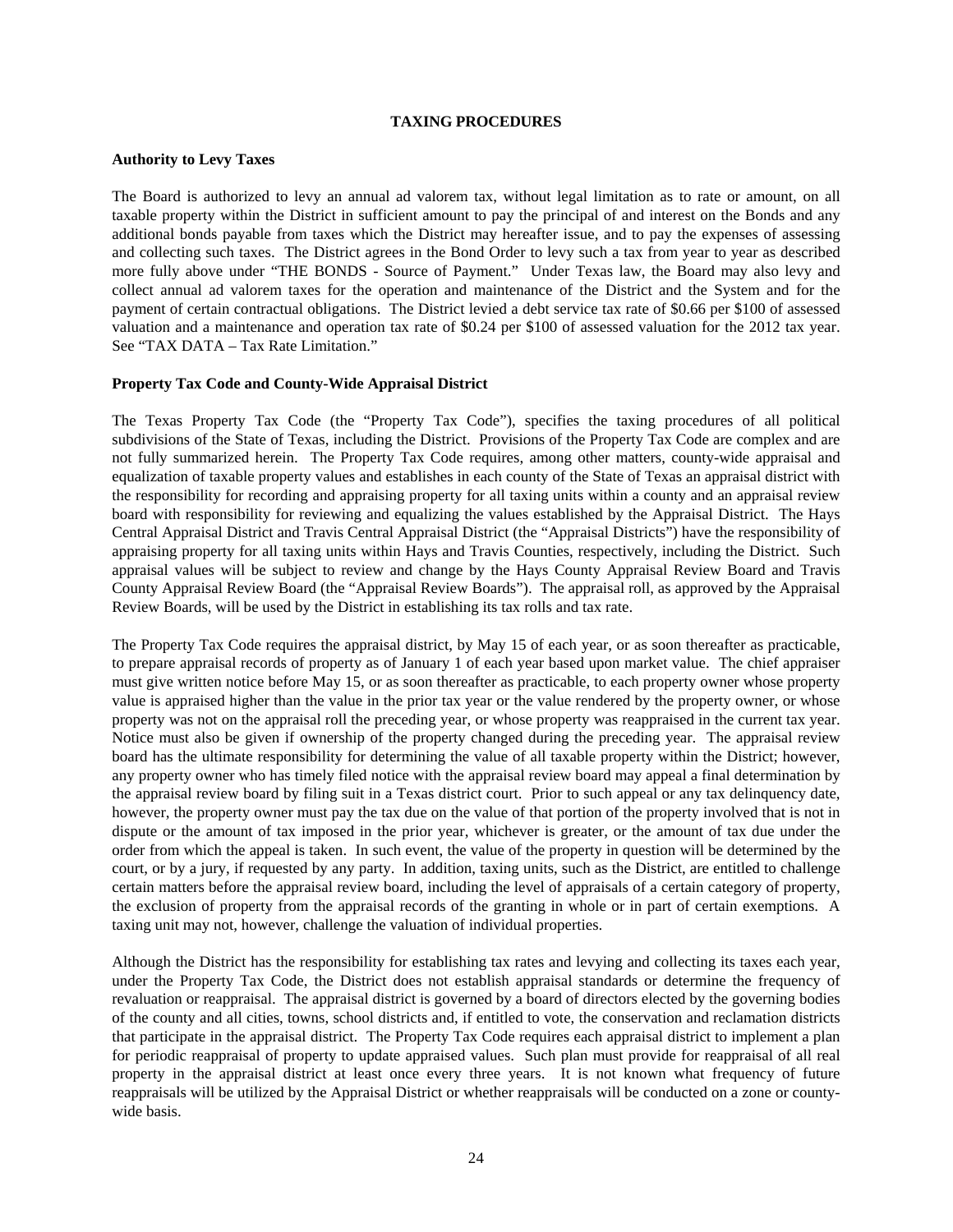#### **Property Subject to Taxation by the District**

Except for certain exemptions provided by Texas law, all real property, tangible personal property held or used for the production of income, mobile homes and certain categories of intangible personal property with a tax situs in the District are subject to taxation by the District. Principal categories of exempt property include, but are not limited to: property owned by the State of Texas or its political subdivisions, if the property is used for public purposes; property exempt from ad valorem taxation by federal law; certain household goods, family supplies and personal effects; certain goods, wares, and merchandise in transit; certain farm products owned by the producer; certain property of charitable organizations, youth development associations, religious organizations, and qualified schools; designated historical sites; and most individually-owned automobiles. In addition, the District may by its own action exempt residential homesteads of persons 65 years or older and certain disabled persons, to the extent deemed advisable by the Board of Directors of the District. The District may be required to offer such exemptions if a majority of voters approve same at an election. The District would be required to call an election upon petition by twenty percent (20%) of the number of qualified voters who voted in the preceding election. The District is authorized by statute to disregard exemptions for the disabled and elderly if granting the exemption would impair the District's obligation to pay tax supported debt incurred prior to adoption of the exemption by the District. Furthermore, the District must grant exemptions to disabled veterans or the surviving spouse or children of a deceased veteran who died while on active duty in the armed forces, if requested, but only to the maximum extent of between \$5,000 and \$12,000 depending upon the disability rating of the veteran claiming the exemption. A veteran who receives a disability rating of 100% is entitled to an exemption for the full value of the veteran's residence homestead. Furthermore, qualifying surviving spouses of persons 65 years of age and older are entitled to receive a resident homestead exemption equal to the exemption received by the deceased spouse.

 **Residential Homestead Exemptions:** The Property Tax Code authorizes the governing body of each political subdivision in the State to exempt up to twenty percent (20%) of the appraised market value of residential homesteads from ad valorem taxation. Where ad valorem taxes have previously been pledged for the payment of debt, the governing body of a political subdivision may continue to levy and collect taxes against the exempt value of the homesteads until the debt is discharged, if the cessation of the levy would impair the obligations of the contract by which the debt was created. The adoption of a homestead exemption may be considered each year, but must be adopted by May 1. The District has never adopted a homestead exemption. See "TAX DATA - Exemptions."

 **Freeport Goods and Goods-in-Transit:** Article VIII, Section 1-j of the Texas Constitution provides for an exemption from ad valorem taxation for "freeport property," which is defined as goods detained in the state for 175 days or less for the purpose of assembly, storage, manufacturing, processing or fabrication. Taxing units that took action prior to April 1, 1990 may continue to tax freeport property and decisions to continue to tax freeport property may be reversed in the future. However, decisions to exempt freeport property are not subject to reversal. In addition, effective for tax years 2008 and thereafter, Article VIII, Section 1-n of the Texas Constitution provides for an exemption from taxation for "goods-in-transit," which are defined as personal property acquired or imported into the state and transported to another location inside or outside the state within 175 days of the date the property was acquired or imported into the state. The exemption excludes oil, natural gas, petroleum products, aircraft and special inventory, including motor vehicle, vessel and outboard motor, heavy equipment and manufactured housing inventory. After holding a public hearing, a taxing unit may take action by January 1 of the year preceding a tax year to tax goods-in- transit during the following tax year. A taxpayer may obtain only a freeport exemption or a goods-in-transit exemption for items of personal property. Freeport goods and goods-intransit are exempted from taxation by the District.

#### **Tax Abatement**

Hays County or Travis County may designate all or part of the area within the District as a reinvestment zone. Thereafter, either Hays Consolidated Independent School District, Austin Independent School District or the District, at the option and discretion of each entity, may enter into tax abatement agreements with owners of property within the zone. Prior to entering into a tax abatement agreement, each entity must adopt guidelines and criteria for establishing tax abatement, which each entity will follow in granting tax abatement to owners of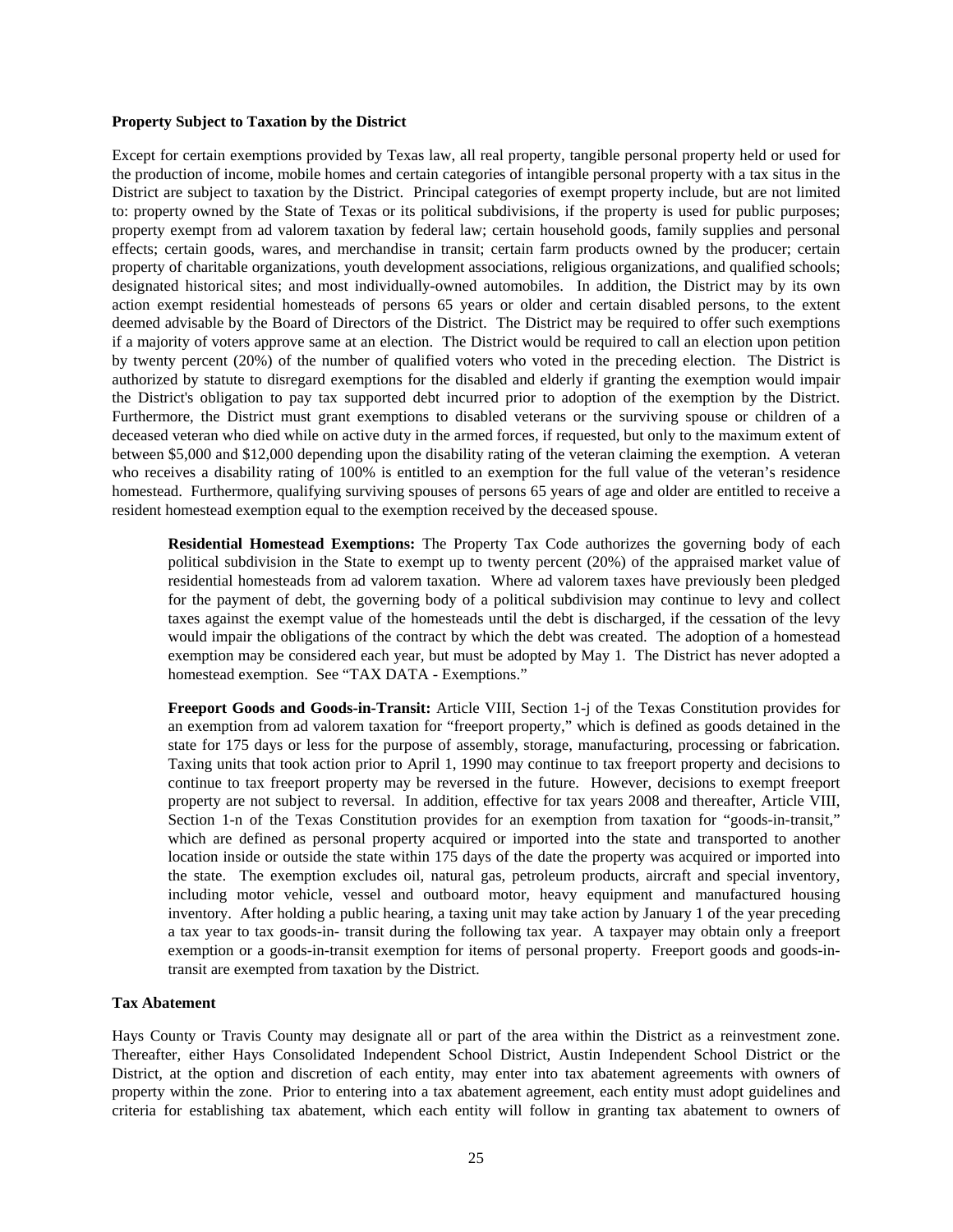property. The tax abatement agreements may exempt from ad valorem taxation by each of the applicable taxing jurisdictions, including the District, for a period of up to ten (10) years, all or any part of any increase in the assessed valuation of property covered by the agreement over its assessed valuation in the year in which the agreement is executed, on the condition that the property owner make specified improvements or repairs to the property in conformity with the terms of the tax abatement. Each taxing jurisdiction has discretion to determine terms for its tax abatement agreements without regard to the terms approved by the other taxing jurisdiction. None of the area within the District has been designated as a Reinvestment Zone to date, and the District has not approved any such tax abatement agreements.

# **Valuation of Property for Taxation**

Generally, property in the District must be appraised by the Appraisal Districts at market value as of January 1 of each year. Once an appraisal roll is prepared and finally approved by the Appraisal Review Boards, it is used by the District in establishing its tax rolls and tax rate. Assessments under the Property Tax Code are to be based on one hundred percent (100%) of market value, as such is defined in the Property Tax Code.

The Property Tax Code permits land designated for agricultural use, open space or timberland to be appraised at its value based on the land's capacity to produce agricultural or timber products rather than at its fair market value. The Property Tax Code permits under certain circumstances that residential real property inventory held by a person in the trade or business be valued at the price all of such property would bring if sold as a unit to a purchaser who would continue the business. Provisions of the Property Tax Code are complex and are not fully summarized here. Landowners wishing to avail themselves of the agricultural use, open space or timberland designation or residential real property inventory designation must apply for the designation and the appraiser is required by the Property Tax Code to act on each claimant's right to the designation individually. A claimant may waive the special valuation as to taxation by one political subdivision while claiming it for another. If a claimant receives the agricultural use designation and later loses it by changing the use of the property or selling it to an unqualified owner, the District can collect taxes based on the new use, including taxes for the previous three years for agricultural use and taxes for the previous five years for open space land and timberland.

# **Notice and Hearing Procedures**

The Property Tax Code establishes procedures for providing notice and the opportunity for a hearing for taxpayers in the event of certain proposed tax increases and provides for taxpayers referenda which could result in the repeal of certain tax increases. Effective September 1, 2003, the District was required to publish a notice of a public hearing regarding the tax rate proposed to be levied in the current year and comparing the proposed tax rate to the tax rate set in the preceding year. If the proposed combined debt service, operation and maintenance and contract tax rates imposes a tax more than 1.08 times the amount of tax imposed in the preceding year on a residence homestead appraised at the average appraised value of a residence homestead, disregarding any homestead exemption available to the disabled or persons 65 years of age or older, the qualified voters of the taxing jurisdiction by petition of ten percent of the registered voters in the taxing jurisdiction may require that an election be held to determine whether to reduce the operation and maintenance tax to the rollback tax rate.

# **District and Taxpayer Remedies**

Under certain circumstances, taxpayers and taxing units, including the District, may appeal orders of the Appraisal Review Boards by filing a timely petition for review in district court. In such event, the property value in question may be determined by the court, or by a jury, if requested by any party. Additionally, taxing units may bring suit against the Appraisal District to compel compliance with the Property Tax Code.

# **Levy and Collection of Taxes**

The District is responsible for the levy and collection of its taxes, unless it elects to transfer such functions to another governmental entity. The date of delinquency may be postponed if the tax bills are mailed after January 10. A person over sixty-five (65) years of age is entitled by law to pay current taxes on his residential homestead in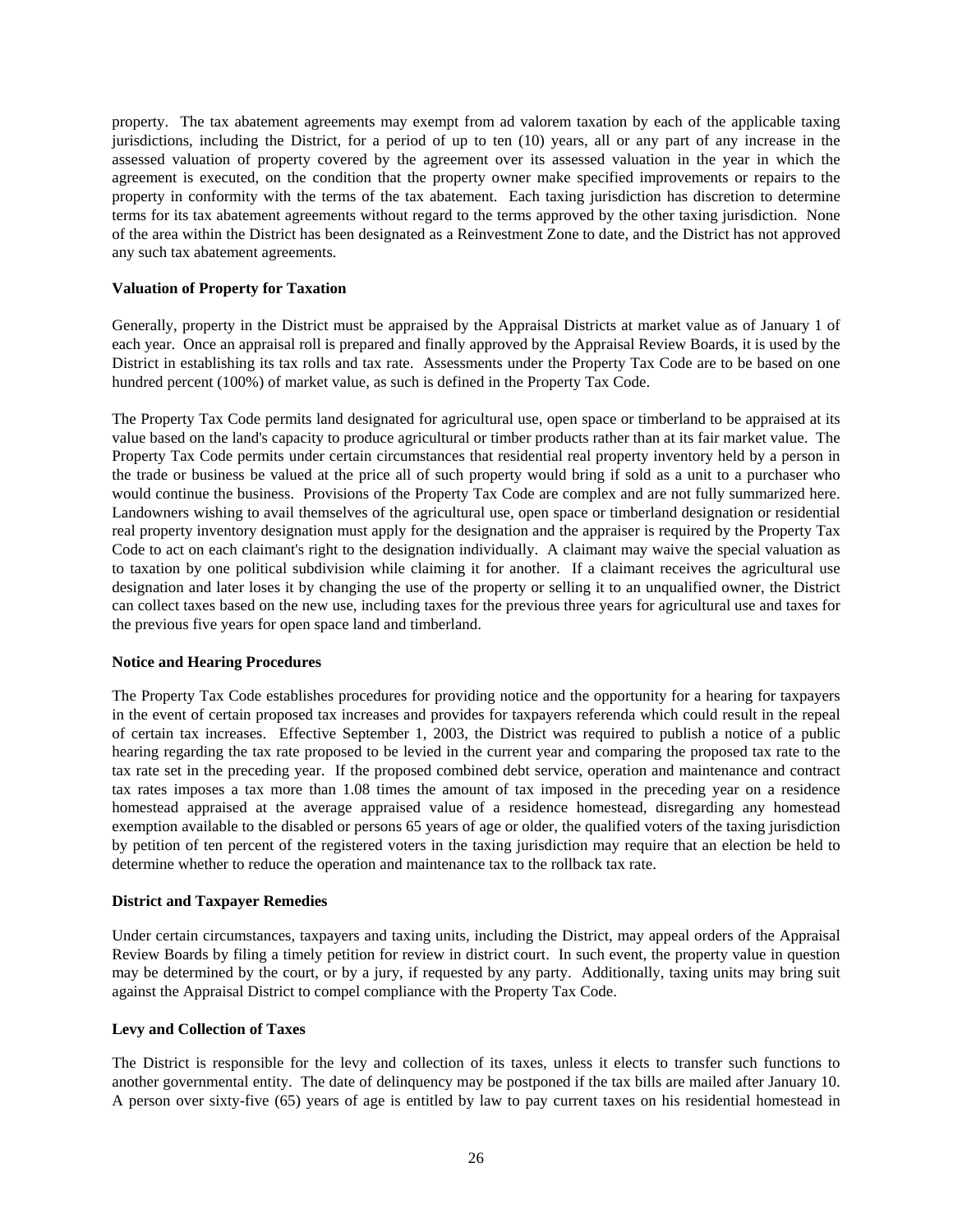installments or to defer tax without penalty during the time he owns and occupies the property as his residential homestead. By September 1 of each year, or as soon thereafter as practicable, the rate of taxation is set by the Board of Directors of the District based on valuation of property within the District as of the preceding January 1.

Taxes are due October 1, or when billed, whichever comes later, and become delinquent after January 31 of the following year. A delinquent tax incurs a penalty of six percent (6%) of the amount of the tax for the first calendar month it is delinquent, plus one percent (1%) for each additional month or portion of a month the tax remains unpaid prior to July 1 of the year in which it becomes delinquent. If the tax is not paid by July 1 of the year in which it becomes delinquent, the tax incurs a total penalty of twelve percent (12%) regardless of the number of months the tax has been delinquent and incurs an additional penalty of up to twenty percent (20%) if imposed by the District. The delinquent tax also accrues interest at a rate of one percent (1%) for each month or portion of a month it remains unpaid. The Property Tax Code also makes provisions for the split payment of taxes, discounts for early payment and the postponement of the delinquency date of taxes under certain circumstances.

## **District's Rights in the Event of Tax Delinquencies**

Taxes levied by the District are a personal obligation of the owner of the property as of January 1 of the year in which the tax is imposed. On January 1 of each year, a tax lien attaches to property to secure the payment of all taxes, penalties and interest ultimately imposed for the year on the property. The lien exists in favor of the State and each taxing unit, including the District, having the power to tax the property. The District's tax lien is on a parity with the tax liens of other such taxing units. A tax lien on real property takes priority over the claims of most creditors and other holders of liens on the property encumbered by the tax lien, whether or not the debt or lien existed before the attachment of the tax lien; however, whether a lien of the United States is on a parity with or takes priority over a tax lien of the District is determined by federal law. Personal property, under certain circumstances, is subject to seizure and sale for the payment of delinquent taxes, penalty and interest.

At any time after taxes on property become delinquent, the District may file suit to foreclose the lien securing payment of the tax, to enforce personal liability for the tax, or both. In filing a suit to foreclose a tax lien on real property, the District must join other taxing units that have claims for delinquent taxes against all or part of the same property. Collection of delinquent taxes may be adversely affected by the amount of taxes owed to other taxing units, by the effects of market conditions on the foreclosure sale price, by taxpayer redemption rights or by bankruptcy proceedings which restrict the collection of taxpayer debts. A taxpayer may redeem property within two (2) years for residential and agricultural property and six (6) months for commercial property and all other types of property after the purchasers deed at the foreclosure sale is filed in the county records.

#### **TAX DATA**

#### **General**

Taxable property within the District is subject to the assessment, levy and collection by the District of a continuing direct, annual ad valorem tax, without legal limitation as to rate or amount, sufficient to pay principal of and interest on the Bonds (and any future tax-supported bonds which may be issued from time to time as authorized). Taxes are levied by the District each year against the District's assessed valuation as of January 1 of that year. Taxes become due October 1 of such year, or when billed, and generally become delinquent after January 31 of the following year. The Board covenants in the Bond Order to assess and levy for each year that all or any part of the Bonds remain outstanding and unpaid a tax ample and sufficient to produce funds to pay the principal of and interest on the Bonds. The actual rate of such tax will be determined from year to year as a function of the District's tax base, its debt service requirements and available funds. In addition, the District has the power and authority to assess, levy and collect ad valorem taxes (i) not to exceed \$1.00 per \$100 of assessed valuation for operation and maintenance purposes and (ii) unlimited as to rate or amount (A) to pay debt service on wastewater and sewer bonds, (B) to satisfy its contractual obligations to the Master District, and (C) to satisfy its contractual obligations to the Guadalupe-Blanco River Authority. The Board levied a 2012 tax rate for debt service purposes of \$0.66 per \$100 of assessed valuation and a tax rate of \$0.24 per \$100 of assessed valuation for maintenance purposes.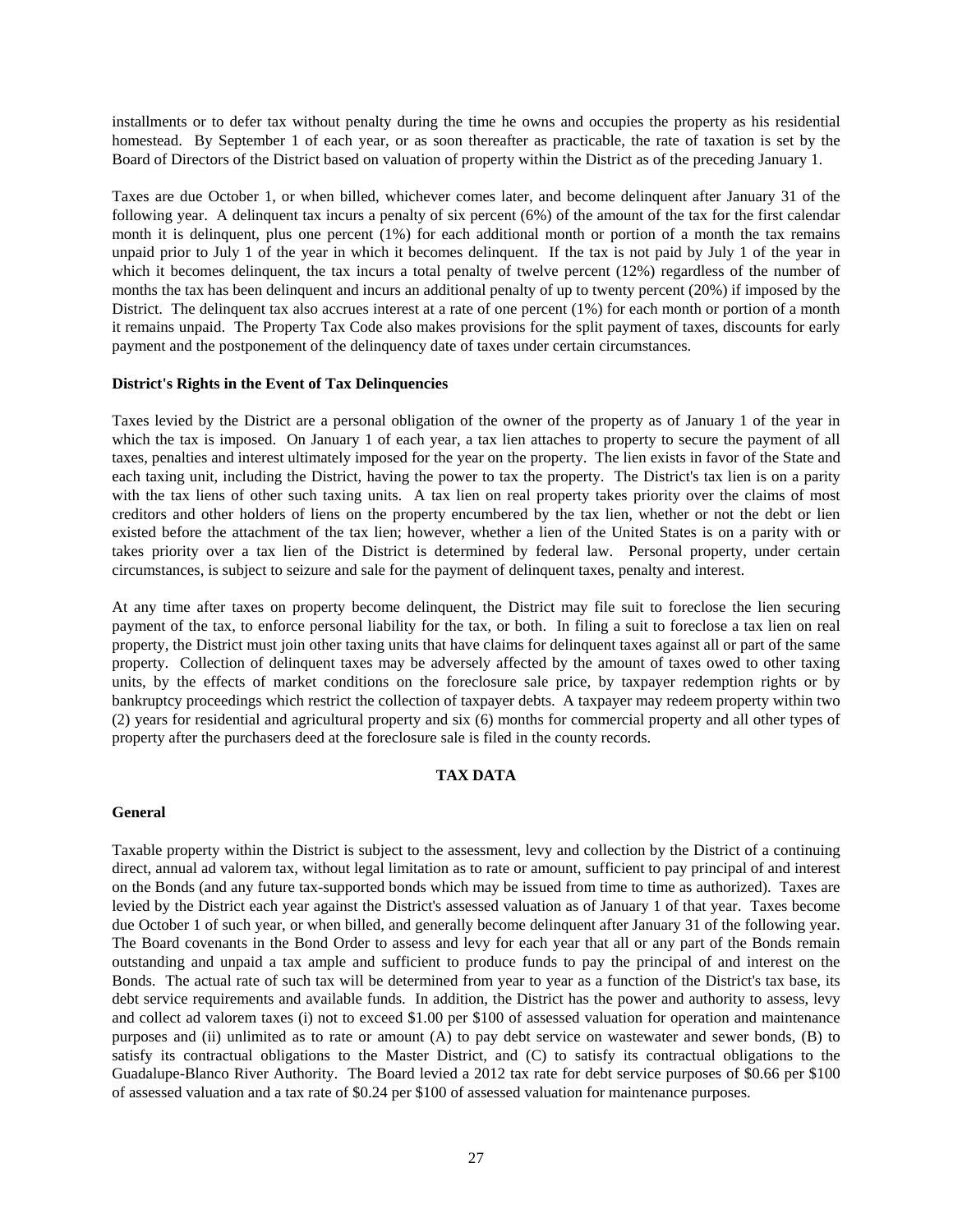# **Tax Rate Limitation**

| Wastewater, Sewer and  |                                                  |
|------------------------|--------------------------------------------------|
| Drainage Debt Service: | Unlimited (no legal limit as to rate or amount). |
| Road Debt Service:     | Unlimited (no legal limit as to rate or amount). |
| <b>Master District</b> |                                                  |
| Contract Tax:          | Unlimited (no legal limit as to rate or amount)  |
| Parks and Recreational |                                                  |
| Facilities             | Unlimited (no legal limit as to rate or amount)  |
| Maintenance:           | \$1.00 per \$100 Assessed Valuation.             |
|                        |                                                  |

# **Historical Tax Collections**

The following table illustrates the collection history of the District from 2007 - 2012:

|      |              | Tax      |          | $%$ of       |                |                |
|------|--------------|----------|----------|--------------|----------------|----------------|
| Tax  | Assessed     | Rate/    | Adjusted | Collections  | Tax            | As of          |
| Year | Valuation    | \$100(a) | Levy     | Current Year | Year Ending    | $01 - 23 - 13$ |
| 2007 | \$2,596,620  | \$0.90   | \$23,370 | 100.00%      | $09 - 30 - 08$ | 100.00%        |
| 2008 | 2,956,545    | 0.90     | 26,609   | 100.00       | $09-30-09$     | 100.00         |
| 2009 | 9,765,462    | 0.90     | 87.889   | 100.00       | $09-30-10$     | 100.00         |
| 2010 | 11,896,111   | 0.90     | 107.065  | 100.00       | $09-30-11$     | 100.00         |
| 2011 | 26,859,279   | 0.90     | 241,734  | 100.00       | $09-30-12$     | 99.99          |
| 2012 | 62, 207, 243 | 0.90     | 559,865  | (b)          | $09-30-13$     | (b)            |

(a) Includes a tax for maintenance and operation purposes. See "- Tax Rate Distribution" below.

(b) In process of collections.

\_\_\_\_\_\_\_\_\_\_\_\_\_\_\_\_\_\_\_\_\_\_\_

# **Tax Rate Distribution**

The following is a breakdown by the tax year, of the tax rate levied by the District for the 2007 - 2012 tax years.

|                              | 2012          | 2011          | 2010          | 2009   | 2008   | 2007   |
|------------------------------|---------------|---------------|---------------|--------|--------|--------|
| Road Debt Service Tax        | \$0.66        | \$0.31        | \$0.00        | \$0.00 | \$0.00 | \$0.00 |
| Master District Contract Tax | $0.00\,$      | 0.00          | 0.00          | 0.40   | 0.25   | 0.25   |
| Maintenance and Operation    | 0.24          | <u>0.59</u>   | 0.90          | 0.50   | 0.65   | 0.65   |
| Total                        | <u>\$0.90</u> | <u>\$0.90</u> | <u>\$0.90</u> | \$0.90 | \$0.90 | \$0.90 |

# **Analysis of Tax Base**

The following table illustrates the District's total taxable assessed value in the tax years 2008 - 2012 by type of property.

| Type of Property  | 2012<br>Assessed<br>Valuation | 2011<br>Assessed<br>Valuation | 2010<br>Assessed<br>Valuation | 2009<br>Assessed<br>Valuation | 2008<br>Assessed<br>Valuation |
|-------------------|-------------------------------|-------------------------------|-------------------------------|-------------------------------|-------------------------------|
| Land              | \$16,412,234                  | \$13,993,701                  | \$12,328,431                  | \$12,479,461                  | \$9,907,832                   |
| Improvements      | 36,754,762                    | 17,937,990                    | 4,868,780                     | 2,818,250                     | $-()$                         |
| Personal Property | 15,836,327                    | 15.713                        | 2.971                         | $-0-$                         | $-()$ -                       |
| Less: Exemptions  | (6,796,080)                   | (5,088,125)                   | (5,304,071)                   | (5,532,249)                   | (6,951,287)                   |
| Total             | \$62,207,243                  | \$26,859,279                  | \$11,896,111                  | \$9,765,462                   | \$2,956,545                   |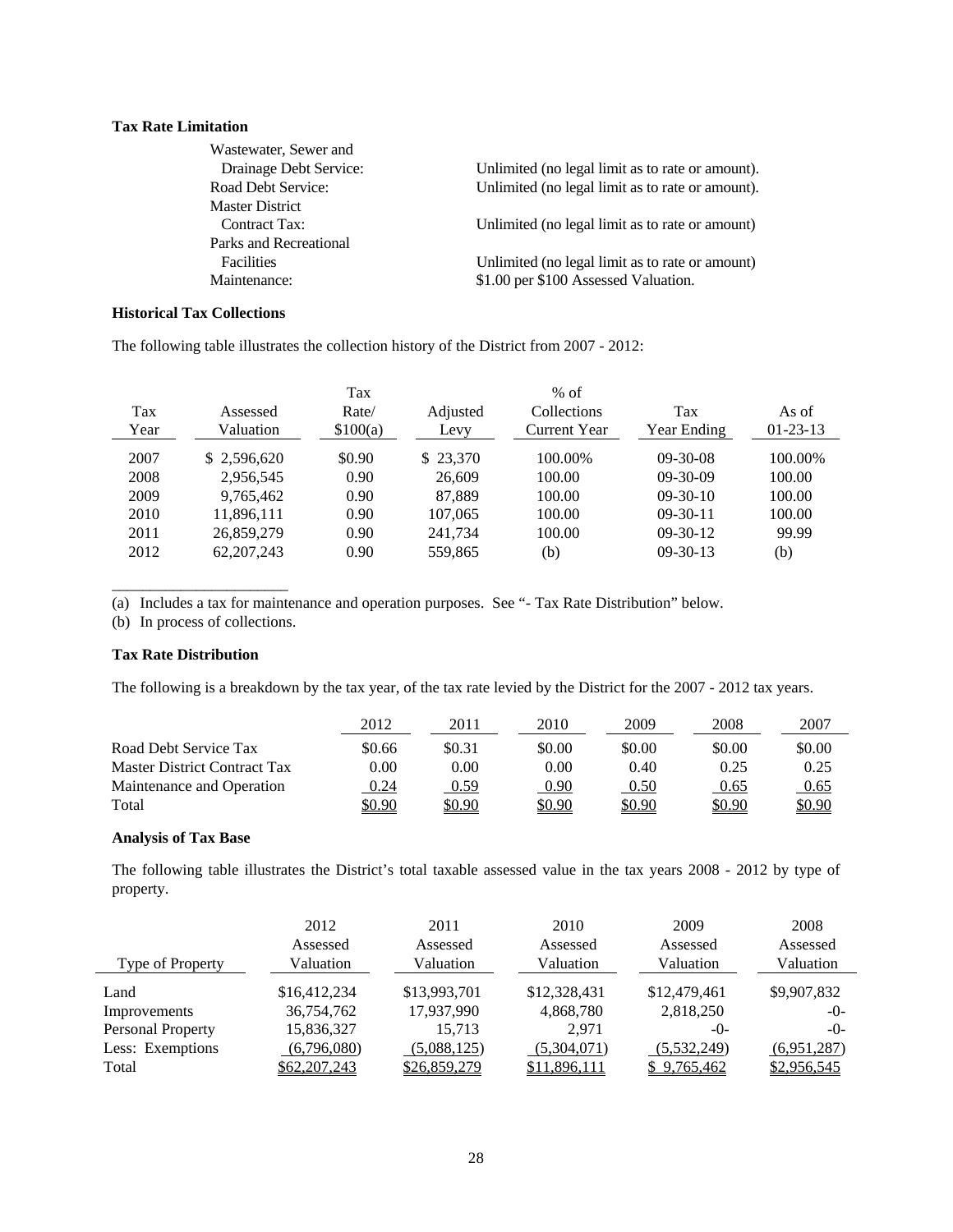# **Principal Taxpayers**

The following represents the principal taxpayers, type of property, and their assessed values as of January 1, 2012:

| Taxpayer                      | <b>Type of Property</b> | <b>Assessed Valuation</b><br>2012 Tax Roll |
|-------------------------------|-------------------------|--------------------------------------------|
|                               |                         |                                            |
| U.S. Foodservice, Inc.        | Land $&$ Improvements   | \$33,869,620                               |
| Buda Tuscany Partners, LP     | Land & Improvements     | 5,742,630                                  |
| Buda Huntington Partners, Ltd | Land & Improvements     | 2,948,840                                  |
| Shops at Sunfield, LP         | Land & Improvements     | 2,228,540                                  |
| 2428 SF PH 1, LLC (a)         | Land $&$ Improvements   | 2,079,000                                  |
| <b>Castlerock Communities</b> | Land & Improvements     | 926,390                                    |
| Pulte Homes of Texas, LP      | Land & Improvements     | 596,240                                    |
| CMA Holdings, Inc.            | Land & Improvements     | 451,430                                    |
| JW Buda XXI Ltd               | Land & Improvements     | 440,130                                    |
| Homeowner                     | Land & Improvements     | 261,120                                    |
|                               |                         | \$49,543,940                               |
| % of Respective Tax Roll      |                         | 79.64%                                     |

(a) Wholly-owned subsidiary of 2428 Partners LP. See "THE DEVELOPER."

# **Tax Rate Calculations**

\_\_\_\_\_\_\_\_\_\_\_\_\_\_\_\_\_\_\_\_\_\_\_\_\_

The tax rate calculations set forth below are presented to indicate the tax rates per \$100 of Taxable Assessed Valuation that would be required to meet certain debt service requirements if no growth in the District occurs beyond the 2012 Assessed Valuation (\$62,207,243); or alternatively, the Estimated Valuation as of January 1, 2013 (\$79,933,147). The foregoing further assumes collection of 95% of taxes levied and the sale of no additional bonds:

|                                                                              | \$689,632 |
|------------------------------------------------------------------------------|-----------|
| Tax Rate of \$1.17 on the 2012 Assessed Valuation at 95% collection produces | \$691,434 |
| Tax Rate of \$0.91 on the Estimated Valuation at as of January 1, 2013       |           |
|                                                                              | \$691,022 |
|                                                                              | \$781,875 |
| Tax Rate of \$1.33 on the 2012 Assessed Valuation at 95% collection produces | \$785,989 |
| Tax Rate of \$1.03 on the Estimated Valuation as of January 1, 2013          |           |
|                                                                              | \$782,146 |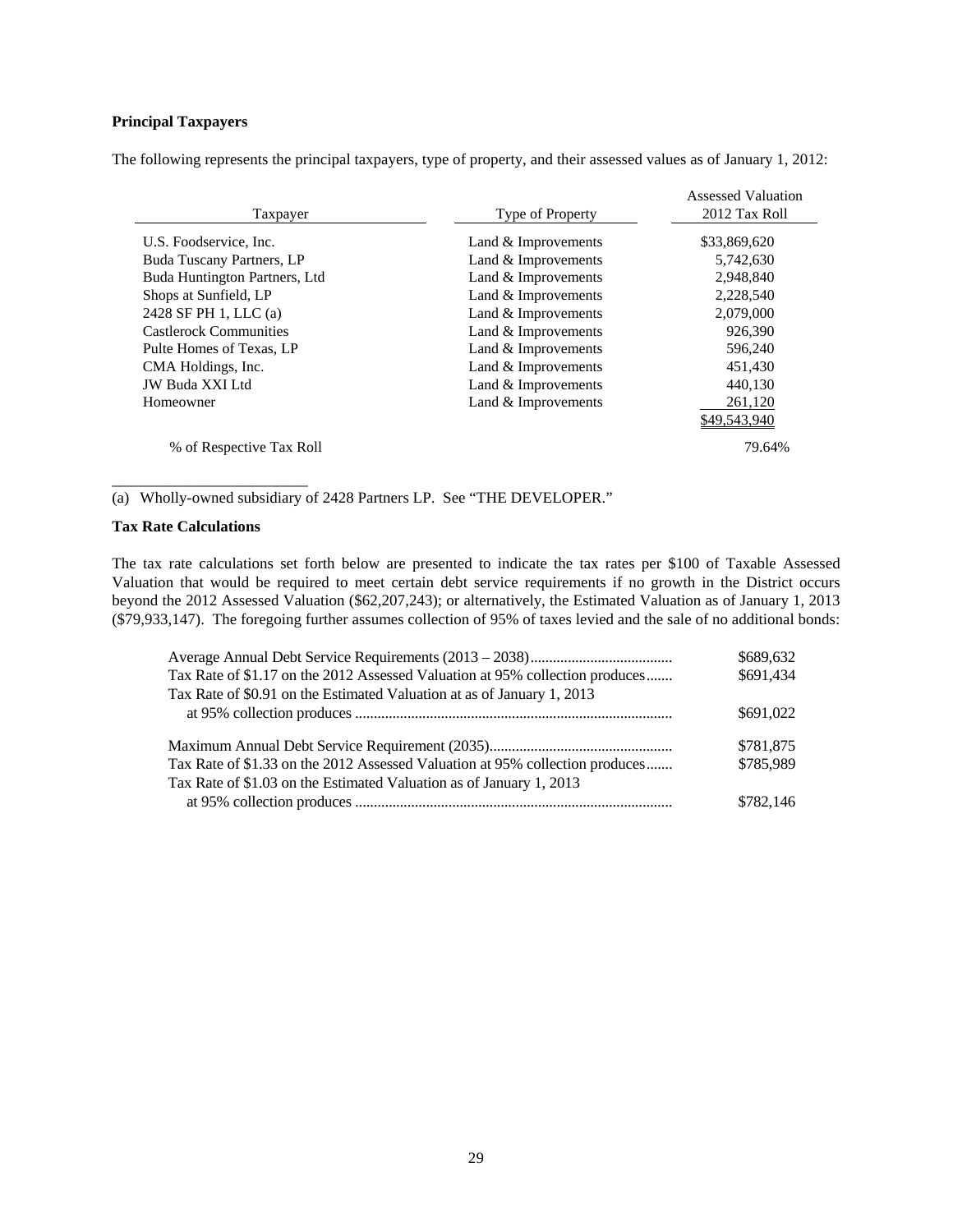#### **Estimated Overlapping Taxes**

Property within the District is subject to taxation by several taxing authorities in addition to the District. Under Texas law, if ad valorem taxes levied by a taxing authority become delinquent, a lien is created upon the property which has been taxed. A tax lien on property in favor of the District is on a parity with tax liens of other taxing jurisdictions. In addition to ad valorem taxes required to make debt service payments on bonded debt of the District and of such other jurisdictions (see "DISTRICT DEBT - Estimated Direct and Overlapping Debt Statement"), certain taxing jurisdictions are authorized by Texas law to assess, levy and collect ad valorem taxes for operation, maintenance, administrative and/or general revenue purposes.

Set forth below is a compilation of all 2012 taxes levied by such jurisdictions per \$100 of assessed valuation. Such levies do not include local assessments for community associations, fire department contributions, charges for solid waste disposal, or any other dues or charges made by entities other than political subdivisions.

|                                               | 2012 Tax Rates<br><b>Per \$100 of</b> |
|-----------------------------------------------|---------------------------------------|
| <b>Taxing Jurisdiction</b>                    | <b>Assessed Value</b>                 |
| The District                                  | \$0.9000                              |
| <b>Hays County</b>                            | 0.4252                                |
| <b>Travis County</b>                          | 0.5001                                |
| Hays Consolidated Independent School District | 1.4613                                |
| Austin Independent School District            | 1.2420                                |
| Hays County Emergency Service District No. 8  | 0.1000                                |

| Total 2012 Tax Rate Per \$100 of Assessed Value |                    |                    |  |
|-------------------------------------------------|--------------------|--------------------|--|
|                                                 | <b>Havs CISD</b>   | <b>Austin ISD</b>  |  |
| <b>Hays County</b><br><b>Travis County</b>      | \$2.8865<br>2.8614 | \$2.6672<br>2.6421 |  |

## **THE DISTRICT**

#### **General**

The District is a limited-purpose political subdivision of the State of Texas operating as a municipal utility district pursuant to Article XVI, Section 59 and Article III, Section 52 of the Texas Constitution. The District was created by Order of the TCEQ dated June 27, 2005 as Winfield Municipal Utility District No. 1 of Hays and Travis Counties. By Order of the TCEQ dated April 10, 2006, the name of the District was changed to Sunfield Municipal Utility District No. 1. The District is vested with all the rights, privileges, authority and functions conferred by the laws of the State of Texas applicable to municipal utility districts, including without limitation those conferred by Chapters 49 and 54, Texas Water Code, as amended. In addition, pursuant to V.T.C.A. Special District Code, Chapter 8200, the District is authorized to construct, acquire, improve, maintain or operate roads located within or outside its boundaries. The District is also authorized to purchase, construct, operate and maintain all works, improvements, facilities and plants necessary for the supply of water; the collection, transportation and treatment of wastewater; the control and diversion of storm water. The District may also provide solid waste collection and disposal service and operate and maintain recreational facilities. The District may operate and maintain a fire department, independently or with one or more other conservation and reclamation districts, if approved by the voters and the TCEQ. The District does not operate and/or maintain a fire department. The District is subject to the continuing supervision of the TCEQ.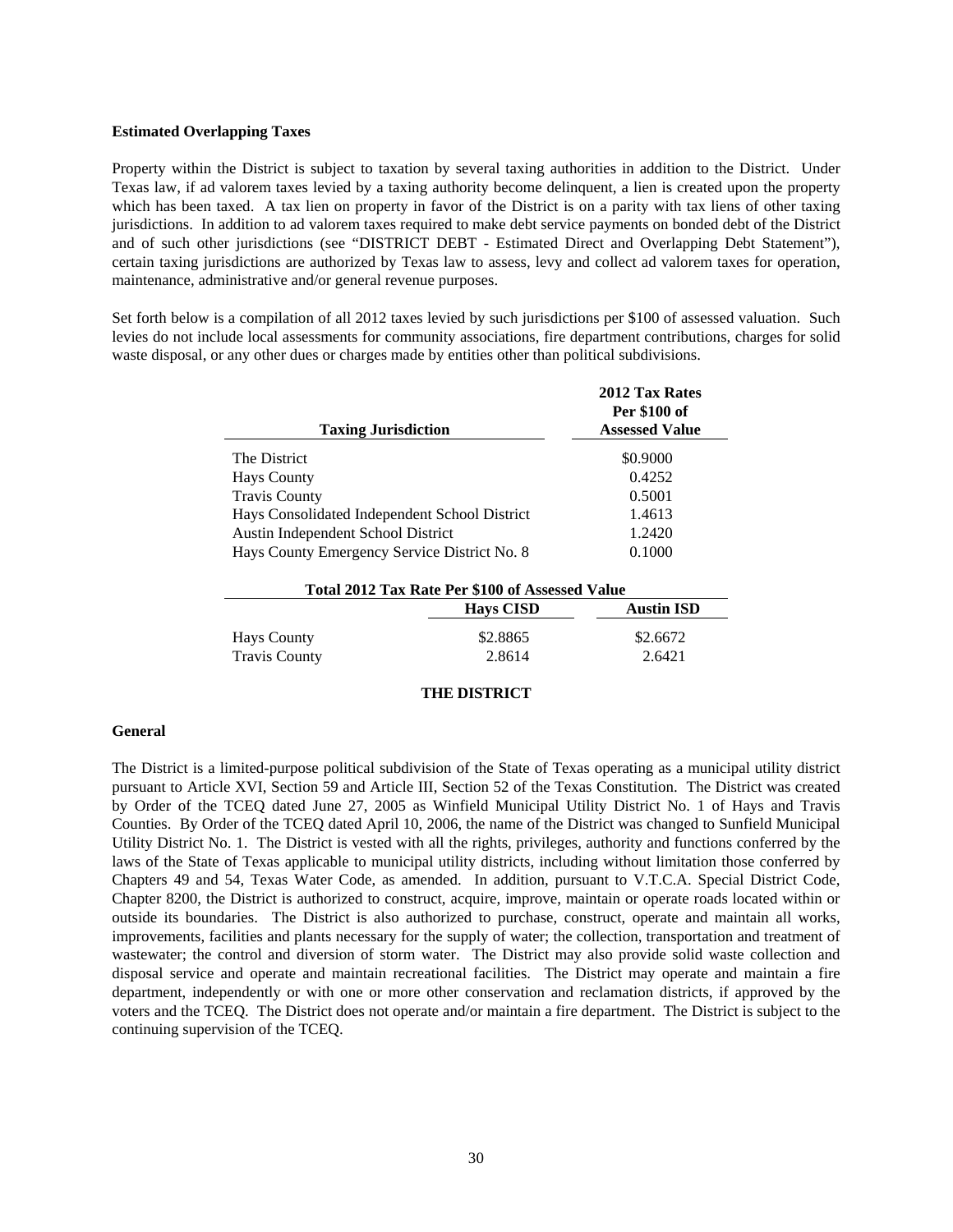# **Description**

Sunfield Municipal Utility District No. 1, is located in central Hays County (approximately 648.85 acres) and Travis County (approximately 31.55 acres) approximately 15 miles south of the City of Austin; and approximately 2 miles east of the City of Buda. The District is bordered on the north by Turnersville Road, on the south by Farm-to-Market Road 2001 and is adjacent to Firecracker Road. The District is located partly within a limited purpose corporate limits and wholly within the extraterritorial jurisdiction of the City of Buda and 676.73 acres are located within the Hays Consolidated Independent School District and 3.67 acres are located within Austin Independent School District. The District is located wholly within the approximately 2790 acre master-planned community known as "Sunfield" and wholly within an area certificated to the Goforth Special Utility District for the providing of retail water. See "THE SYSTEM."

# **Management of the District**

The District is governed by a board of five directors which has control and management supervision over all affairs of the District. None of the present members of the Board reside within the District, but all own real property located within the boundaries of the District. Directors are elected in even-numbered years for four-year staggered terms. The present members and officers of the Board and their principal occupations are listed below:

| Name               | <b>Position</b>            | Occupation                        | Term<br><b>Expires May</b> |
|--------------------|----------------------------|-----------------------------------|----------------------------|
| Matt Rutherford    | President                  | <b>Athletic Equipment Manager</b> | 2016                       |
| Tara Hays          | Vice President             | Project Manager                   | 2014                       |
| Cynthia Schultz    | Secretary                  | Sales Representative              | 2016                       |
| Jimmy C. Wray, Jr. | <b>Assistant Secretary</b> | <b>Sales</b>                      | 2014                       |
| Leisha Ehlert      | <b>Assistant Secretary</b> | <b>Investment Manager</b>         | 2016                       |

The District employs the following companies and individuals to operate its utilities and recreational facilities:

Tax Assessor/Collector – The District's Tax Assessor/Collector is the Hays County Tax Office.

 Bookkeeper – The District contracts with Municipal Accounts & Consulting, LP ("Municipal Accounts") for bookkeeping services. Municipal Accounts presently serves as bookkeeper to approximately 250 utility districts.

 Utility System Operator – The Master District operates the District's wastewater system. The Master District has contracted with Severn Trent Services to operate the wastewater system and the recently completed master water storage and pumping facilities. Goforth SUD operates the District's water system.

 Auditor – As required by the Texas Water Code, the District retains an independent auditor to audit the District's financial statements annually, which annual audit is filed with the TCEQ. A copy of the District's audit prepared by McGrath & Co., PLLC for the fiscal year ended September 30, 2012 is included as "APPENDIX A" to this Official Statement. Such firm has been retained to perform the audit of the District's financial statements for the fiscal year ending September 30, 2013.

 Engineer – Murfee Engineering Co., Inc. is retained as the District Engineer for all 4 Sunfield Districts. There are 2 other engineering firms that were hired to design the District's subdivisions, utility infrastructure and roads. Murfee Engineering Co., Inc. designed the Master District's water and wastewater facilities.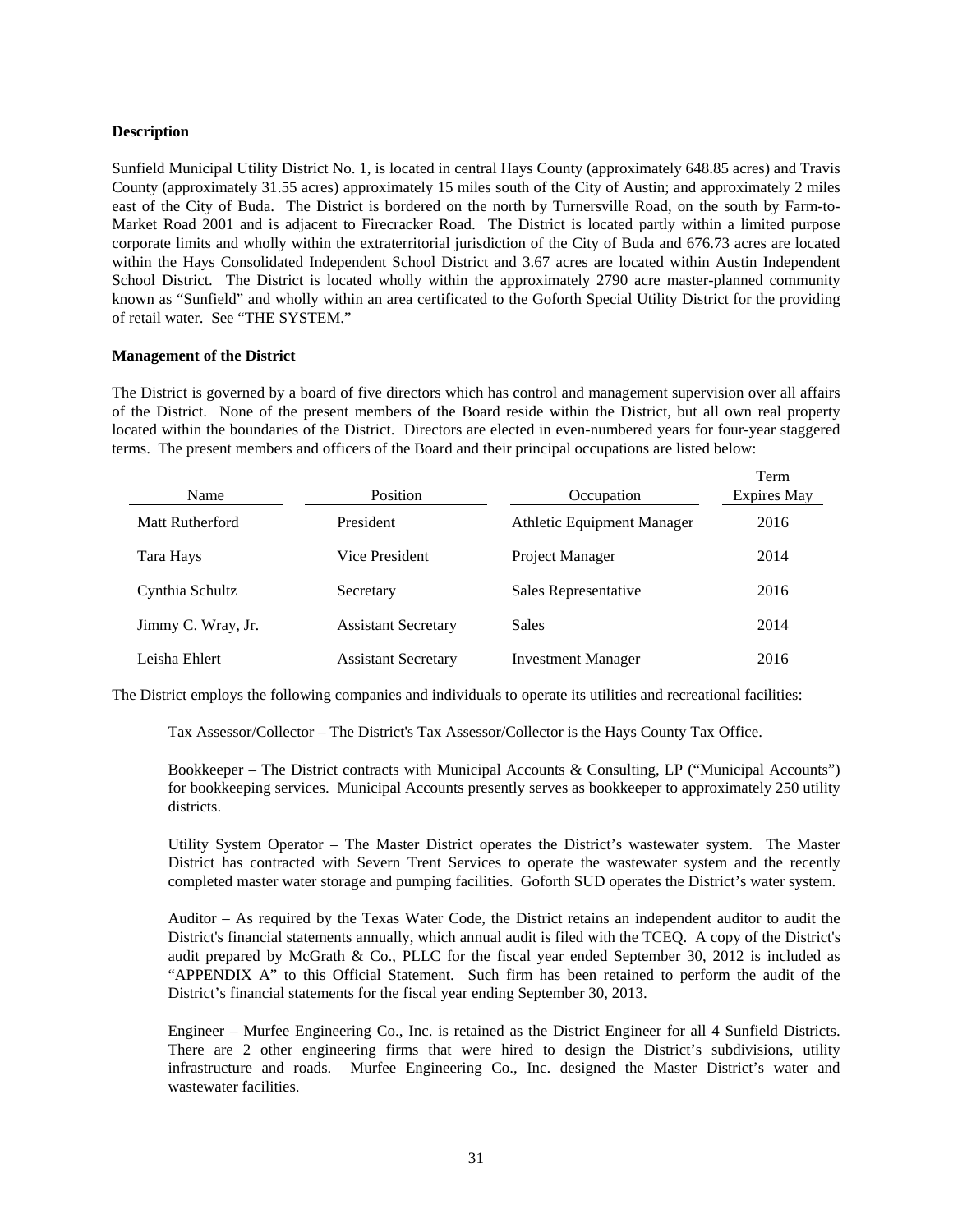Legal Counsel – The District employs Coats, Rose, Yale, Ryman & Lee, P.C. as Bond Counsel in connection with the issuance of the Bonds. The legal fees to be paid Bond Counsel for services rendered in connection with the issuance of the Bonds are based on a percentage of the Bonds actually issued, sold and delivered and, therefore, such fees are contingent on the sale and delivery of the Bonds. Coats, Rose, Yale, Ryman & Lee, P.C. also acts as general counsel for the District.

 Financial Advisor – The District has engaged the firm of RBC Capital Markets, LLC as financial advisor to the District. Payment to the Financial Advisor by the District is contingent upon the issuance, sale and delivery of the Bonds. The Financial Advisor is not obligated to undertake, and has not undertaken to make, an independent verification or to assume responsibility for the accuracy, completeness, or fairness of the information in this Official Statement.

# **Strategic Partnership Agreement and Economic Development Agreement**

Effective September 19, 2006, the District and the City of Buda (the "City") entered into a Strategic Partnership Agreement ("SPA"), whereby the City annexed certain commercial areas of the District for the limited purposes of applying certain city planning, zoning, health and safety ordinances in the area annexed for limited purposes. Effective September 19, 2006, the District and the Developer entered into an Economic Development Agreement ("EDA") whereby the parties set forth the terms and conditions of performance based economic development grant payments contemplated by the SPA to be made to Developer for the development and construction of certain infrastructure (the "Infrastructure"). Under the terms of the SPA and EDA (hereinafter collectively the "Agreements") the City will impose a one percent (1%) sales tax in the areas annexed for limited purposes. The Agreements provide that the City will pay to the Developer twenty five percent (25%) of the revenues collected by the City within the limited purpose annexed property, if the Infrastructure has been completed as outlined in the Agreements. In addition, the City has agreed that it will not annex the District for full purposes (a traditional annexation) until the earlier of thirty years from the effective date of the SPA or upon the completion of and issuance of District bonds for 90% of utility infrastructure necessary for the District. To date, the District has received approximately \$198 pursuant to the Agreements.

*[Remainder of Page Intentionally Left Blank]*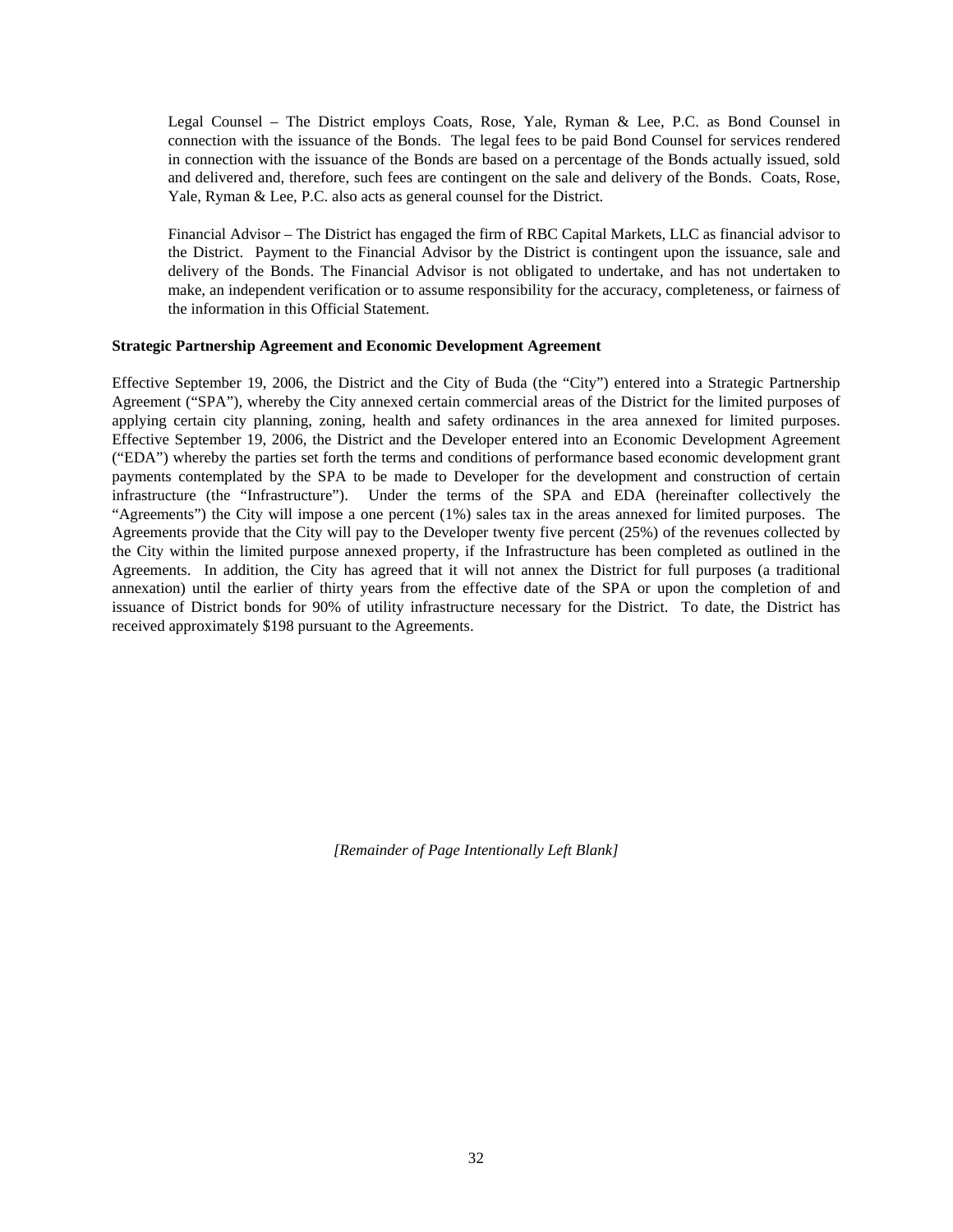#### **DEVELOPMENT STATUS OF THE DISTRICT**

The District is part of the approximately 2790-acre master-planned community known as "Sunfield." The District contains approximately 680.40 acres. There are approximately 217.185 acres fully developed with water, sewer, drainage and road facilities. Of the developed acres, the District contains approximately 95.353 acres of residential development and approximately 121.83 acres for retail, industrial and multi-family use. As of January 1, 2013, single-family residential development within the District included 206 completed homes, 18 homes under construction and 124 vacant, developed lots. U.S. Foods has purchased a 40-acre site on which it has constructed a 277,000 square-foot office, dry food storage, refrigerated food storage and freezer food storage facility and a 10,000 square-foot maintenance facility. U.S. Foods opened such facility for business effective August, 2011. Tractor Supply purchased 3.815 acres on which it has constructed a 19,100 square foot store. Multi-family development within the District includes Tuscany Apartments (196 units on 13 acres) which are currently 95% leased, and The Huntington Senior Living apartments (120 units on 5.81 acres) which are currently 90% leased. The District also contains a Burger King and a convenience store. The remaining land in the District consists of approximately 454.585 undeveloped but developable acres and approximately 8.63 undevelopable acres.

|                            |         |            | Homes      |                 | Vacant    |
|----------------------------|---------|------------|------------|-----------------|-----------|
|                            |         |            |            | Under           | Developed |
|                            | Acreage | Lots       | Completed  | Construction    | Lots      |
| Phase 1,                   |         |            |            |                 |           |
| Section 1                  | 57.687  | 159        | 92         | 7               | 60        |
| Section 2                  | 37.668  | <u>189</u> | <u>114</u> | $\overline{11}$ | <u>64</u> |
| <b>Residential Total</b>   | 95.355  | 348        | 206        | 18              | 124       |
| U.S. Foods                 | 40.000  |            |            |                 |           |
| Apartments                 | 18.810  |            |            |                 |           |
| Other Commercial           | 63.020  |            |            |                 |           |
| Non-Residential Total      | 121.830 |            |            |                 |           |
| Remaining Undeveloped      |         |            |            |                 |           |
| but Developable Acres      | 454.585 |            |            |                 |           |
| <b>Undevelopable Acres</b> | 8.630   |            |            |                 |           |
| Total                      | 680.400 |            |            |                 |           |

*[Remainder of Page Intentionally Left Blank]*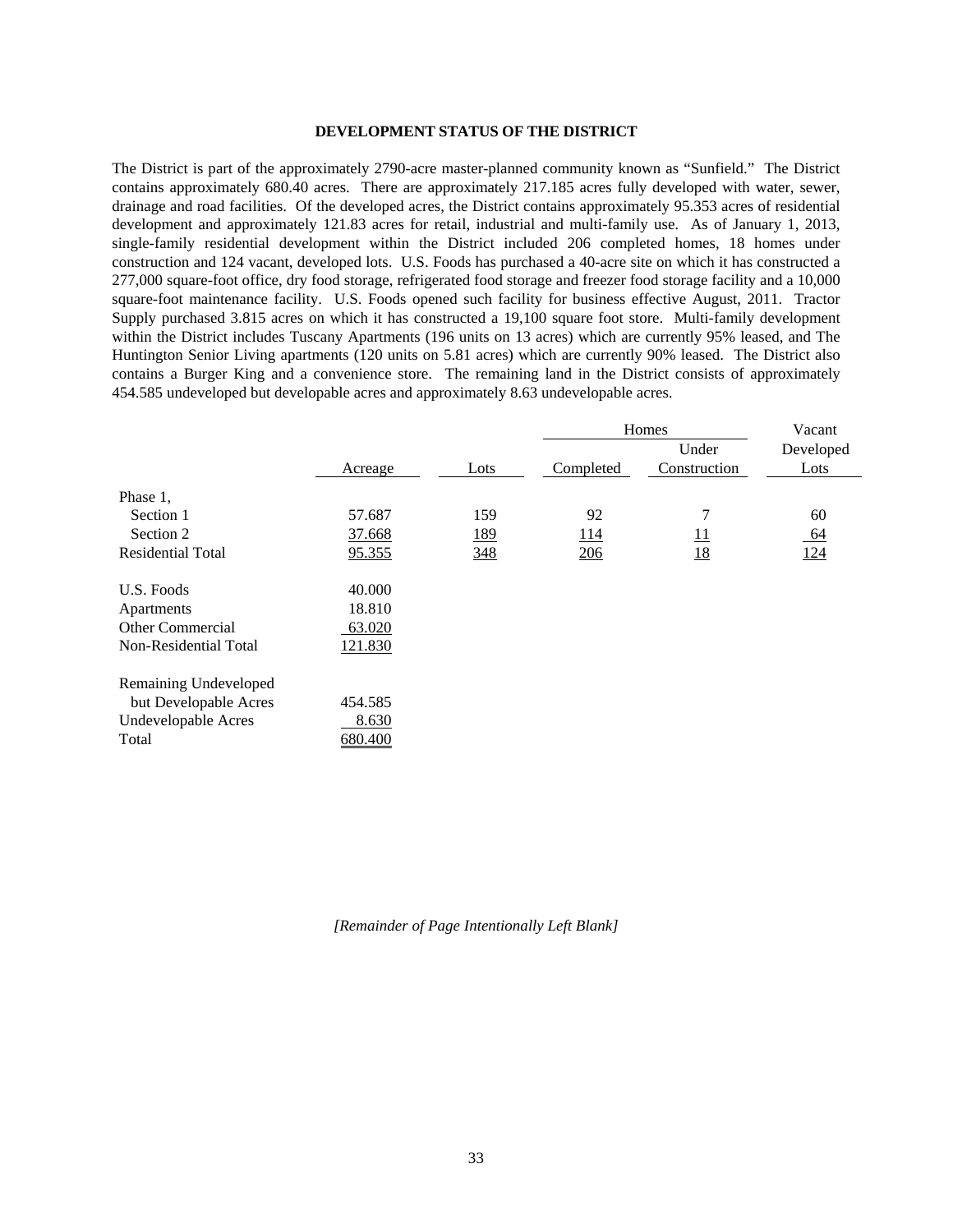# **SUNFIELD**

Sunfield is an approximately 2790 acre master-planned community located 15 miles south of downtown Austin, and 2 miles east of Buda. Sunfield is bounded by Turnersville Road on the north, Farm-to-Market Road 2001 on the south and Firecracker Road is adjacent to the project.

There are 217.185 acres fully developed in Sunfield. As of January 1, 2013, Sunfield contained 206 completed homes, 18 homes under construction and 124 vacant, developed lots. U.S. Foods has purchased a 40-acre site on which it has constructed a 277,000 square-foot office, dry food storage, refrigerated food storage and freezer food storage facility and a 10,000 square-foot maintenance facility. U.S. Foods opened such facility for business effective August, 2011.Tractor Supply is a 19,100 square foot store located on approximately 3.815 acres. There are two apartment complexes in Sunfield. The Tuscany Apartments are on 13 acres and contain 196 units. They are currently 95% leased. The Huntington Senior Living apartments are on 5.81 acres and contain 120 units. They are currently 90% leased. Sunfield also contains a Burger King and a convenience store. The remaining land in Sunfield consists of approximately 1,636.03 undeveloped but developable acres and approximately 459.17 undevelopable acres.

All of the land in Sunfield is located within one of four municipal utility districts created by order of the TCEQ to serve Sunfield: Sunfield Municipal Utility District Nos. 1 through 4. Virtually all of the development in Sunfield has occurred within the District.

At full development, it is anticipated that Sunfield will contain approximately 1,005 acres of residential development, 83 acres of multi-family development, approximately 760 acres of commercial and industrial development, and 942 acres of land for community and recreational uses. The District makes no representation as to the timing or likelihood of such development occurring.

Homebuilders active within Sunfield include Centex Homes and Castle Rock Homes. Homes being constructed in Sunfield range in price from \$130,000 to \$260,000. Homebuilding began in Sunfield in July, 2010 and approximately 15 homes were constructed during 2010; 55 homes were constructed in 2011; and 136 homes were constructed in 2012.

*[Remainder of Page Intentionally Left Blank]*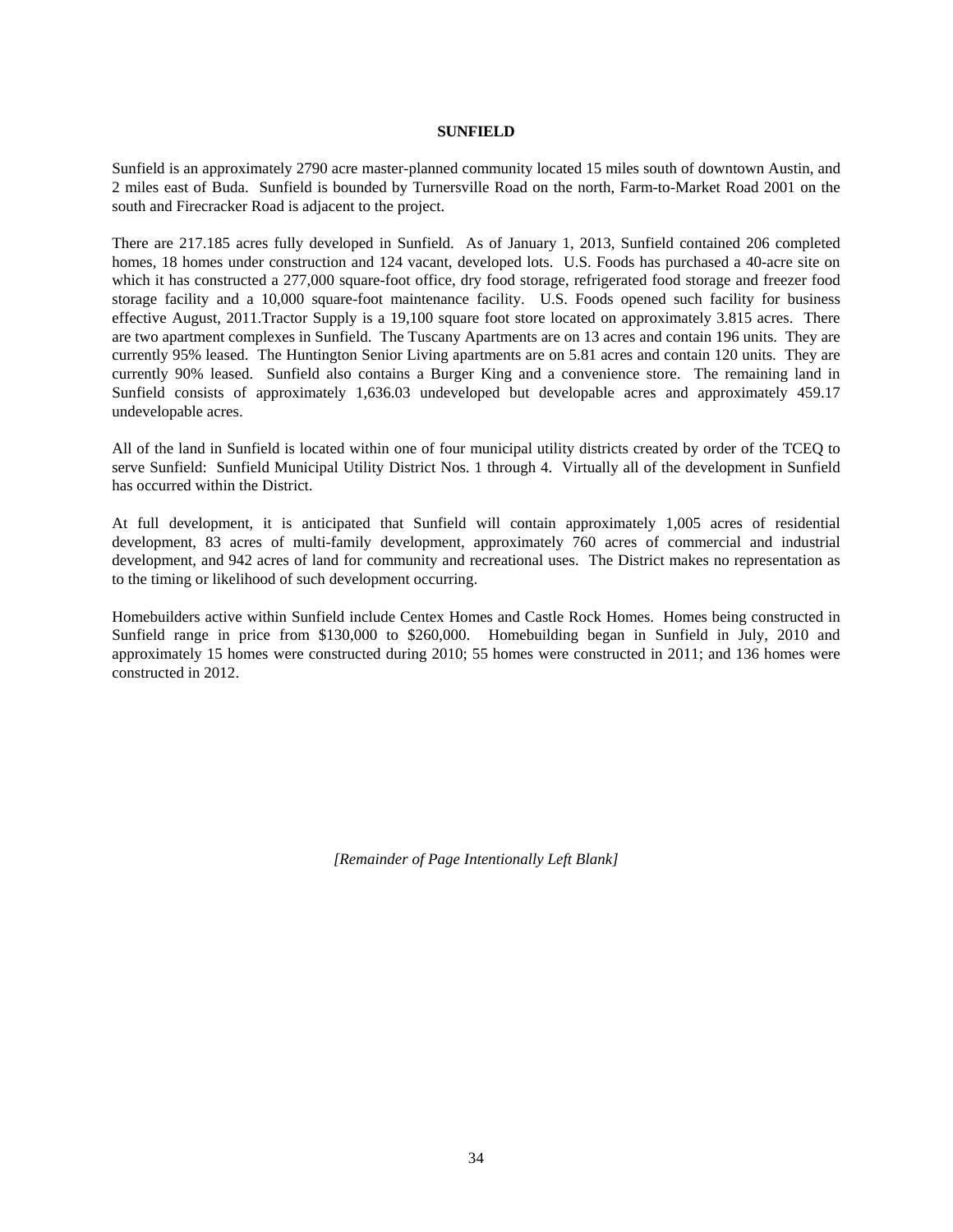**PHOTOGRAPHS TAKEN WITHIN THE DISTRICT (**\_\_\_\_\_\_**, 2013)**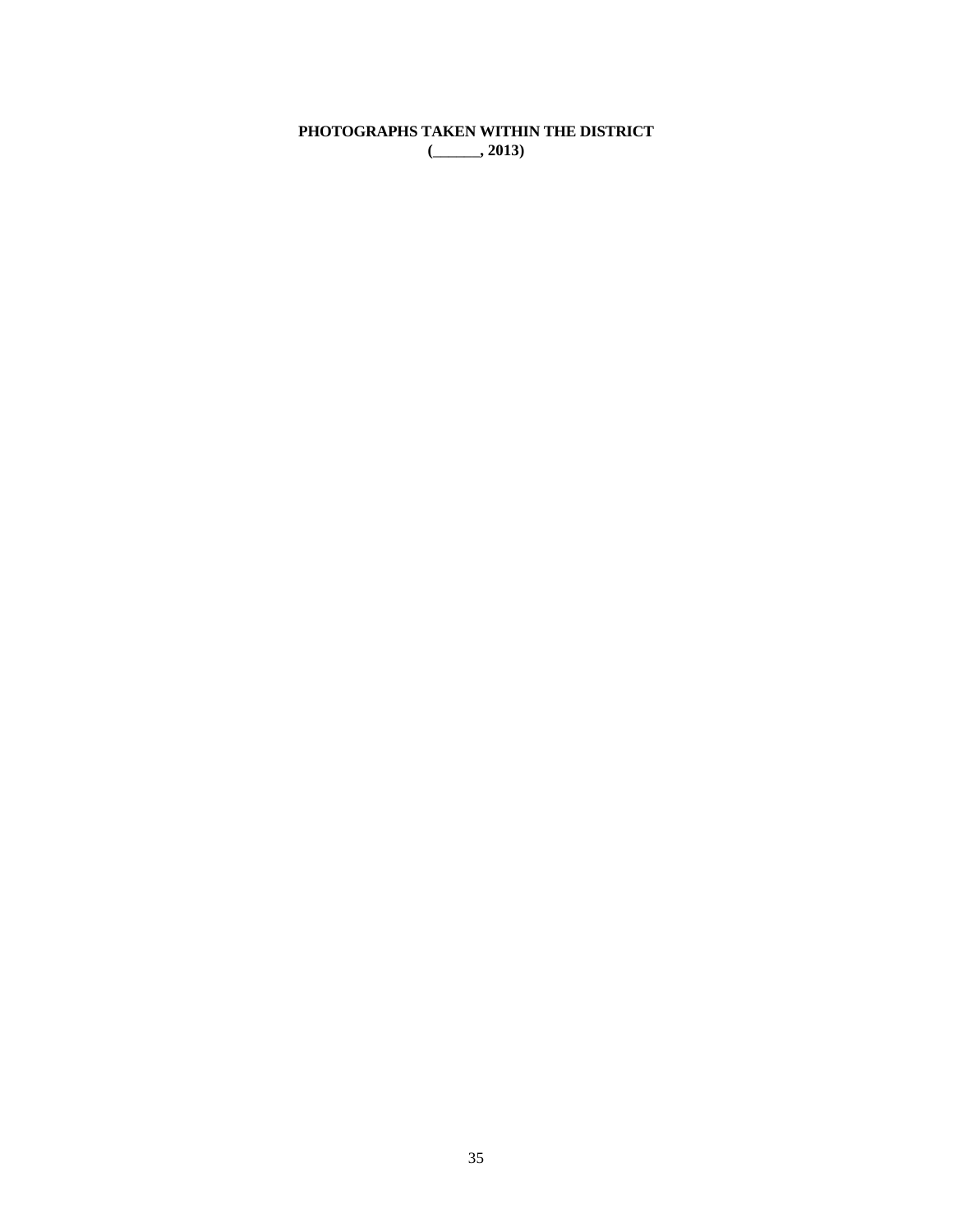**PHOTOGRAPHS TAKEN WITHIN THE DISTRICT (**\_\_\_\_\_\_**, 2013)**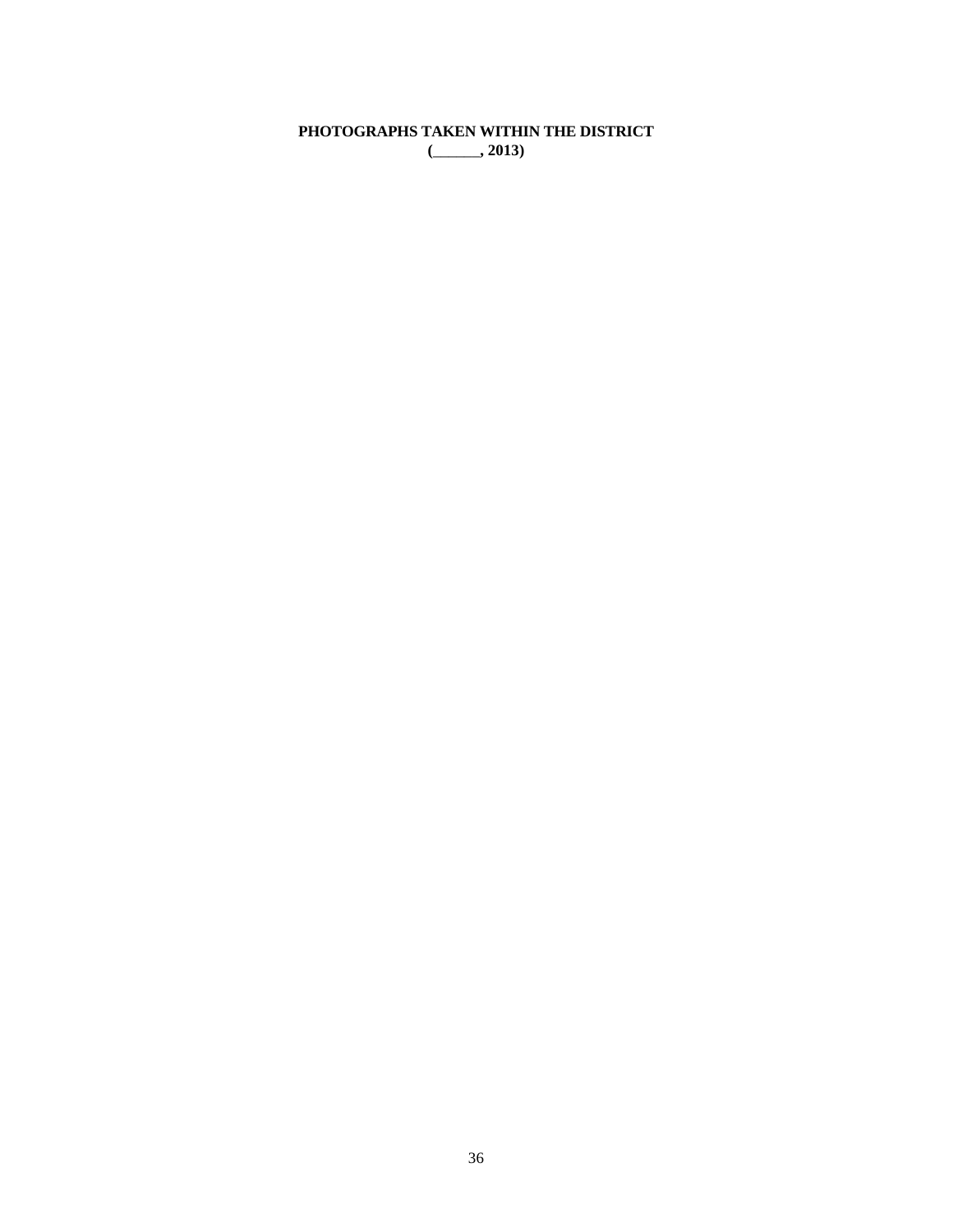#### **THE DEVELOPER**

## **The Role of a Developer**

In general, the activities of a developer in a municipal utility district, such as the District, include the following: acquiring the land within the district; designing the subdivision, the utilities and streets to be constructed in the subdivision, and any community facilities to be built; defining a marketing program and building schedule; securing necessary governmental approvals and permits for development; arranging for the construction of roads and the installation of utilities; and selling improved lots and commercial reserves to builders and other developers or other third parties. Pursuant to the rules of the TCEQ, a developer can be required to pay up to 30% of the cost of constructing certain water, wastewater and drainage facilities in a municipal utility district. The relative success or failure of a developer to perform such activities in the development of property within a municipal utility district may have a profound effect on the security of the bonds issued by a district. A developer is generally under no obligation to a municipal utility district to develop the property that it owns in a district. Furthermore, there is no restriction on a developer's right to sell any or all of the land that the developer owns within a municipal utility district.

# **The Developer**

The principal developer of land within the District is 2428 Partners, LP, a Texas limited partnership (the "Developer"). The partnership is comprised of 2428 Management, LLC, as general partner and IHP Joint Investment Fund, LLC, as limited partner. The District is managed by Scarborough Sunfield, LLC, a third-party management company controlled by James R. Feagin and Jack T. Tate. The Developer currently owns approximately 463 acres in the District as well as approximately 1,706.89 acres in the remainder of Sunfield.

# **Funding**

Funding for development of Sunfield is provided to the Developer by cash contributions from its partners. See "APPENDIX B – Financial Statements of the Developer."

# **Lot Sales Contracts**

The Developer has entered into Lot Sales Contracts with Castle Rock Communities, LP ("CR") and Pulte Homes of Texas, LP ("Centex") for all 348 lots. As of January 1, 2013 CR has purchased 130 lots and Centex has purchased 116 lots. CR is purchasing 50 and 60 foot lots and is required to purchase 10 lots every 90 days beginning 120 days after initial closing until all lots are purchased. Centex is purchasing 45 foot lots and is required to purchase 12 lots every 90 days beginning 120 days after initial closing until all lots are purchased. In the event a homebuilder should default under its lot purchase contract, the Developer's sole remedy is retention of a nominal amount of earnest money. As of this date, each of the homebuilders is in compliance with its obligations under its Lot Sales Contract.

#### **Developer Financials**

As of January 1, 2012, the Developer no longer owns 20% of the taxable property within the District. Therefore, the Developer is no longer required to submit its financials on an annual basis as part of the District's compliance with Municipal Securities Rulemaking Board (the "MSRB") Rule 15c2-12. However, the Developer has agreed to allow its financials to be included for publication in connection with the District's offer and sale of the Bonds. See "APPENDIX B – Financial Statements of 2428 Partners LP."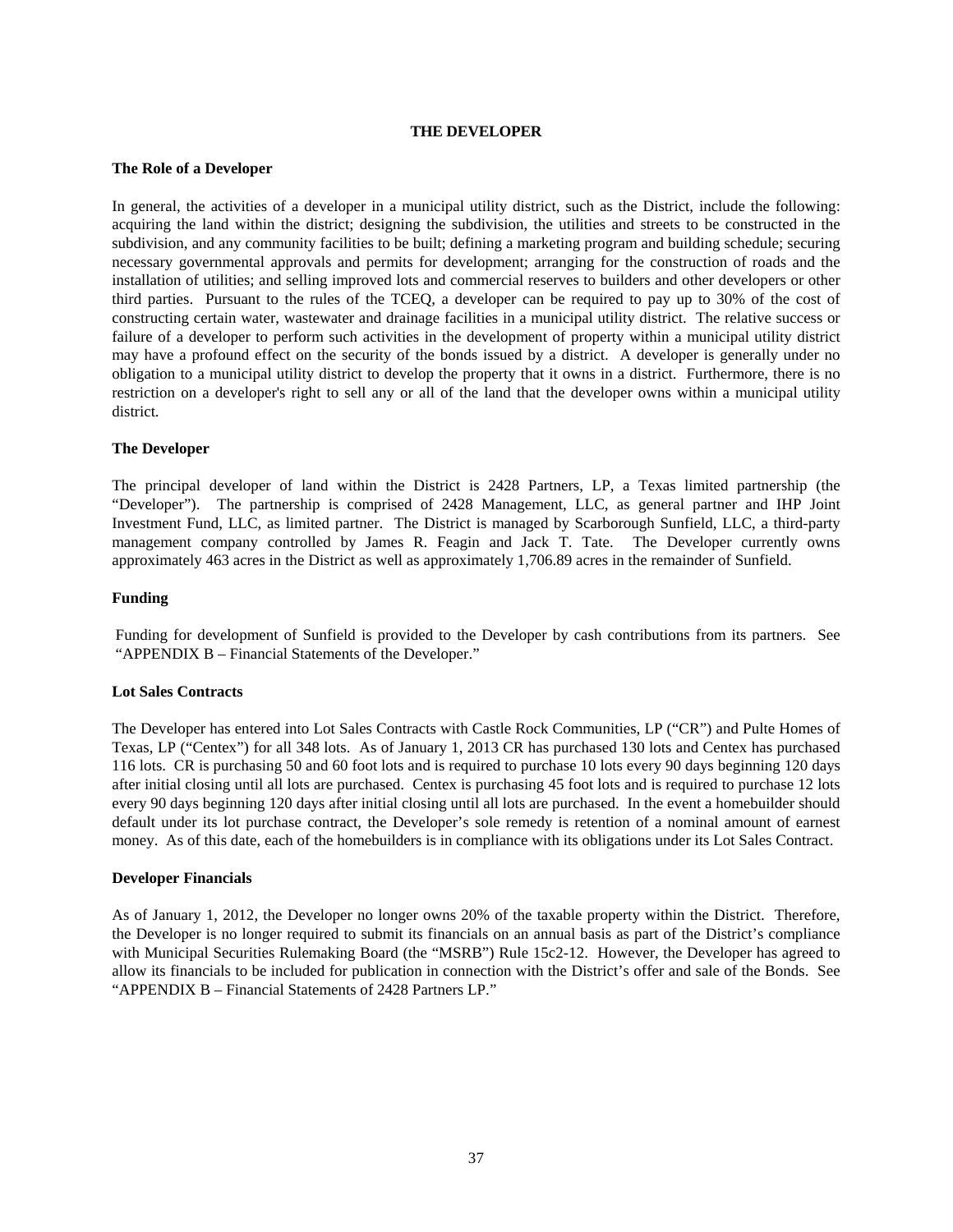## **THE SYSTEM**

### **Regulation**

According to the Engineer, the water distribution, wastewater collection and storm water drainage facilities and roads constructed by the District (the "System") have been designed in accordance with accepted engineering practices and the requirements of all governmental agencies having regulatory or supervisory jurisdiction over the construction and operation of such facilities including, among others, the TCEQ, the City of Buda, TxDot and Hays and Travis Counties. According to the District's Engineer, the design of all such facilities has been approved by all required governmental agencies and, the water and sanitary sewer system has been inspected by the appropriate jurisdictional entities.

Operation of the District's waterworks and sewer facilities is subject to regulation by, among others, the Environmental Protection Agency and the TCEQ. In many cases, regulations promulgated by these agencies have become effective only recently and are subject to further development and revisions.

### **Description of the System**

### - Roads -

The road system to serve the District includes arterial roads (major and minor) and internal roads. The Major Arterial Roads include the realignment of Farm-to-Market Road 2001 and the Loop4/Main Street extension. The newly constructed Firecracker Road in part replaces and in part is a newly aligned County Road 118. These roads are necessary improvements required to service the District. Various roads are built providing vehicular access to Sunfield Phase 1, Sections 1, 2 and 3, Sunfield Phase 3, Section 1 and Sunfield Phase 5, Section 1. The road improvements adhere to and implement the Buda Master Transportation Plan and the 2030 Regional Roadway System in part with contributing arterials and feeders.

Planning for road extensions and development of a road infrastructure that includes subdivision roads, major and minor arterials and highway/parkway is a task that involves various entities and planning groups. The two main entities with road planning efforts in the vicinity are the City of Buda (the "City") and the Capital Area Metropolitan Planning Organization ("CAMPO"). These two entities have adopted planning studies that include road improvements anticipated to be constructed as part of Sunfield. In addition, the Texas Transportation Commission has issued a "Minute Order" which describes a proposed realignment of a section of Farm-to-Market Road 2001 east of Interstate Highway 35 and a Main Street extension to State Highway 45 and includes the construction of an interchange and frontage roads. The City also approved a Traffic Impact Analysis and Mitigation Plan for the District, which sets design standards for the roads in the District.

- Wastewater Treatment and Conveyance System -

Sunfield is provided wastewater treatment from the Master District's 250,000 gallons per day ("gpd") first phase wastewater treatment plant. The District is a co-permit holder with the Guadalupe-Blanco River Authority ("GBRA") with whom the Master District has contracted to operate the plant. The wastewater treatment plant is permitted for up to 0.9 million gallons per day. The wastewater collection system consists of 12 and 8 inch diameter gravity collection lines that connect to the Master District's 24 inch wastewater trunkline feeding the wastewater treatment plant. The Master District constructed extensions to the wastewater system to provide service to the northern portions of the District. The extensions included gravity collection lines, a lift station and forcemain. Current flows at the plant are approximately 35,000 gpd.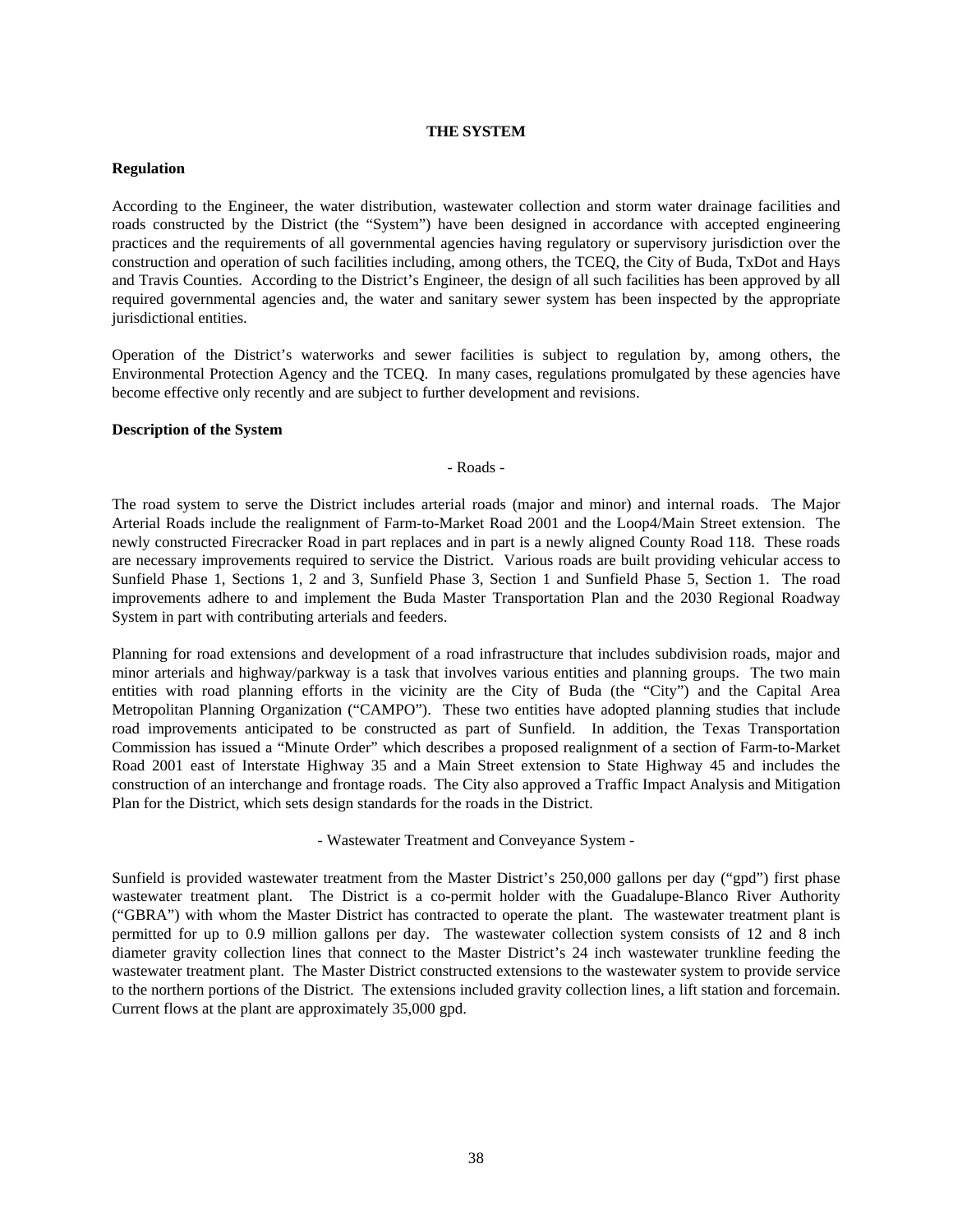# - Water Supply and Distribution -

Sunfield is provided water service through 8, 12 and 16 inch water lines constructed by the District and the Master District and operated and maintained by the Goforth Special Utility District ("Gorforth"). The residential and multifamily development to date is within the Certificate of Convenience and Necessity No. 11356 held by Goforth, the retail service provider. The Master District constructed water system improvements to provide and improve water service to the development. The improvements included a 500,000 gallon elevated storage tank, a 1,500 gallon per minute pump station, a 250,000 gallon ground storage tank, interconnect and meter assembly and a 16 inch water transmission main and a 24 inch water transmission main. The existing water supply facilities are sufficient to serve approximately 750 living unit equivalents ("LUEs"). Goforth currently is serving approximately 266 LUEs in the District.

# - Drainage -

The Sunfield development is provided with drainage of stormwater via a curb and guttered street system, buried storm pipes connecting to drainage channels and detention ponds. The land generally slopes southeasterly in the drainage basin of the Blanco River. A small portion of the District drains to the north into the Onion Creek watershed eventually to the Colorado River.

# - Agreements Regarding Wholesale Water Supply and Wastewater Treatment -

The Master District is a party to various agreements with the Guadalupe-Blanco River Authority ("GBRA") pursuant to which Master District has acquired a supply of water for approximately 4,200 LUEs and the transportation of such water to Sunfield. Pursuant to such agreements, the Master District is reserving untreated water, paying for the cost of treating water and its pro rate share of the annual debt service on certain water treatment facilities and water trunklines conveying water to Sunfield. For the fiscal year ending September 30, 2012, the debt service and reservation fees paid by the Master District totaled approximately \$1,680,000 and the payments for the fiscal year ending September 30, 2013 are estimated to be \$1,500,000. As an obligation of the Master District, such payments are secured by the unlimited ad valorem taxing authority of each of the Sunfield Districts. Such payments are currently being made with monies advanced to the Master District by the Developer. See "RISK FACTORS – Obligations to Guadalupe-Blanco River Authority."

The Master District has entered into a Wastewater Operating Agreement pursuant to which the GBRA operates the 250,000 gpd wastewater treatment plant serving Sunfield.

# - Master District -

On April 23, 2007, the District executed a "Contract for Financing, Operation of Regional Waste Collection, Treatment and Disposal Facilities, Regional Water Supply and Delivery Facilities and Regional Drainage, including Water Quality Facilities" ("Master District Contract") with Sunfield Municipal Utility District No. 4 ("Master District") relating to the following facilities and services: the Master District wastewater collection system, the Master District water distribution system, the water supply system and wastewater transportation and treatment system (collectively, the "Master District Facilities"). The Master District Contract was approved by the voters of the District at an election held on May 12, 2007. Similar contracts have been executed between the Master District and the other Sunfield Districts. The Master District Contract provides that the District and all other Sunfield Districts that have executed similar contracts with the Master District pay a pro rata share of debt service on Contract Revenue Bonds issued to finance the Master District Facilities based upon certified appraised valuation. The District is obligated to pay its pro rata share from the proceeds of the Contract Tax for such purpose, or from any other legally available funds of the District. The Master District Contract also provides for operation and maintenance expenses for facilities constructed pursuant to the Master District Contract; duties of the parties; establishment and maintenance of funds; assignment; arbitration; amendments; force majeure; insurance; and other provisions.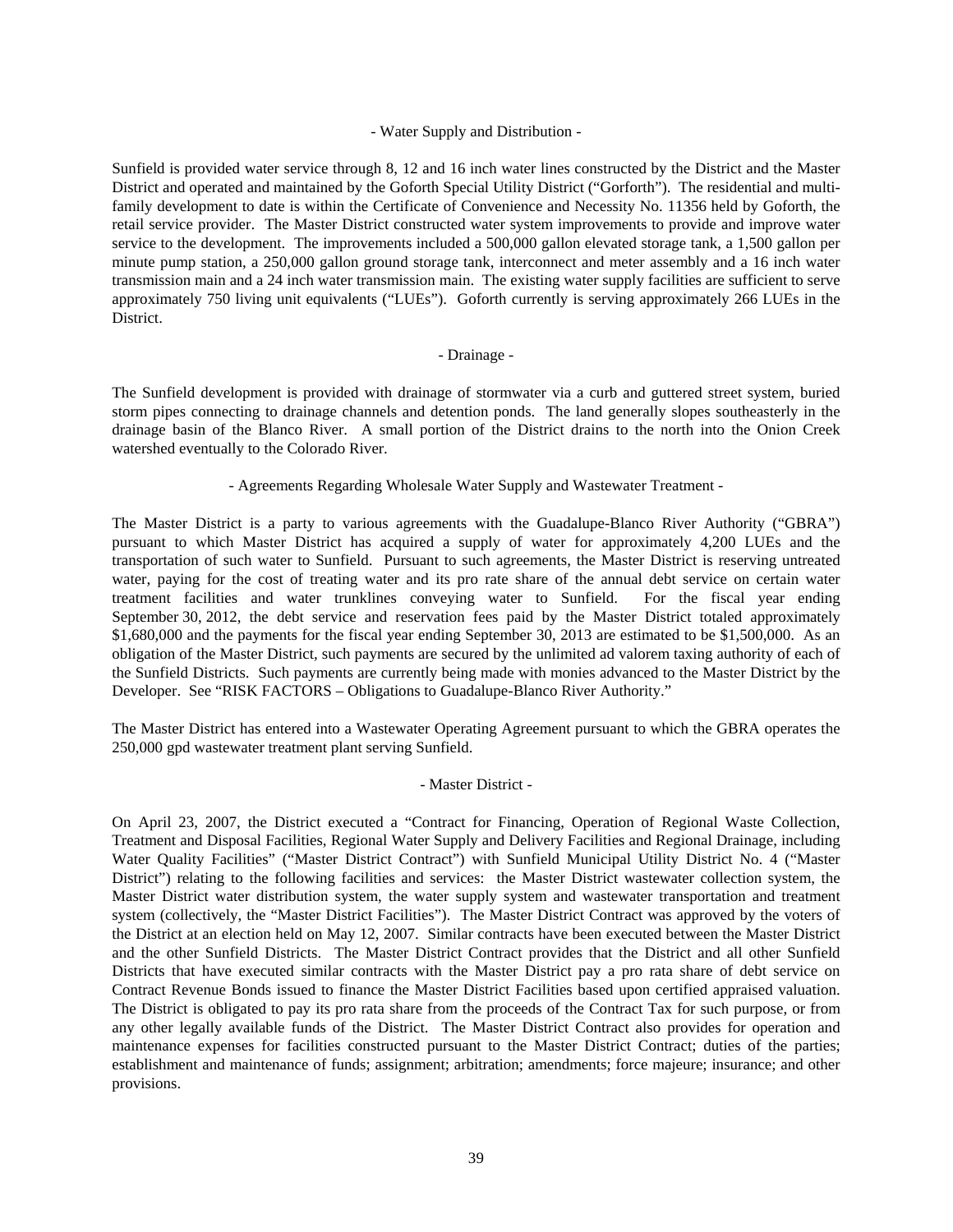The Master District has not yet issued any Contract Revenue Bonds. The Master District is authorized to issue Contract Revenue Bonds sufficient to complete acquisition and construction of the Master District Facilities. The District's pro rata share (and that of all other Sunfield Districts) of the debt service requirements on the Contract Revenue Bonds is determined by dividing the District's certified gross appraised value by the cumulative total of the certified gross appraised values of all the Sunfield Districts which are parties to the Master District Contract. The Master District Contract obligates the District to pay its pro rata share of debt service requirements on the Contract Revenue Bonds form the proceeds of the Contract Tax, revenues derived from the operation of the District's water distribution and wastewater collection system or from an other legally available funds of the District.

Each Sunfield District is responsible for constructing its internal water distribution, wastewater collection and storm drainage lines within its respective boundaries. The internal facilities are financed with unlimited ad valorem tax bonds sold by each district. The Master District Facilities will be constructed in stages to meet the needs of a continually expanding population within Sunfield. In the event that the Master District fails to meet its obligations under the Master District Contract to provide Master District Facilities, each of the other Sunfield Districts has the right pursuant to its Master District Contract to design, acquire, construct, or expand the Master District Facilities needed to provide service to such district, and convey such Master District Facilities to the Master District in consideration of payment by the Master District of the actual capital costs expended by such district for such Master District Facilities.

The District is further obligated to pay monthly charges for water and sewer services rendered pursuant to the Master District Contract. The monthly charges will be used to pay the District's share of operation and maintenance expenses of the Master District Facilities and to provide for an operation and maintenance reserve equivalent to three (3) months of operation and maintenance expenses. The District's share of operation and maintenance expenses and reserve requirements is determined by dividing the total number of living unit equivalents ("LUEs") for all of the Sunfield Districts within the service area by the number of LUEs for the District, as of the first day of each month. The District's monthly payment for operation and maintenance expenses is calculated by multiplying the District's pro rata share by the actual operation and maintenance expenses of the Master District.

Pursuant to the Master District Contract, the District is obligated to establish and maintain rates, fees and charges for services provided by the District's water distribution system and wastewater collection system, together with taxes levied and funds received form any other lawful sources, sufficient at all times to pay the District's operation and maintenance expenses, and the District's obligations pursuant to the Master District Contract, including the District's pro rata share of the Master District's debt service requirements and monthly charges. All sums payable by the District pursuant to the Master District Contract are to be paid by the District without set off, counterclaim, abatement, suspension or diminution. If the District fails to pay its share of these costs in a timely manner, the Master District Contract provides that eh Master District shall be entitled to cancel, in whole or in part, any reservation or allocation of capacity in the Master District's Facilities by the District in addition to the Master District's other remedies. As a practical matter, the District has no alternative provider of these services rendered under the Master District Contract.

#### **LEGAL MATTERS**

# **Legal Opinions**

Issuance of the Bonds is subject to the approving legal opinion of the Attorney General of Texas to the effect that the Bonds are valid and binding obligations of the District payable from an annual ad valorem tax levied without limit as to rate or amount upon all taxable property within the District. Issuance of the Bonds is also subject to the legal opinion of Bond Counsel that, based upon examination of the transcript of the proceedings incident to authorization and issuance of the Bonds, the Bonds are valid and legally binding obligations of the District payable from the sources and enforceable in accordance with the terms and conditions described therein, except to the extent that the enforceability thereof may be affected by bankruptcy, insolvency, reorganization, moratorium, or other similar laws affecting creditors' rights or the exercise of judicial discretion in accordance with general principles of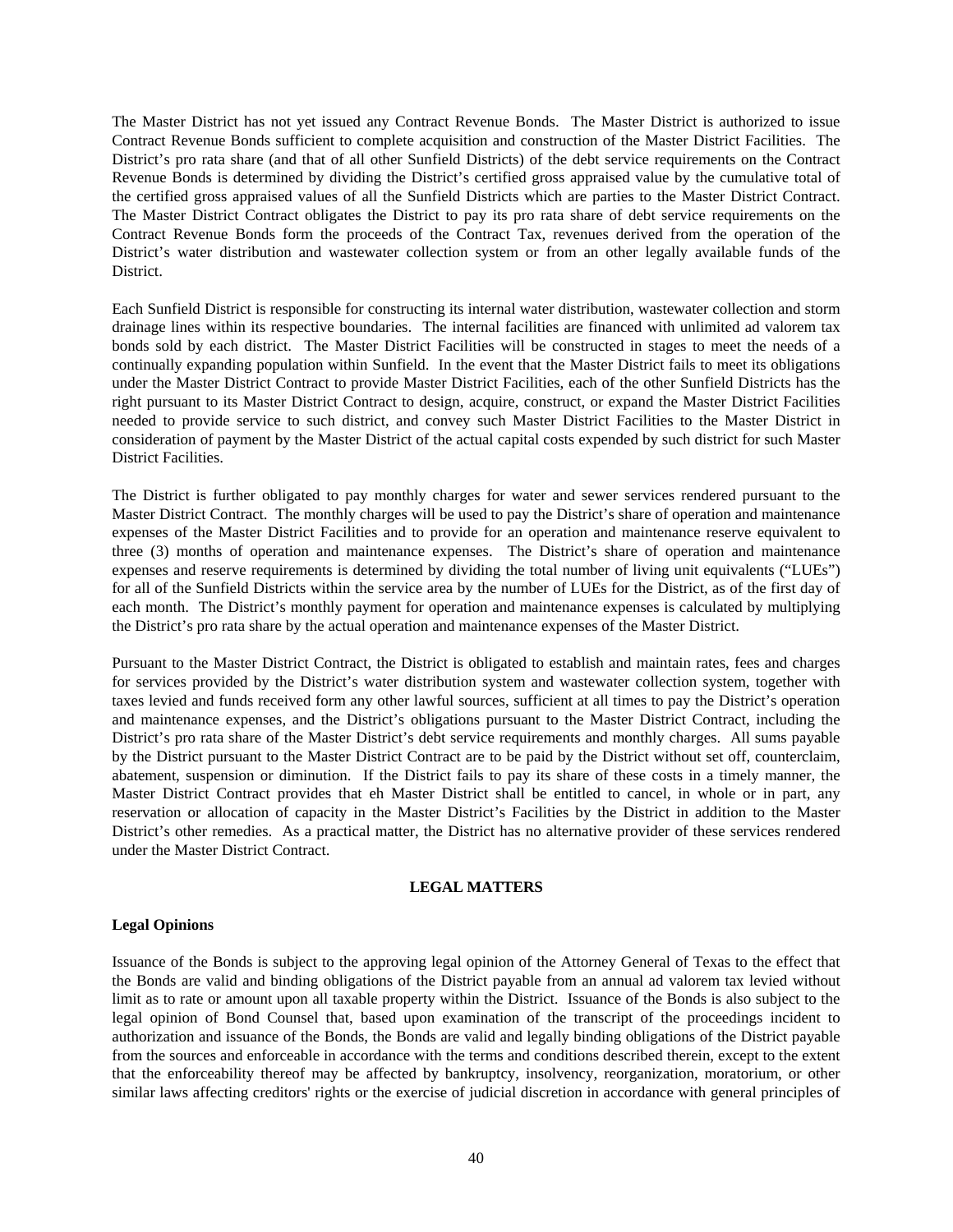equity, and are payable from annual ad valorem taxes, which are not limited by applicable law in rate or amount, levied against all property within the District which is not exempt from taxation by or under applicable law. The legal opinion will further state that the interest on the Bonds is excludable from gross income for federal income tax purposes under existing statutes, regulations, published rulings and court decisions as described below under "TAX EXEMPTION." The legal opinion of Bond Counsel will be printed on the Bonds, if certificated Bonds are issued. Such opinions will express no opinion with respect to the sufficiency of the security for or the marketability of the Bonds. Certain legal matters will be passed upon for the District by Fulbright & Jaworski L.L.P., Houston, Texas, Disclosure Counsel.

In addition to serving as Bond Counsel, Coats, Rose, Yale, Ryman & Lee, P.C. also acts as counsel to the District on matters not related to the issuance of bonds. The legal fees to be paid Bond Counsel and Disclosure Counsel for services rendered in connection with the issuance of the Bonds are based upon a percentage of bonds actually issued, sold and delivered and, therefore, such fees are contingent upon the sale and delivery of the Bonds.

# **No-Litigation Certificate**

The District will furnish the Underwriter a certificate, dated as of the date of delivery of the Bonds, executed by both the President and Secretary of the Board, to the effect that no litigation of any nature is then pending against or, to the best knowledge and belief of the certifying officers, threatened against the District contesting or attacking the Bonds; restraining or enjoining the authorization, execution or delivery of the Bonds; affecting the provisions made for the payment of or security for the Bonds; in any manner questioning the authority of proceedings for the authorization, execution or delivery of the Bonds; or affecting the validity of the Bonds, the corporate existence or boundaries of the District or the titles of the then present officers of the Board.

# **No Material Adverse Change**

The obligations of the Underwriter to take and pay for the Bonds, and of the District to deliver the Bonds, are subject to the condition that, up to the time of delivery of and receipt of payment for the Bonds, there shall have been no material adverse change in the condition (financial or otherwise) of the District subsequent to the date of sale from that set forth or contemplated in the Preliminary Official Statement, as it may have been supplemented or amended through the date of sale.

# **TAX EXEMPTION**

Delivery of the Bonds is subject to an opinion of Coats, Rose, Yale, Ryman & Lee, P.C., Bond Counsel, to the effect that, assuming continuing compliance by the District with the provisions of the Bond Order subsequent to the issuance of the Bonds, interest on the Bonds (1) will be excludable from the gross income, as defined in Section 61 of the Code, of the owners thereof for federal income tax purposes pursuant to Section 103 of the Code as amended to the date of issuance of the Bonds, existing regulations, published rulings, and court decisions thereunder, and (2) will not be included in the alternative minimum taxable income of individuals or, corporations. The statutes, regulations, rulings, and court decisions on which such opinion is based are subject to change.

In rendering such opinion, Bond Counsel will rely upon representations and certifications of the District made in a certificate pertaining to the use, expenditure, and investment of the proceeds of the Bonds and certain other funds and will assume continuing compliance by the District with certain covenants in the Bond Order subsequent to the issuance of the Bonds. Failure to comply with any of these covenants would cause interest on the Bonds to be includable in the gross income of the owners thereof from the date of issuance of the Bonds.

Bond Counsel's opinions are not a guarantee of result and are not binding on the Internal Revenue Service (the "Service"); rather, such opinions represent Bond Counsel's legal judgment based upon its review of existing law to the extent deemed relevant to render such opinions and the representations and covenants referenced above. The Service has an ongoing audit program to determine whether interest on selected state or local obligations is includable in gross income for federal income tax purposes. No assurance can be given as to the likelihood that the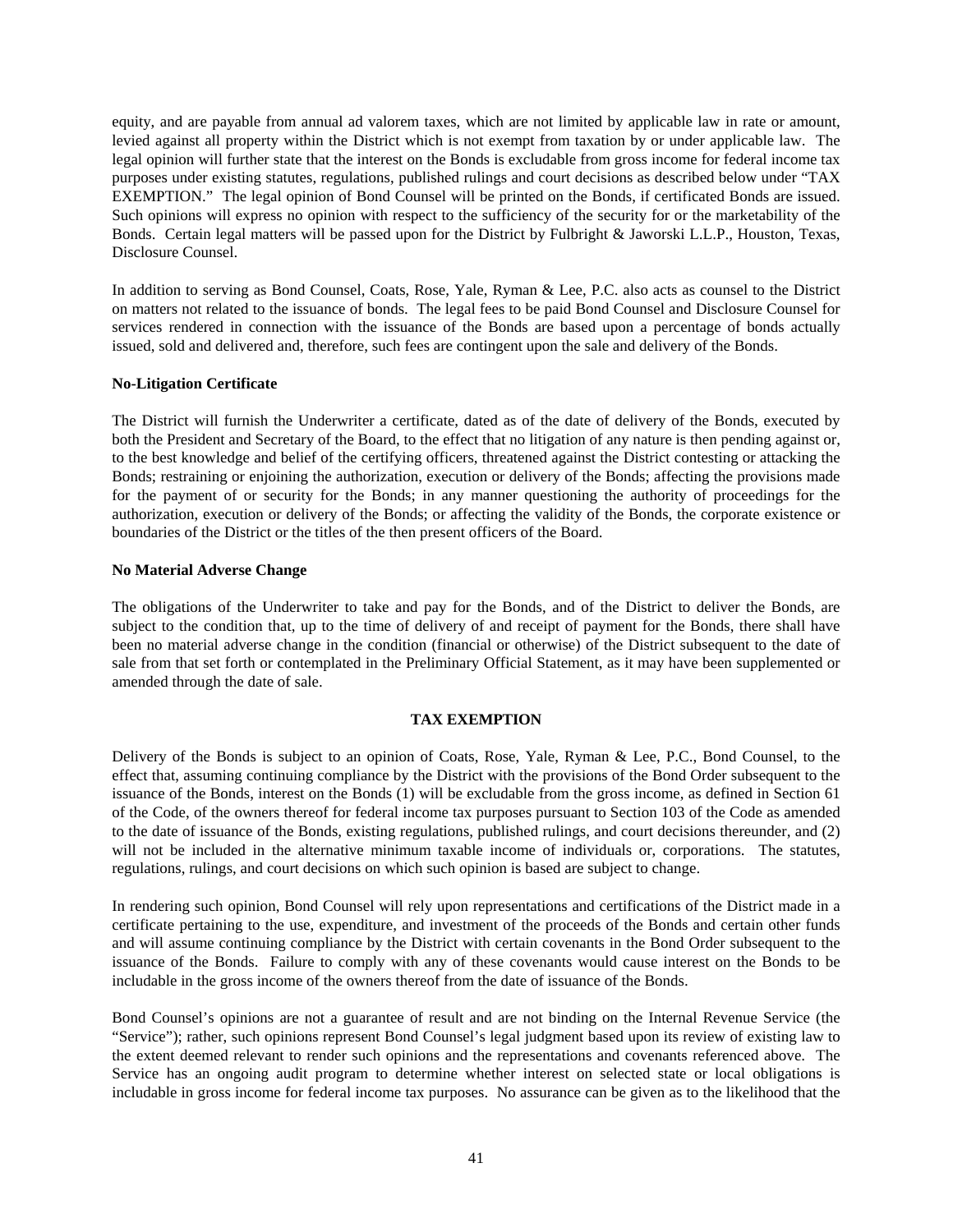Service will commence an audit of the Bonds. If an audit is commenced, under current procedures the Service is likely to treat the District as the "taxpayer," and the owners would have no right to participate in the audit process. In responding to or defending an audit of the tax-exempt status of the interest on the Bonds, the District may have different or conflicting interests from the owners. Public awareness of any future audit of the Bonds could adversely affect the value and liquidity of the Bonds during the pendency of the audit, regardless of its ultimate outcome.

Except as described above, Bond Counsel will express no opinion with respect to any other federal, state or local tax consequences under present law or proposed legislation resulting from the receipt or accrual of interest on, or the acquisition or disposition of, the Bonds. Prospective purchasers of the Bonds should be aware that the ownership of tax-exempt obligations such as the Bonds may result in collateral federal tax consequences to, among others, financial institutions, life insurance companies, property and casualty insurance companies, "S" corporations with "subchapter C" earnings and profits, certain foreign corporations doing business in the United States, individual recipients of Social Security or Railroad Retirement benefits, individuals otherwise qualifying for the earned income tax credit, owners of an interest in a FASIT, and taxpayers who may be deemed to have incurred or continued indebtedness to purchase or carry (or who have paid or incurred certain expenses allocable to) tax-exempt obligations. Prospective purchasers should consult their own tax advisors as to the applicability of these consequences to their particular circumstances.

# **TAX ACCOUNTING TREATMENT OF ORIGINAL ISSUE DISCOUNT AND PREMIUM**

The initial public offering price (as furnished by the Underwriter) of certain Bonds (the "Discount Bonds"), may be less than the amount payable on such Bonds at maturity. An amount equal to the difference between the initial public offering price of a Discount Bond (assuming that a substantial amount of the Discount Bonds of that maturity are sold to the public at such price) and the amount payable at maturity constitutes original issue discount to the initial purchaser of such Discount Bond. A portion of such original issue discount, allocable to the holding period of such Discount Bond by the initial purchaser, will, upon the disposition of such Discount Bond (including by reason of its payment at maturity), be treated as interest excludable from gross income, rather than as taxable gain, for federal income tax purposes on the same terms and conditions as those for other interest on the Bonds described above under "TAX EXEMPTION." Such interest is considered to be accrued actuarially in accordance with the constant interest method over the life of a Discount Bond, taking into account the semiannual compounding of accrued interest, at the yield to maturity on such Discount Bond and generally will result in an amount of interest different from the amount of the payment denominated as interest actually received by the initial purchaser during his taxable year.

However, such interest may be required to be taken into account in determining the alternative minimum taxable income of a corporation, for purposes of calculating a corporation's alternative minimum tax imposed by Sections 55 of the Code, and the amount of the branch profits tax applicable to certain foreign corporations doing business in the United States, even though there will not be a corresponding cash payment. In addition, the accrual of such interest may result in certain other collateral federal income tax consequences to, among others, financial institutions, life insurance companies, property and casualty insurance companies, S corporations with Subchapter C earnings and profits, individual recipients of Social Security or Railroad Retirement benefits, individuals otherwise qualifying for the earned income tax credit, owners of an interest in a FASIT, and taxpayers who may be deemed to have incurred or continued indebtedness to purchase or carry, or who have paid or incurred certain expenses allocable to, tax-exempt obligations. Moreover, in the event of the redemption, sale or other taxable disposition of a Discount Bond prior to maturity, the amount realized by such owner in excess of the basis of such Discount Bond in the hands of such owner (adjusted upward by the portion of the original issue discount allocable to the period for which such Discount Bond was held) is includable in gross income.

Owners of Discount Bonds should consult with their own tax advisors with respect to the determination for federal income tax purposes of accrued interest upon disposition of Discount Bonds and with respect to the state and local tax consequences of owning Discount Bonds. It is possible that, under applicable provisions governing determination of state and local income taxes, accrued interest on Discount Bonds may be deemed to be received in the year of accrual even though there will not be a corresponding cash payment.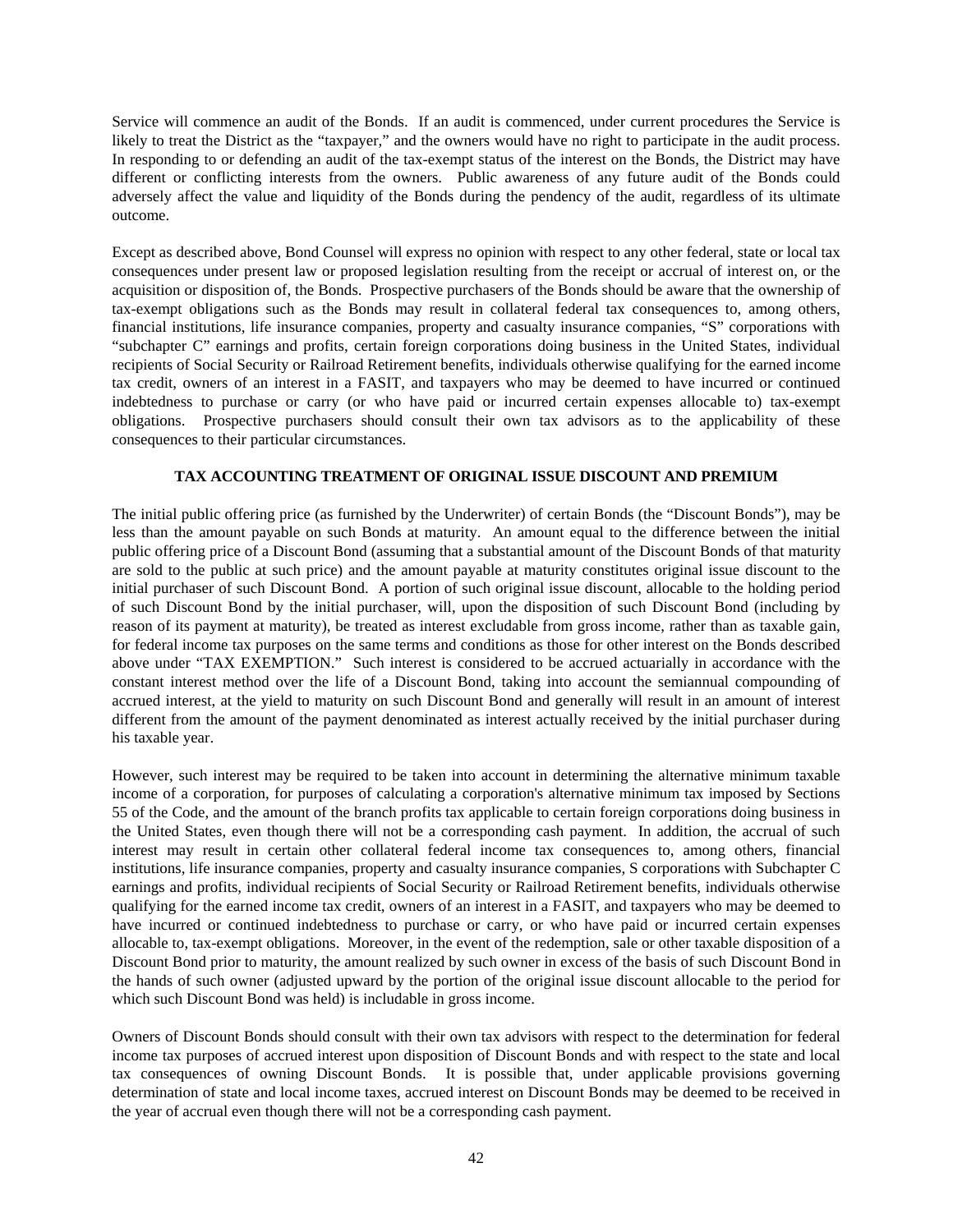The initial public offering price of certain of the Bonds (the "Premium Bonds"), may be greater than the amount payable on such Bonds at maturity. An amount equal to the difference between the initial public offering price of a Premium Bond (assuming that a substantial amount of the Premium Bonds of that maturity are sold to the public at such price) and the amount payable at maturity constitutes premium to the initial purchaser of such Premium Bond. The basis for federal income tax purposes of a Premium Bond in the hands of such initial purchaser may be reduced each year by the amortizable bond premium. Such reduction in basis will increase the amount of any gain or decrease the amount of any loss to be recognized for federal income tax purposes upon the sale or other taxable disposition of a Premium Bond. The amount of premium which is amortizable each year by an initial purchaser is determined by using such purchaser's yield to maturity. Purchasers of the Premium Bonds should consult with their own tax advisors with respect to the determination of amortizable bond premium with respect to the state and local tax consequences of owning Premium Bonds.

# **QUALIFIED TAX-EXEMPT OBLIGATIONS**

Section 265 of the Code provides, in general, that interest expense incurred to acquire or carry tax-exempt obligations is not deductible from the gross income of the owner thereof. In addition, interest expense incurred by certain owners that are "financial institutions" within the meaning of such section and which is allocable to taxexempt obligations acquired after August 7, 1986, is completely disallowed as a deduction for taxable years beginning after December 31, 1986. Section 265(b) of the Code provides an exception to this rule for interest expense incurred by financial institutions and allocable to tax-exempt obligations (other than private activity bonds) which are designated by an issuer, such as the District, as "qualified tax-exempt obligations." An issue may be designated as "qualified tax-exempt obligations" only where the amount of such issue, when added to all other taxexempt obligations (other than private activity bonds) issued or reasonably anticipated to be issued by the issuer during the same calendar year, does not exceed \$10,000,000.

The District will, pursuant to the Bond Order, designate the Bonds as "qualified tax-exempt obligations" and certified its expectation that the above-described \$10,000,000 ceiling will not be exceeded. Accordingly, it is anticipated that financial institutions that purchase the Bonds will not be subject to the 100 percent disallowance of interest expense allocable to interest on the Bonds under Section 265(b) of the Code. However, 20 percent of the interest expense incurred by a financial institution which is allocable to the interest on the Bonds would not be deductible pursuant to Section 291 of the Code.

# **CONTINUING DISCLOSURE**

In the Bond Resolution, the District has made the following agreement for the benefit of the holders and beneficial owners of the Bonds. The District is required to observe the agreement for so long as it remains obligated to advance funds to pay the Bonds. Under the agreement, the District will be obligated to provide certain updated financial information and operating data annually, and timely notice of specified material events, to the Municipal Securities Rulemaking Board ("MSRB"). The MSRB has established the Electronic Municipal Market Access ("EMMA") system which is available at www.emma.msrb.org.

# **Annual Reports**

The District will provide certain updated financial information and operating data via EMMA annually.

The information to be updated with respect to the District includes all quantitative financial information and operating data of the general type included in this Official Statement under the headings "DISTRICT DEBT" (except under the subheading "Estimated Overlapping Debt Statement"), "TAX DATA," and "APPENDIX A - Financial Statements of the District." The District will update and provide this information within six months after the end of each of its fiscal years ending in or after 2013. The District will provide the updated information via EMMA.

The financial information and operating data which will be provided with respect to the District is found in the "APPENDIX A - Financial Statements of the District." The District will update and provide this information via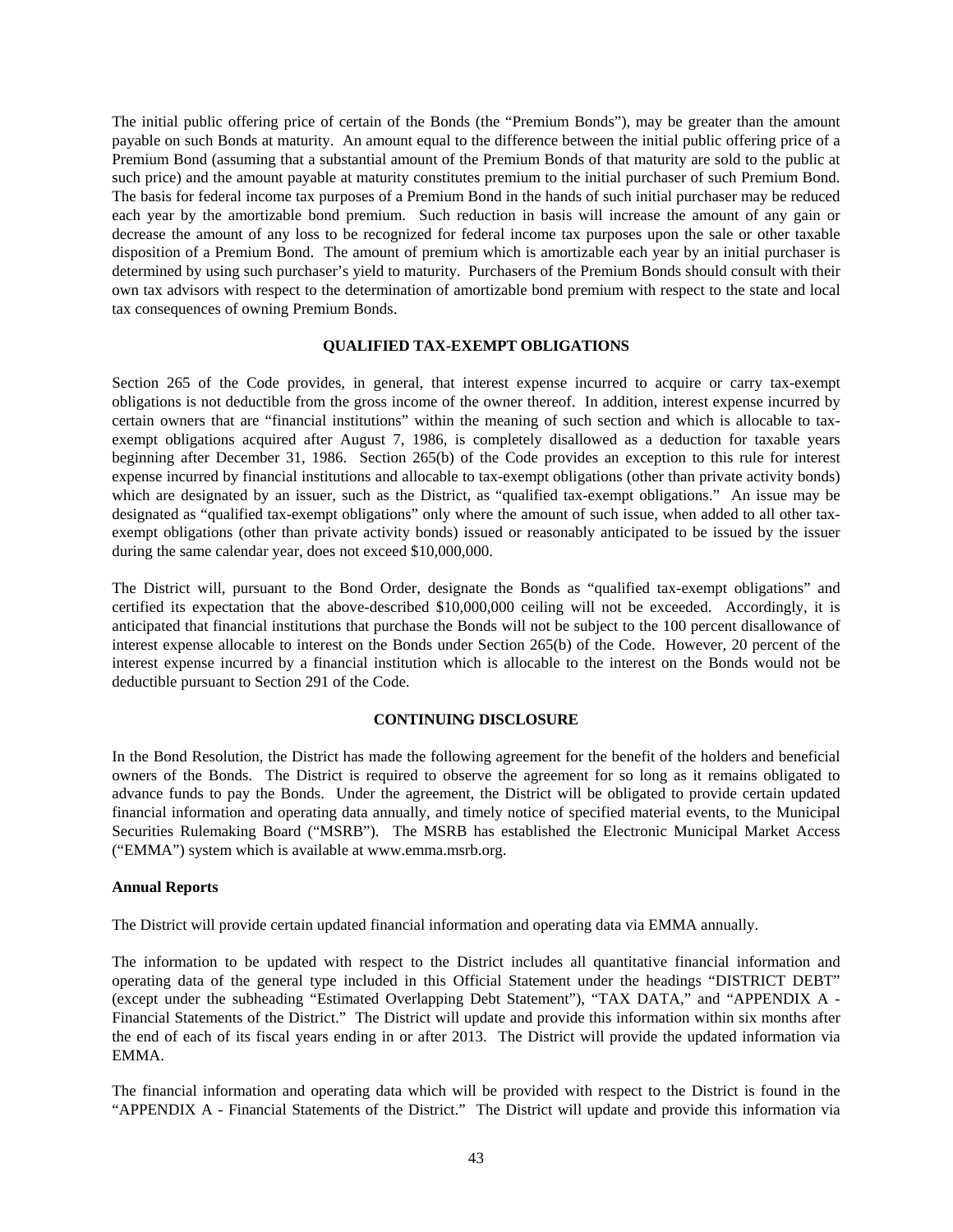EMMA within six months after the end of each of its fiscal years ending in or after September 30, 2013. Any information so provided shall be prepared in accordance with generally accepted auditing standards or other such principles as the District may be required to employ from time to time pursuant to state law or regulation, and audited if the audit report is completed within the period during which it must be provided. If the audit report is not complete within such period, then the District shall provide unaudited financial statements for the applicable fiscal year to the MSRB within such six month period, and audited financial statements when the audit report becomes available.

The District's current fiscal year end is September 30. Accordingly, it must provide updated information by March 31 in each year, unless the District changes its fiscal year. If the District changes its fiscal year, it will notify the MSRB of the change.

# **Material Event Notices**

The District will provide timely notices of certain events to the MSRB, but in no event will such notices be provided to the MSRB in excess of ten business days after the occurrence of an event. The District will provide notice of any of the following events with respect to the Bonds: (1) principal and interest payment delinquencies; (2) nonpayment related defaults, if material; (3) unscheduled draws on debt service reserves reflecting financial difficulties; (4) unscheduled draws on credit enhancements reflecting financial difficulties; (5) substitution of credit or liquidity providers, or their failure to perform; (6) adverse tax opinions, the issuance by the Internal Revenue Service of proposed or final determinations of taxability, Notices of Proposed Issue (IRS Form 5701 TEB) or other material notices or determinations with respect to the tax-exempt status of the Bonds, or other events affecting the taxexempt status of the Bonds; (7) modifications to rights of beneficial owners of the Bonds, if material; (8) bond calls, if material, and tender offers; (9) defeasances; (10) release, substitution, or sale of property securing repayment of the Bonds, if material; (11) rating changes; (12) bankruptcy, insolvency, receivership or similar event of the District or other obligated person within the meaning of CFR § 240.15c2-12 (the "Rule"); (13) consummation of a merger, consolidation, or acquisition involving the District or other obligated person within the meaning of the Rule or the sale of all or substantially all of the assets of the District or other obligated person within the meaning of the Rule, other than in the ordinary course of business, the entry into a definitive agreement to undertake such an action or the termination of a definitive agreement relating to any such actions, other than pursuant to its terms, if material; and (14) appointment of a successor or additional trustee or the change of name of a trustee, if material to a decision to purchase or sell Bonds. The term "material" when used in this paragraph shall have the meaning ascribed to it under federal securities laws. Neither the Bonds nor the Bond Resolution makes any provision for debt service reserves or liquidity enhancement. In addition, the District will provide timely notice of any failure by the District to provide information, data, or financial statements in accordance with its agreement described above under "Annual Reports."

# **Availability of Information from MSRB**

The District has agreed to provide the foregoing notices to the MSRB. The District is required to file its continuing disclosure information using EMMA, which is the format currently prescribed by the MSRB and has been established by the MSRB to make such continuing disclosure information available to investors free of charge. Investors may access continuing disclosure information filed with the MSRB at www.emma.msrb.org.

# **Limitations and Amendments**

The District has agreed to update information and to provide notices of material events only as described above. The District has not agreed to provide other information that may be relevant or material to a complete presentation of its financial results of operations, condition, or prospects or agreed to update any information that is provided, except as described above. The District makes no representation or warranty concerning such information or concerning its usefulness to a decision to invest in or sell Bonds at any future date. The District disclaims any contractual or tort liability for damages resulting in whole or in part from any breach of its continuing disclosure agreement, or from any statement made pursuant to its agreement, although holders and beneficial owners of Bonds may seek a writ of mandamus to compel the District to comply with its agreement.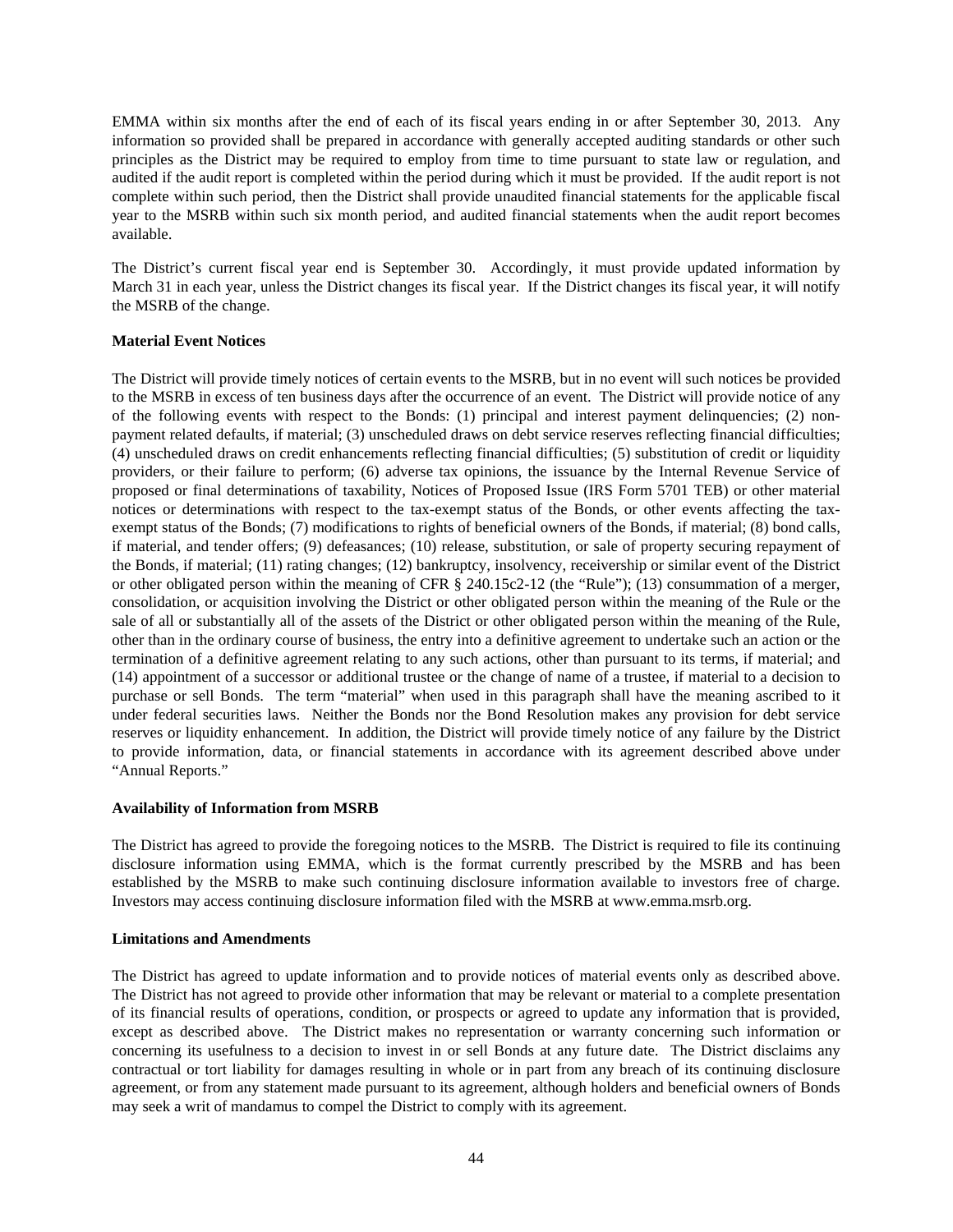The Developer has agreed to provide to the District the information that the District has agreed to provide with respect to the Developer. The Developer has also agreed with the District that it will not assign any of its rights to receive payment from the District out of proceeds of the Bonds (except as collateral), unless the assignee assumes the Developer's agreement to provide such information, but the Developer may sell its property within the District without any such assumption. The District's ability to provide information about the Developer or others, as well as the accuracy and completeness of such information, is completely dependent on such persons' compliance with their contractual agreements with the District.

The District may amend its continuing disclosure agreement to adapt to changed circumstances that arise from a change in legal requirements, a change in law, or a change in the identity, nature, status, or operations of the District or the Developer, but only if the agreement, as amended, would have permitted an underwriter to purchase or sell Bonds in the offering described herein in compliance with SEC Rule 15c2-12, taking into account any amendments and interpretations of the Rule to the date of such amendment, as well as changed circumstances, and either the holders of a majority in aggregate principal amount of the outstanding Bonds consent or any person unaffiliated with the District (such as nationally recognized bond counsel) determines that the amendment will not materially impair the interests of the beneficial owners of the Bonds. The District may also amend or repeal the agreement if the SEC amends or repeals the applicable provisions of such rule or a court of final jurisdiction determines that such provisions are invalid, but in either case only to the extent that its right to do so would not prevent the Underwriter from lawfully purchasing the Bonds in the offering described herein. If the District so amends the agreement, it has agreed to include with any financial information or operating data next provided in accordance with its agreement described above under "Annual Reports" an explanation, in narrative form, of the reasons for the amendment and of the impact of any change in the type of financial information and operating data so provided.

# **Compliance with Prior Undertakings**

The District has complied in all material respects with its previous continuing disclosure agreement made in accordance with SEC Rule 15c2-12.

# **SOURCES OF INFORMATION**

# **General**

The information contained in this Official Statement has been obtained primarily from the District's records, the District Engineer, the Developer, the Tax Assessor/Collector, the Hays Central Appraisal District, Travis Central Appraisal District and other sources believed to be reliable; however, no representation is made as to the accuracy or completeness of the information contained herein, except as described below. The summaries of the statutes, orders and engineering and other related reports set forth herein are included subject to all of the provisions of such documents. These summaries do not purport to be complete statements of such provisions and reference is made to such documents for further information.

# **Experts**

Bond Counsel has reviewed the information appearing in this Official Statement under the captions "THE BONDS," "TAXING PROCEDURES," "THE DISTRICT - General," "LEGAL MATTERS - Legal Opinions," "TAX-EXEMPTION," "TAX ACCOUNTING TREATMENT OF ORIGINAL ISSUE DISCOUNT AND PREMIUM," "QUALIFIED TAX-EXEMPT OBLIGATIONS," and "CONTINUING DISCLOSURE." Bond Counsel has reviewed the information under the aforementioned sections solely to determine whether such information fairly summarizes the law or documents referred to in such sections. Bond Counsel has not independently verified other factual information contained in this Official Statement nor conducted an investigation of the affairs of the District for the purpose of passing upon the accuracy or completeness of this Official Statement. No person is entitled to rely upon the limited participation of such firm as an assumption of responsibility for, or an expression of opinion of any kind with regard to, the accuracy or completeness of any of the other information contained herein.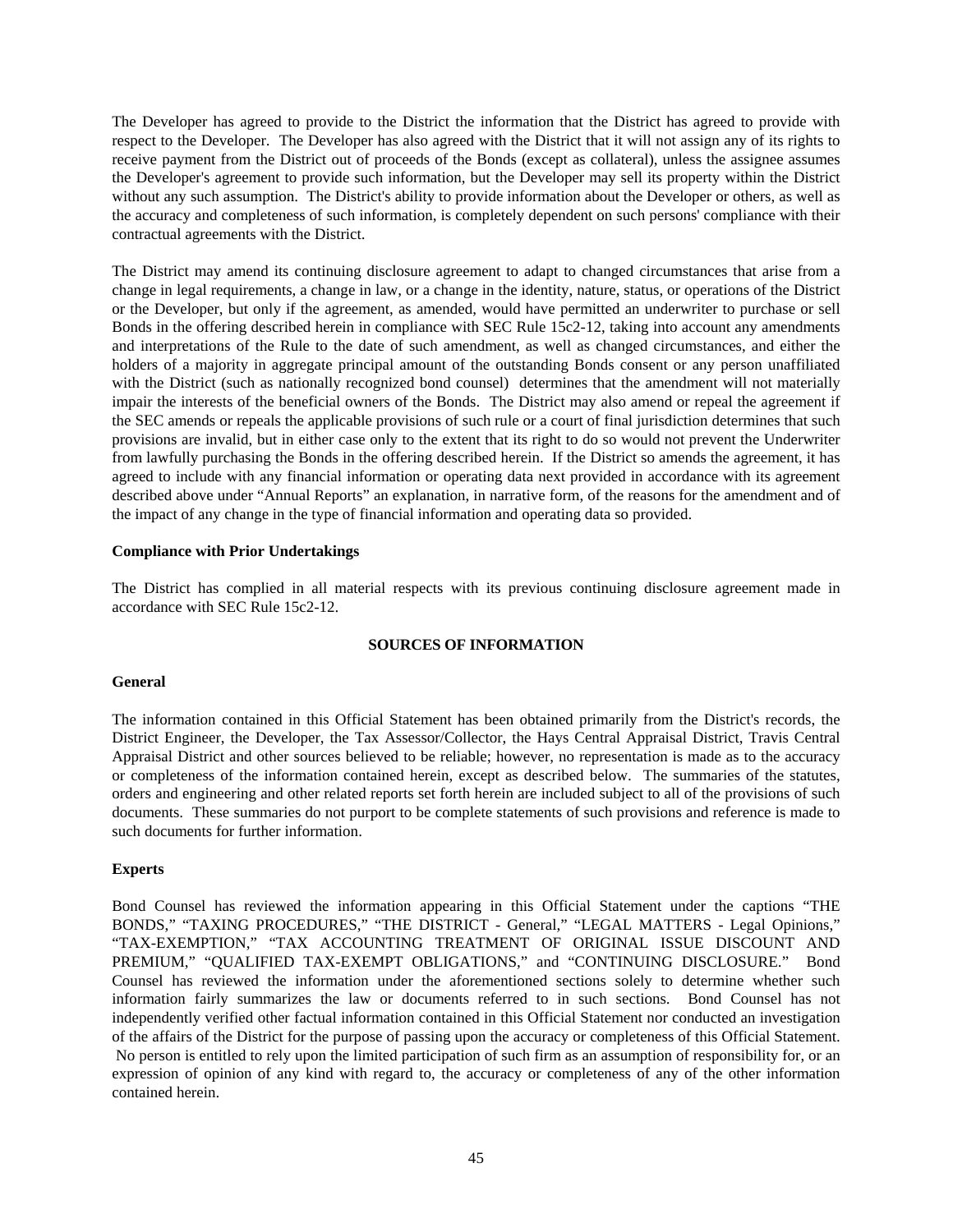The information contained in this Official Statement relating to engineering and to the description of the System generally and, in particular, the engineering information included in the sections captioned "DEVELOPMENT STATUS OF THE DISTRICT" and "THE SYSTEM" has been provided by the Engineer and has been included herein in reliance upon the authority of said firm as experts in the field of civil engineering.

The information contained in this Official Statement relating to development and the status of development within the District generally and, in particular, the information in the section captioned "THE DEVELOPER," "DEVELOPMENT STATUS OF THE DISTRICT" and "SUNFIELD" has been provided by the Developer and has been included herein in reliance upon their authority and knowledge of such party concerning the matters described therein.

The information contained in this Official Statement relating to assessed valuations of property generally and, in particular, that information concerning valuations, analysis of the tax base and percentages of tax collections contained in the sections captioned "TAX DATA" has been provided by the Hays Central Appraisal District, Travis Central Appraisal District and the District's Tax Assessor/Collector, and has been included herein in reliance upon the authority of such parties as experts in the field of tax assessing and collecting.

# **Updating of Official Statement**

If, subsequent to the date of the Official Statement, the District learns, through the ordinary course of business and without undertaking any investigation or examination for such purposes, or is notified by the Underwriter, of any adverse event which causes the Official Statement to be materially misleading, and unless the Underwriter elects to terminate its obligation to purchase the Bonds, the District will promptly prepare and supply to the Underwriter an appropriate amendment or supplement to the Official Statement satisfactory to the Underwriter; provided, however, that the obligation of the District to so amend or supplement the Official Statement will terminate when the District delivers the Bonds to the Underwriter, unless the Underwriter notifies the District on or before such date that less than all of the Bonds have been sold to ultimate customers, in which case the District's obligations hereunder will extend for an additional period of time (but not more than 90 days after the date the District delivers the Bonds) until all of the Bonds have been sold to ultimate customers.

# **Official Statement "Deemed Final"**

For purposes of compliance with Rule 15c2-12 of the Securities and Exchange Commission, this document, as the same may be supplemented or corrected by the District from time-to-time, may be treated as an Official Statement with respect to the Bonds descried herein "deemed final" by the District as of the date hereof (or of any such supplement or correction) except for the omission of certain information referred to in the succeeding paragraph.

The Official Statement, when further supplemented by adding information specifying the interest rates and certain other information relating to the Bonds, shall constitute a "Final Official Statement" of the District with respect to the Bonds, as that term is defined in Rule 15c2-12.

# **Certification as to Official Statement**

The District, acting by and through its Board of Directors in its official capacity in reliance upon the experts listed above, hereby certifies, as of the date hereof, that to the best of its knowledge, the information, statements and descriptions pertaining to the District and its affairs herein contain no untrue statements of a material fact and do not omit to state any material fact necessary to make the statements herein, in light of the circumstances under which they were made, not misleading. The information, descriptions and statements concerning entities other than the District, including particularly other governmental entities, have been obtained from sources believed to be reliable, but the District has made no independent investigation or verification of such matters and makes no representation as to the accuracy or completeness thereof.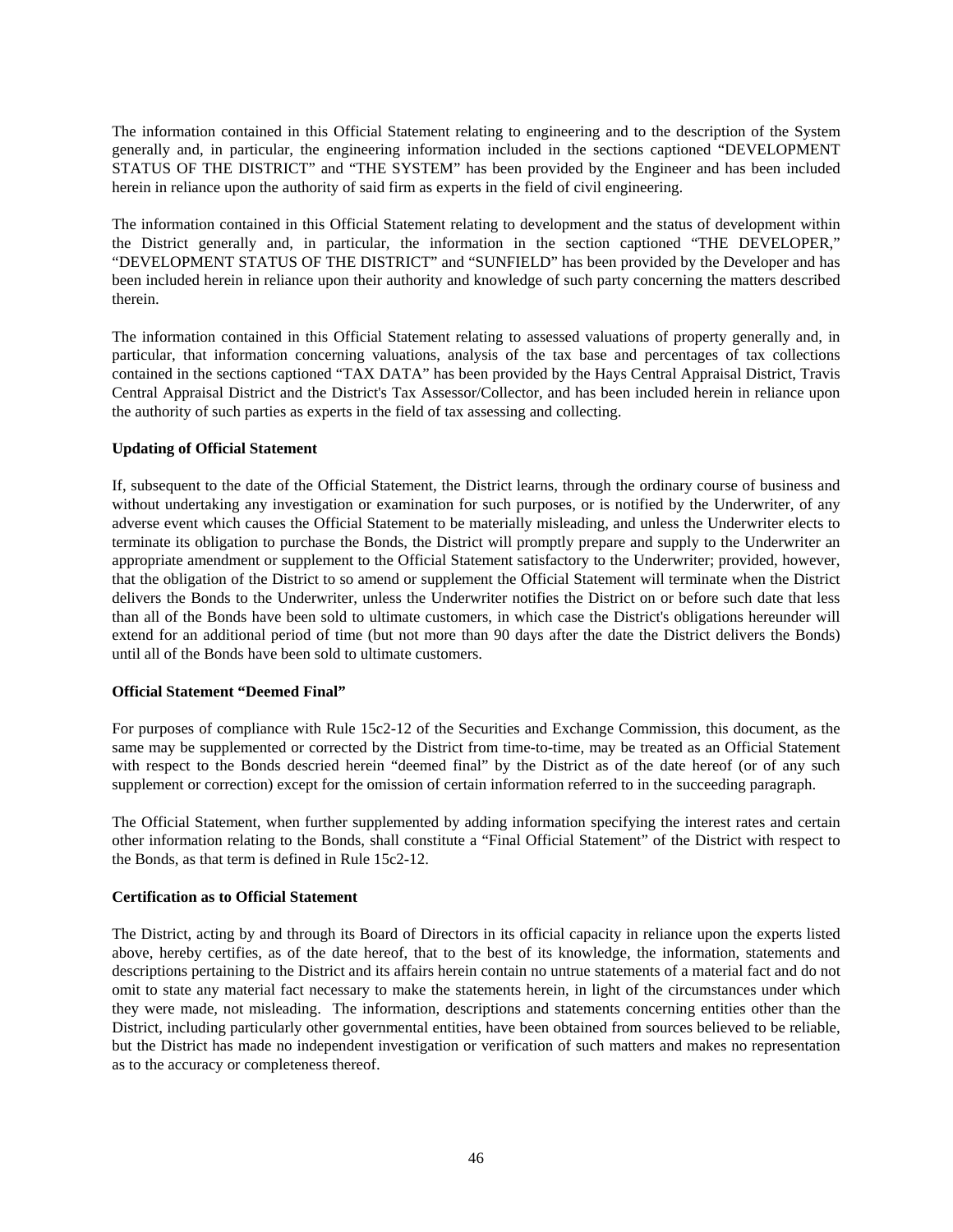# **Concluding Statement**

The information set forth herein has been obtained from the District's records, audited financial statements and other sources which are considered to be reliable. There is no guarantee that any of the assumptions or estimates contained herein will ever be realized. All of the summaries of the statutes, documents and resolutions contained in this Official Statement are made subject to all of the provisions of such statutes, documents and resolutions. These summaries do not purport to be complete statements of such provisions and reference is made to such summarized documents for further information. Reference is made to official documents in all respects.

This Official Statement was approved by the Board of Directors of Sunfield Municipal Utility District No. 1 as of the date shown on the first page hereof.

/s/ \_\_\_\_\_\_\_\_\_\_\_\_\_\_\_\_\_\_\_\_\_\_\_\_\_\_\_\_\_\_\_\_\_\_\_\_\_\_\_\_\_

 Matt Rutherford President, Board of Directors Sunfield Municipal Utility District No. 1

ATTEST:

/s/ \_\_\_\_\_\_\_\_\_\_\_\_\_\_\_\_\_\_\_\_\_\_\_\_\_\_\_\_\_\_\_\_\_\_\_\_\_\_\_\_\_

 Cynthia Schultz Secretary, Board of Directors Sunfield Municipal Utility District No. 1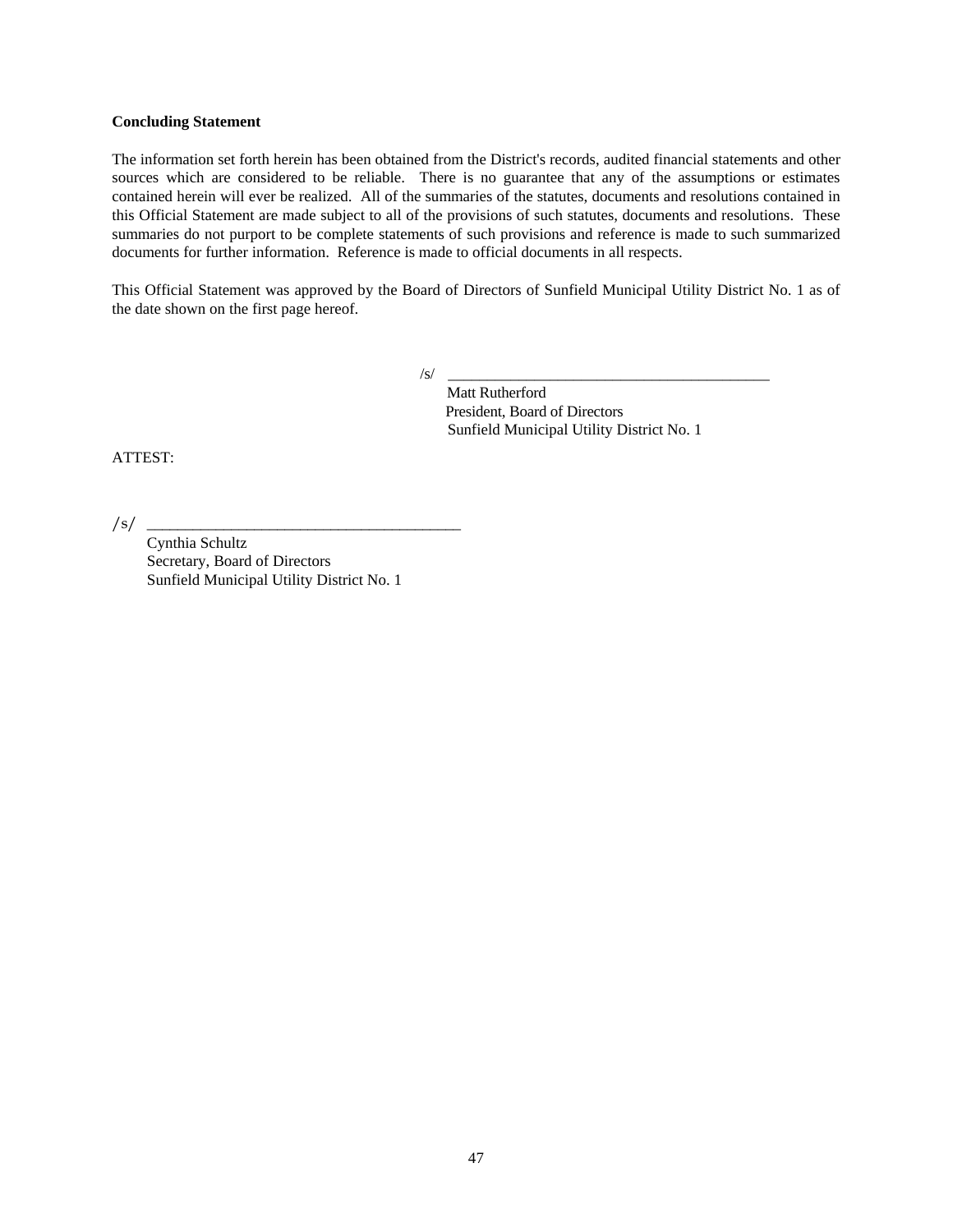# **APPENDIX A**

**FINANCIAL STATEMENTS OF THE DISTRICT**